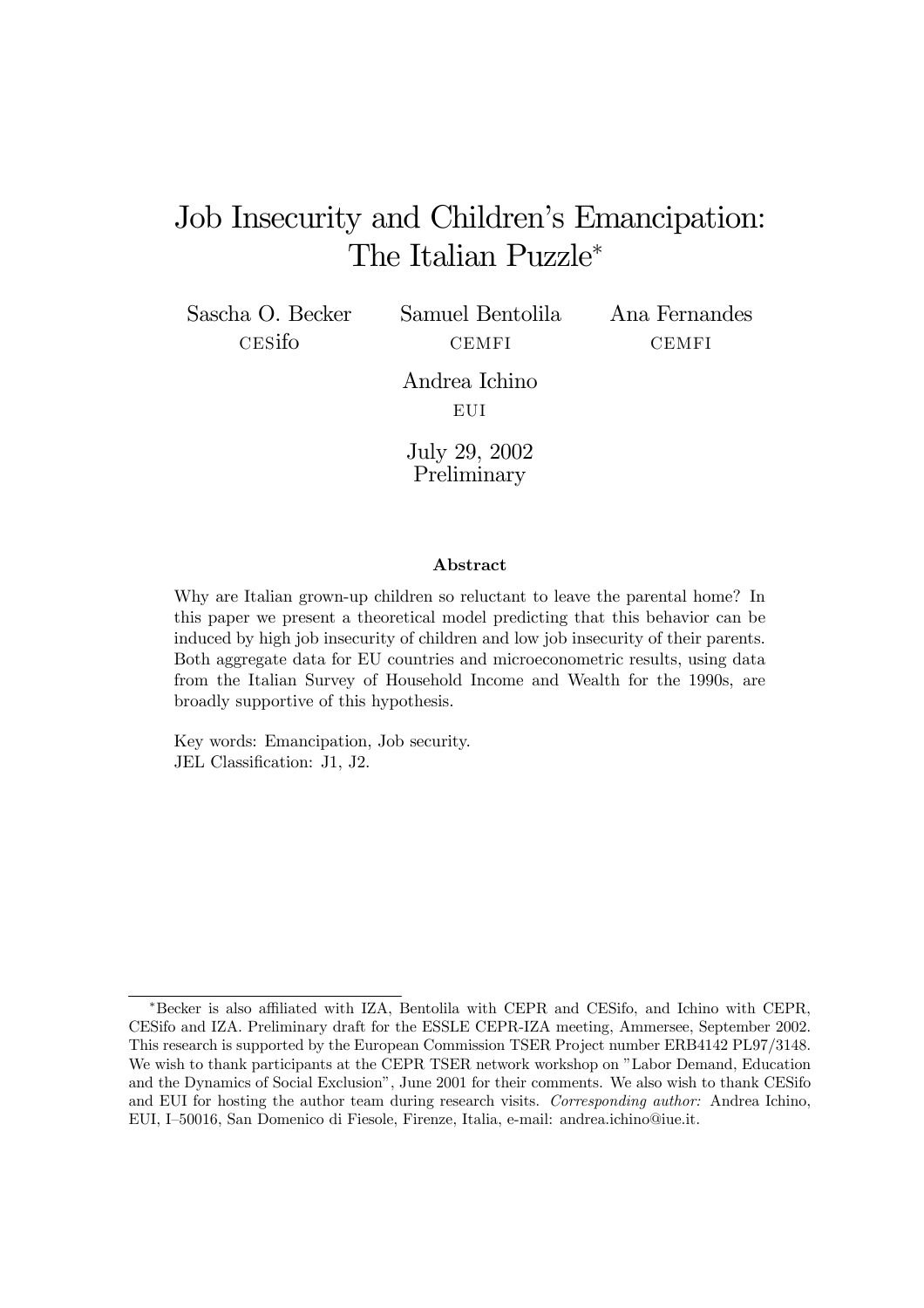# 1 Introduction

One of the most striking features of Italian society today is that grown-up children are very reluctant to leave their parents' home and to begin to work. For instance, in 1995 a staggering 86% of children aged 20 to 24 lived with their parents, and a remarkable 56% of those aged 25 to 29 still did so. Furthermore, these shares have been rising over time: for instance, the 1987 shares were 81% and 39%, respectively.

Table 1 provides an international perspective for this fact, by showing coresidence rates for youths aged 15-24 and 25-29 years old. The second column makes it clear that late emancipation is shared by Portugal, Greece, and Spain, but it is infrequent in the largest EU countries —Germany, France, and the UK— and almost inexistent in Scandinavian nations.

What determines youth decisions to leave the parental home? The economic literature on this issue has focused on variables such as parents' and children's incomes —including unemployment— and on the sharing of public goods, such as housing, through coresidence.1 More specifically, several potential determinants of the late emancipation age in southern European countries have been studied in the empirical literature. For Italy, Manacorda and Moretti (2002) focus on the income of the parents, who are seen as bribing their children to stay at home longer, while Giannelli and Monfardini (2000) emphasize housing costs. Within an international investigation, Ghidoni (2002) finds that in Italy the child's unemployment situation is important for males, whereas parents and children's income matters for females. Martinez-Granado and Ruiz-Castillo (2002) also find an effect of housing costs for Spain. The Spanish case inspired Díaz and Guilló (2002) in proposing a theoretical model which stresses the mother's housework as a public good inducing children to stay.

In this paper we focus on one additional factor which has not received much attention so far, namely the degree of job security enjoyed by youths and by their parents. Fogli (2000) has recently called attention to high parental job security as a determinant of late youth emancipation. She presents a model in which, due to credit market imperfections, granting high job protection to older workers is welfare improving and young people tend to postpone the age of emancipation and entry to the labor force. According to Fogli's model, children remain with their parents —whose jobs are very secure due to labor market regulations— to enjoy household consumption (a public good), thus avoiding the credit constraints they would face if they lived alone and went out to work.

While starting from her intuition, we will present a different model, in Section 3. We will show that for forward-looking children who are considering emancipation, staying home with the parents has an option value, associated with waiting to see the realization of future incomes and deciding then whether or not to move. The reason is that moving out and then back in is costly; in the stylized case of our model, moving out is irreversible. Thus, depending on her own and her parents' future income, a child who moved out may come to *regret* that she did. In the presence of partial altruism, there will be regret even if parents are wealthy enough to provide financial transfers to

<sup>&</sup>lt;sup>1</sup>See, for instance, McElroy (1985), Rosenzweig and Wolpin (1993), or Ermish (1996).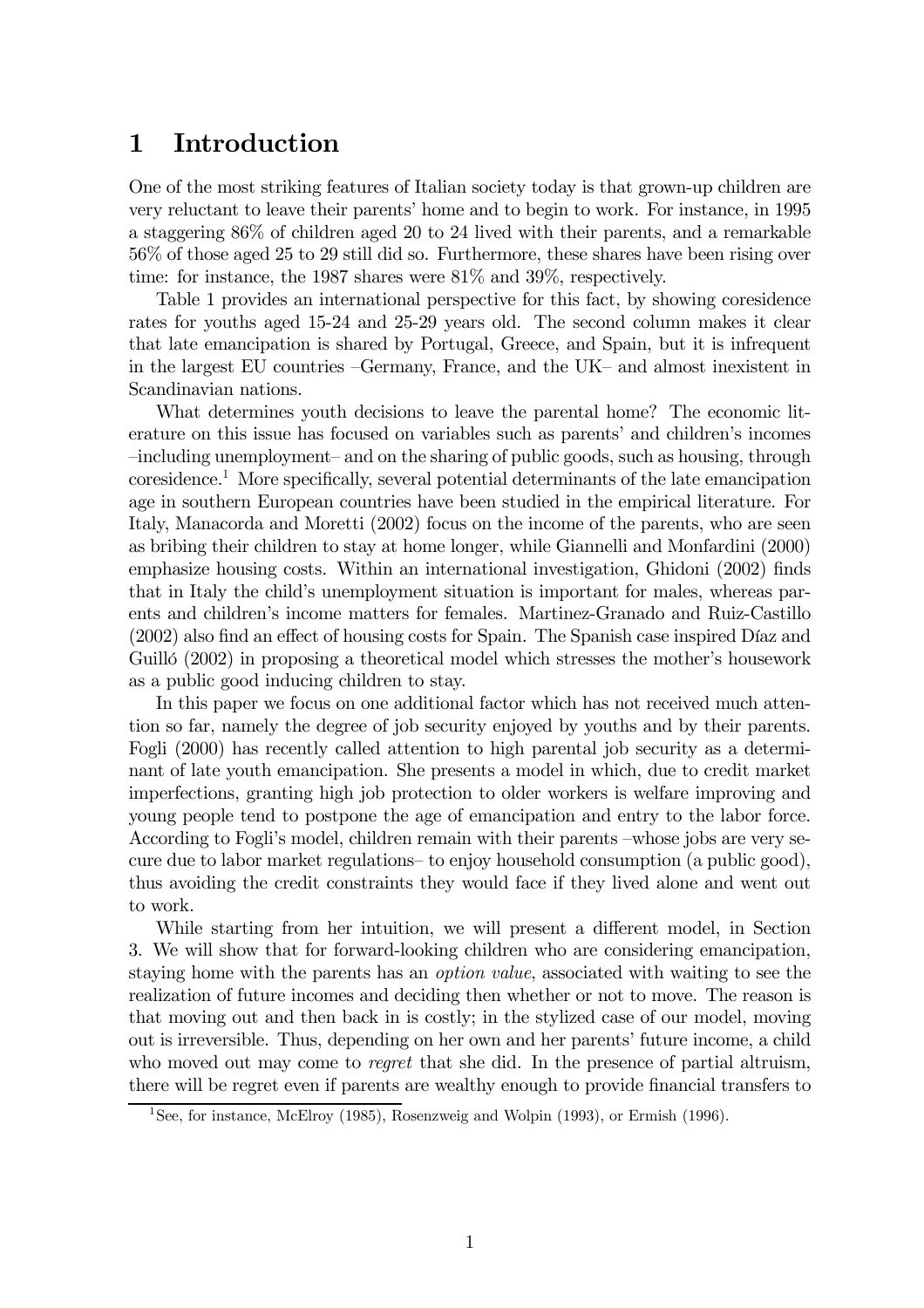independent children. We also show that the joint consideration of parental and child job security is an relevant explanatory factor for youth emancipation. In particular, we will argue that, under certain conditions, children's job insecurity lowers the probability that they leave home, while parental job insecurity raises it. This hypothesis is motivated in Section 2 by discussing some aggregate evidence on coresidence and job insecurity in European Union (EU) countries in the mid-1990's.

To test the job security hypothesis we rely on the panel data structure of the Italian Survey of Household Income and Wealth (SHIW) collected by the Bank of Italy. Our particular sample and our empirical strategy are described in detail in Section 4. In all cases we estimate probit models for whether children live independently after a given year (1991, 1993, and 1995) as a function of indicators of parental and child job insecurity, and of a set of control variables measuring demographic, educational and labor market characteristics of the children and their fathers, and other family background indicators. Very few papers in this literature have exploited the panel data structure of available microeconomic datasets.

We start with a measure of "experienced" job insecurity, which captures the actual unemployment status of the male parent and of the child. The impact of this measure is examined for all three waves mentioned above. But our core empirical analysis is devoted to the 1995 wave of the SHIW, in which we have a subjective measure of job insecurity. In that wave, individuals were asked about their perceived likelihood of having a job in the subsequent 12 months. We use the answers to this question to construct an indicator of perceived job insecurity. This question was asked only to a randomly chosen 50% of the households, however, which leaves us with a too small sample. In order to increase sample size, we impute perceived job insecurity to nonasked individuals. To improve the reliability of the results, we implement both the traditional conditional mean imputation and also Rubin's (1987) multiple imputation.

At this stage the evidence is very preliminary. Our empirical results, discussed in Section 5, are however broadly consistent with the theoretical predictions. Higher job insecurity of children is found to deter emancipation, while the father's insecurity favors it. In Section 6 we present our preliminary conclusions.

# 2 Job insecurity of parents and children in the EU

As stated in the Introduction, we wish to test, for the Italian case, the hypothesis that child job insecurity has a negative effect on the probability that children leave their parents' home while parental job insecurity has a positive effect. Before doing so, it is worth checking whether the aggregate international evidence supports this idea.

For this purpose, we will use a measure of job insecurity for the 15 member countries of the EU, given by the percentage of employees in each age group who reply that they do not strongly agree with the statement "my job is secure" in 1996 (from the European Commission's Eurobarometer). Figure 1 shows this measure for two groups: workers aged 15-24 and those aged 45 and over.<sup>2</sup> Young workers feel most insecure in Spain,

<sup>2</sup>Legenda for Figures 1 and 2: BE Belgium, DK Denmark, DE Germany, GR Greece, ES Spain, FR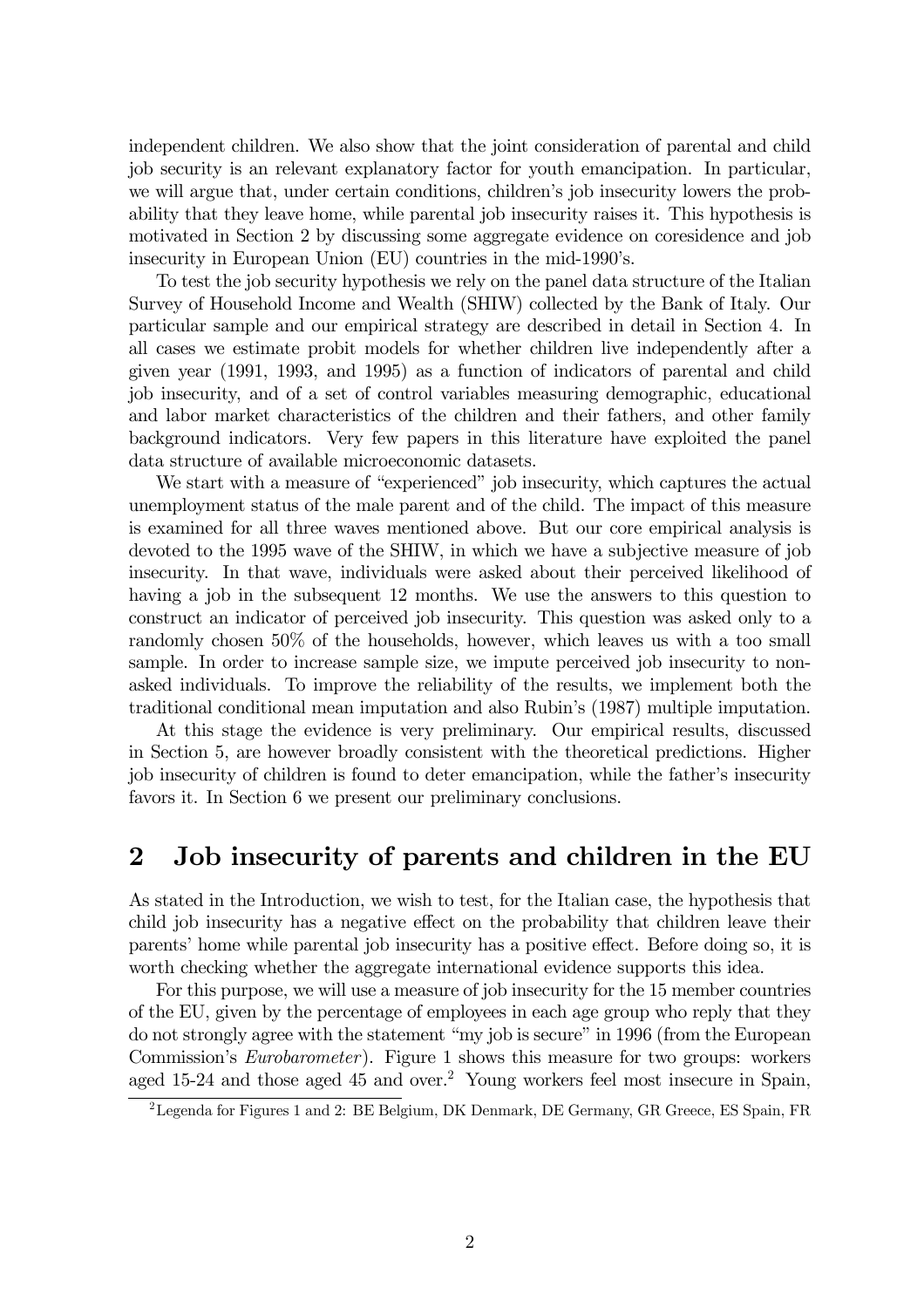France, Greece, Portugal, and Italy, while older workers do so in France, the UK, the Netherlands, Finland, and Sweden. In five countries there is not much difference in job insecurity across age groups (Austria, Belgium, Denmark, Ireland, and Luxembourg).

On the other hand, in most countries young workers feel less secure than older ones, though this is not so in three countries with non-negligible differences across groups (Finland, the Netherlands, and the UK). The highest young-old insecurity ratios are found in Spain, Italy, Greece, Portugal, and France. Quite strikingly, the first four countries also show the highest coresidence rates (recall Table 1). Figure 2 makes this point.3

To probe the point further, Table 2 presents simple correlation coefficients between these variables. Clearly, coresidence is positively correlated with the job insecurity perceived by young workers and negatively correlated with that of older workers, so that it is also positively correlated with the ratio of perceived insecurity of the young over that of the older group. Indeed, the 0.74 coefficient for 25-29 years old group is quite remarkable for just 15 observations.

One may think that unemployment rates should capture the same effect as job insecurity. The bottom half of the Table shows this is not fully so. The correlation coefficients of coresidence with unemployment rates are, except once, lower than those with job insecurity. This may be because unemployment is measured in a more heterogeneous way across countries than insecurity or because the age brackets available for insecurity are better suited to capture the group of parents of young workers than those for unemployment. But there are potentially meaningful reasons for this fact: perceived insecurity may matter more than actual unemployment. Moreover, insecurity is intimately related to the risk of job loss, which may be high even if unemployment is low, as can happen with the fixed-term contracts that prevail among young workers in several EU countries.

The risk of job loss is intimately related with job security provisions, which are common in European countries and tend to favor older workers, at the expense of the employment prospects of younger ones. For instance, in OECD panel data regressions employment protection legislation is found to raise the unemployment rate of young women in Jimeno and Rodriguez-Palenzuela (2002) and to lower the employmentpopulation ratio of young women (vis-à-vis prime-aged women) in Bertola et al. (2002) (while for young men the effects are not statistically significant). Regarding our variables, related, but rougher, evidence is provided by the simple correlation coefficients between a measure of employment protection in 1990-1995 from Blanchard and Wolfers  $(2000)^4$  and our various measures of perceived job insecurity. They take the following values:  $0.51$  for the young  $(16-24 \text{ y.o.})$ ,  $0.39$  for the prime aged  $(25-44 \text{ y.o.})$ ,  $-0.14$  for the older group (45 y.o. and more), and 0.48 for the relative insecurity of the youngest to the oldest group. This suggests that young workers feel more insecure the more

France, IE Ireland, IT Italy, LU Luxembourg, NL Netherlands, AT Austria, PT Portugal, FI Finland, SE Sweden, and UK United Kingdom.

<sup>&</sup>lt;sup>3</sup>Spain, which has the highest values for both variables and therefore fully conforms to the pattern, has been excluded from the graph because its relative job insecurity value  $(2.1)$  is an outlier.

<sup>&</sup>lt;sup>4</sup>More precisely, their "new measure of employment protection" or *newep*.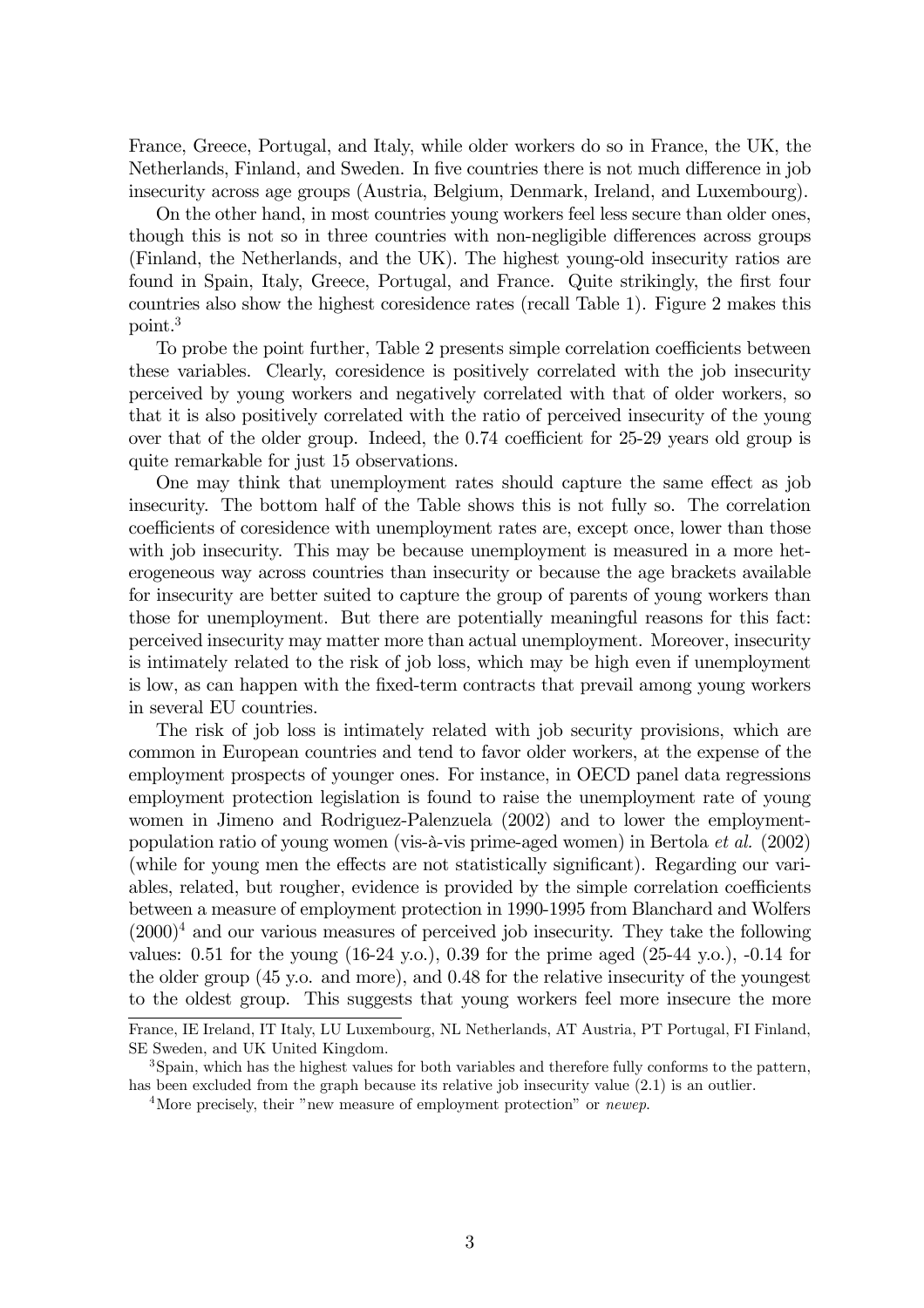protected are older workers. In this connection, it is useful to recall that Italy has a highly regulated labor market. For instance, Italy ranks second among EU countries in terms of the degree of stringency of the protection of regular workers against dismissals according to the OECD (Grubb and Wells, 1993) and ranks third in the Blanchard and Wolfers (2000) indicator just mentioned.

In sum, while being quite rough, the aggregate evidence for European countries suggests that youth job insecurity, in particular relative to their parents', might contribute to explain why youth coresidence is high in Italy. Before testing such hypothesis more rigorously, we proceed to derive it formally from a theoretical model.

# 3 A model of job insecurity and coresidence

The purpose of this section is to illustrate with a model why and how coresidence decisions are related to job insecurity of parents and children. With this aim, we present a dynamic, two-period model of residence choice.

### 3.1 The family

The family in our model has  $n_0$  altruistic parents and  $n_1 + 1$  children. We assume that a family has either one or two living parents and at least one child:  $n_0 \in \{1,2\}$  and  $n_1 \geq 0$ . Family size is denoted by n. Our focus is on the residence choice of one of the children, assuming that the remaining  $n_1$  siblings remain with their parents.

Individuals in our model care only about consumption<sup>5</sup>. We assume that, in the parental home, all individuals pool income and consume an equal fraction of total family income. We root the latter assumption on the difficulty experienced by altruistic parents in excluding children from the consumption of public goods in the household.

Suppose that all  $n$  family members are coresiding. Then, consumption in the parental home,  $c_p^n$ , is given by:

$$
c_p^n = \frac{y_p + y_c - \gamma_p}{pn},
$$

where  $\gamma_p$  is the rent or the imputed cost of housing, p a price index of a representative basket of consumption goods,  $y_p$  the sum of parental incomes, and  $y_c$  the sum of children's incomes. Given our focus, we will in fact regard  $y_c$  as the income of the child who is contemplating to move out (the remaining children are therefore assumed to earn no income).

We denote the child's consumption by  $c_c$ . If she stays with the parents, she gets  $c_p^n$ . If she moves out, she will consume all of her income plus a non-negative transfer t from her parents. Her consumption while independent is therefore given by

$$
c_i = \frac{y_c + t - \gamma_c}{p},
$$

<sup>&</sup>lt;sup>5</sup>We will later address some of the implications of the value of leisure for our results.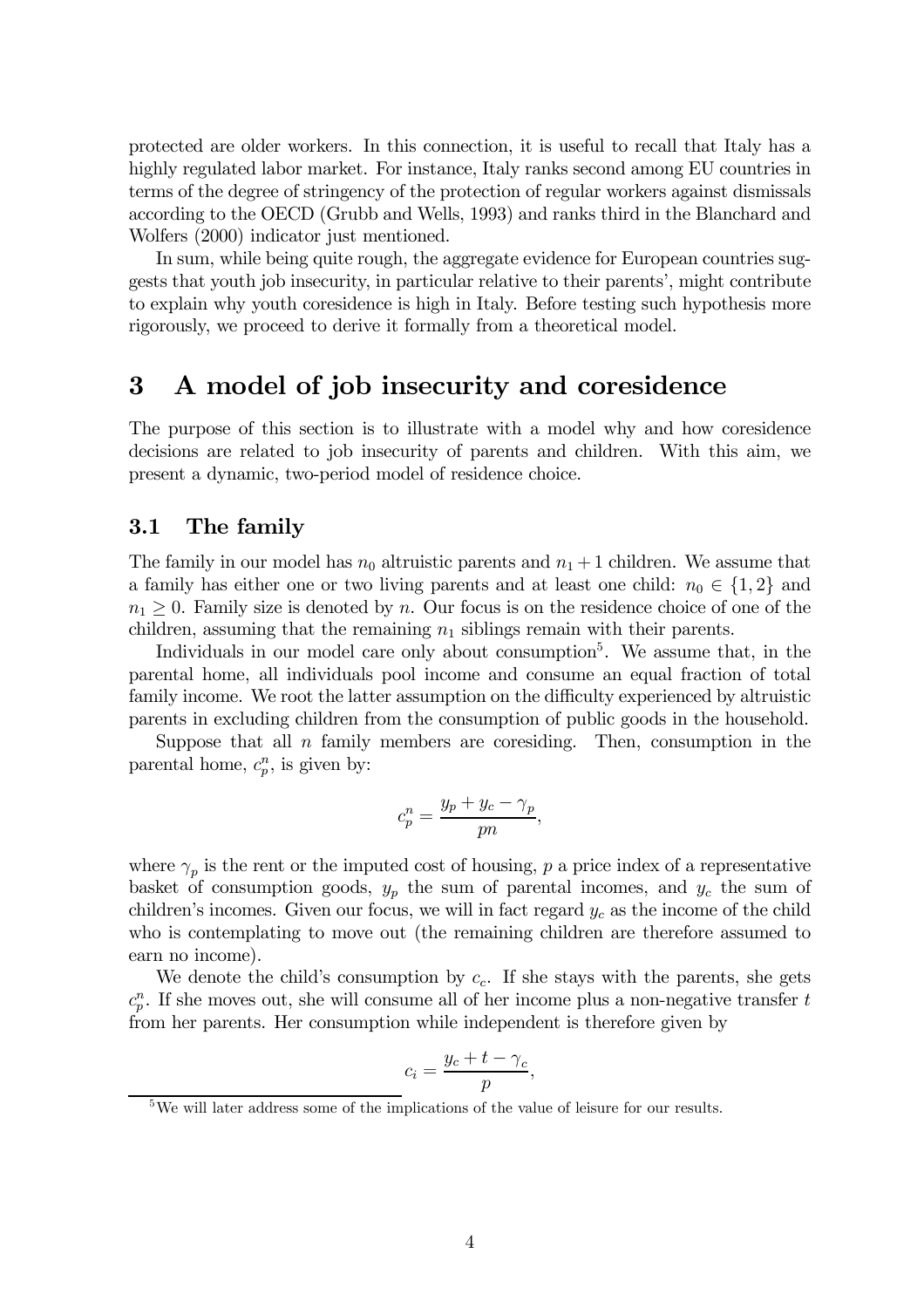where  $\gamma_c$  is rent or the imputed cost of housing for the child.

On the other hand, consumption at the parent's home, denoted  $c_p^i$ , is now:

$$
c_p^i = \frac{y_p - t - \gamma_p}{p(n-1)}.
$$

We assume that parents value their direct utility from consumption more than their children's. This partial altruism is captured by a weight  $\lambda \in (0.5, 1)$  on parents' direct utility, while their children's consumption gets weight  $(1 - \lambda)$ . Parental utility  $U_p$  is then

$$
U_p = \lambda \left( n_0 + \frac{(1 - \lambda)}{\lambda} n_1 \right) u(c_p) + (1 - \lambda) u(c_c), \qquad (1)
$$

where  $c_c$  is equal to  $c_p^n$  if the child coresides and to  $c_i$  if she becomes independent, while  $c_p$  is equal to  $c_p^n$  if the child coresides and to  $c_p^i$  if she becomes independent.

In what follows, we will in fact use a slightly modified functional form for parental utility:

$$
U_p = \lambda (n_0 + n_1) u(c_p) + (1 - \lambda) u(c_c) = \lambda (n - 1) u(c_p) + (1 - \lambda) u(c_c).
$$
 (2)

Relative to (1), the functional form in (2) puts more weight on the utility of parents and the  $n_1$  children who always remain at home. We adopt (2) since this transformation leaves all the results of the analysis qualitatively unchanged while it simplifies the algebra significantly.

To obtain sharper results, we conduct all of our analysis with a specific functional form for the direct utility from consumption, namely the Constant Relative Risk Aversion (CRRA) form:  $u(c) = (1 - \alpha)^{-1}c^{1-\alpha}$ , with  $\alpha > 0$ .

## 3.2 Timing

As stated earlier, our problem is cast in a two-period framework. We begin by describing the timing of events in period 1. First, parent and child observe their income realizations,  $y_{p1}$  and  $y_{c1}$ .<sup>6</sup> For convenience, we will assume that there is a lower bound on income realizations, corresponding to the housing costs,  $\gamma_p$  and  $\gamma_c$ . This ensures that consumption of family members is always non-negative, irrespective of residence choices. A positive income realization for the parent, interpreted as a draw of  $y_{p1}$ strictly exceeding  $\gamma_p$ , is equivalent to a job offer, and similarly for the child. Given that there is no disutility from work, job offers are always accepted<sup>7</sup>. The child then decides whether or not to move out. Finally, consumption takes place as a function of the residential choice of the child, as explained above.

The main difference across periods comes from assuming that once the child has left the parental home, she cannot move back in. We can justify this irreversibility

 ${}^{6}$ The second subscript always refers to the period.

<sup>&</sup>lt;sup>7</sup>A positive income threshold beyond housing costs would be required before accepting a job offer if individuals experienced disutility from work or if they were productive while unemployed (through household production, say). We are ignoring these cases.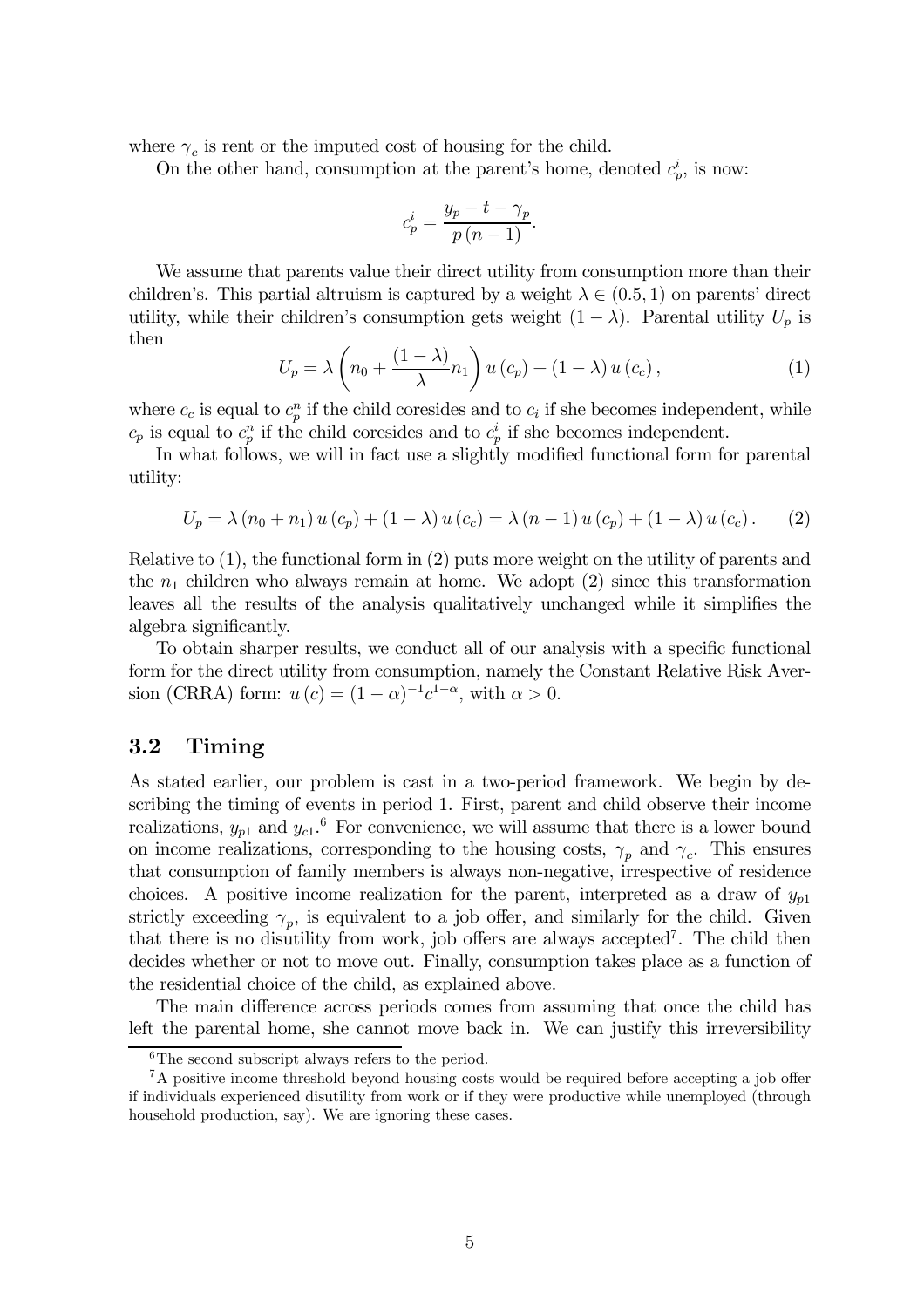assumption on the grounds that the costs of moving moving back in are typically very high. In any event, qualitatively similar results would emerge from considering finite moving costs instead.

For a child who stayed with her parents in period 1, the period 2 timing of events and choices are identical to those of period 1. The same is true if the child has moved out in period 1, but there is one fewer decision to be made: the child will remain independent in period 2.

## 3.3 Period 2

We now characterize the resource allocation and residence decision taking place in period 2. Assuming that the incomes of parent and child have taken the values  $y_{p2}$  and  $y_{c2}$ , we can compute the optimal transfer the parent would give the child if she decided to move out. Transfers solve the following problem:

$$
\max_{\tilde{t}_2 \ge 0} \left\{ \lambda \left( n - 1 \right) u \left( \frac{y_{p2} - \tilde{t}_2 - \gamma_p}{p \left( n - 1 \right)} \right) + (1 - \lambda) u \left( \frac{y_{c2} + \tilde{t}_2 - \gamma_c}{p} \right) \right\}.
$$
 (3)

First-order conditions yield:

$$
\lambda u'(c_{p2}) \geq (1-\lambda) u'(c_{i2}),
$$

holding with equality when positive transfers are provided. Since  $\lambda > 0.5$ , this condition says that the child has lower per capita consumption than the remaining family members when she receives transfers. Under CRRA preferences, positive transfers are given by:

$$
t_2 = \frac{y_{p2} - \gamma_p - (y_{c2} - \gamma_c) \Gamma(n - 1)}{1 + \Gamma(n - 1)},
$$
\n(4)

where  $\Gamma \equiv (\lambda/(1-\lambda))^{\frac{1}{\alpha}} > 1$ .

As is common in the altruism literature, transfers from altruistic parents are increasing in parental income and decreasing in the child's income (both net of housing costs). The preference specification in (2) also ensures that, for concave utility functions, transfers depend negatively on family size n.

Using the transfer function in (4), we can solve for the consumption of the child when independent and receiving transfers:

$$
c_{i2} (t_2 > 0) = \frac{y_{c2} + t_2 - \gamma_c}{p} = \frac{y_{p2} + y_{c2} - \gamma_p - \gamma_c}{(\Gamma(n-1) + 1) p},
$$

whereas at the parental home consumption of the remaining family members is:

$$
c_{p2}^{i}(t_{2} > 0) = \frac{\Gamma(n-1) (y_{p2} + y_{c2} - \gamma_{p} - \gamma_{c})}{(\Gamma(n-1) + 1) p}.
$$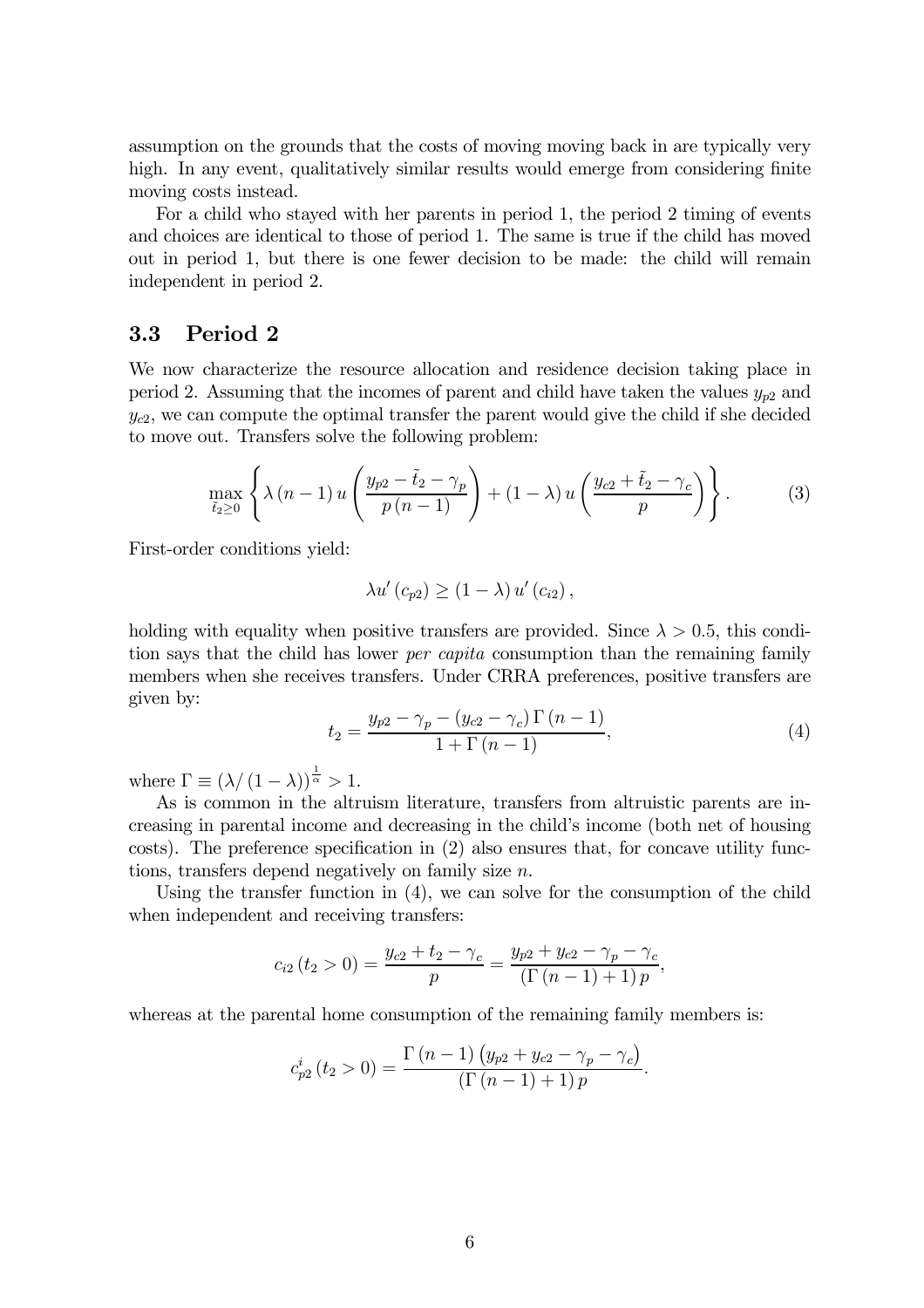We note that, given the chosen functional form for preferences, for  $y_{c2}$  values such that transfers would be given to an independent child, the child is better off not moving out, if she still has that option left:

$$
c_{i2} (t_2 > 0) < c_{p2}^n = \frac{y_{p2} + y_{c2} - \gamma_p}{np}.
$$

We now address the moving out decision for those who decided to stay home in period 1. Let us define  $\Delta_j$  as the excess utility level when independent relative to coresiding, for period  $i$ :

$$
\Delta_j \equiv u(c_{ij}) - u(c_{pj}^n); \quad j = 1, 2.
$$

The child moves out if  $\Delta_2 > 0$ . (In the indifference case,  $\Delta_2 = 0$ , we assume she stays.)

How does  $\Delta_2$  change as a function of the child's income? Let us define the following important values. First,  $\tilde{y}_{c2}$  denotes the value of the child's income such that parental transfers are zero:<sup>8</sup>  $t_2(\tilde{y}_{c2})=0$ . Second,  $\bar{y}_{c2}$  is the child's income value that leaves her indifferent between staying home or moving out:  $\Delta_2(\bar{y}_{c2})=0$ .

Under CRRA preferences,

$$
\tilde{y}_{c2} = \frac{y_{p2} - \gamma_p}{\Gamma(n-1)} + \gamma_c.
$$
\n(5)

Note that  $\tilde{y}_{c2}$  and  $\gamma_c$  coincide when  $y_{p2} = \gamma_p$  (the case of an unemployed parent).

Given the transfer function, we know that, for income values  $y_{c2}$  such that transfers would be positive, the child's consumption is lower if she were to become independent compared to staying home ( $\Delta_2$  < 0). Consequently, the income level  $\bar{y}_{c2}$  that sets  $\Delta_2$  to zero must exceed  $\tilde{y}_{c2}$ . It equates consumption at the parental home with consumption while independent:

$$
\bar{y}_{c2} : \frac{y_{p2} + \bar{y}_{c2} - \gamma_p}{np} = \frac{\bar{y}_{c2} - \gamma_c}{p}
$$
\n
$$
\bar{y}_{c2} = \frac{y_{p2} - \gamma_p}{p} + \frac{n}{\gamma_c} \gg \tilde{y}_{c2}.
$$
\n(6)

or

$$
\bar{y}_{c2} = \frac{y_{p2} - \gamma_p}{n - 1} + \frac{n}{n - 1} \gamma_c > \tilde{y}_{c2}.
$$
\n(6)

We now characterize formally how  $\Delta_2$  depends on the child's income  $y_{c2}$ .

**Lemma 1** The function  $\Delta_2(y_{c2})$  is strictly negative for  $y_{c2} \in [\gamma_c, \bar{y}_{c2})$  and strictly positive for  $y_{c2} > \bar{y}_{c2}$ . Further,  $\Delta_2(y_{c2})$  is strictly increasing in the range  $(\tilde{y}_{c2}, \bar{y}_{c2})$ . When the relative-risk aversion parameter  $\alpha$  exceeds 1,  $\Delta_2(y_{c2})$  is strictly decreasing for  $y_{c2} \in (\gamma_c, \tilde{y}_{c2})$ . When  $\alpha$  is below 1,  $\Delta_2(y_{c2})$  is strictly increasing for  $y_{c2} > \bar{y}_{c2}$ .

Proof. See Appendix 1.

<sup>&</sup>lt;sup>8</sup>The notation  $t_j(x)$  emphasizes the dependence of function  $t_j$  with respect to variable x while omitting, for simplicity, other arguments of the function. This type of simplification will be used throughout the section.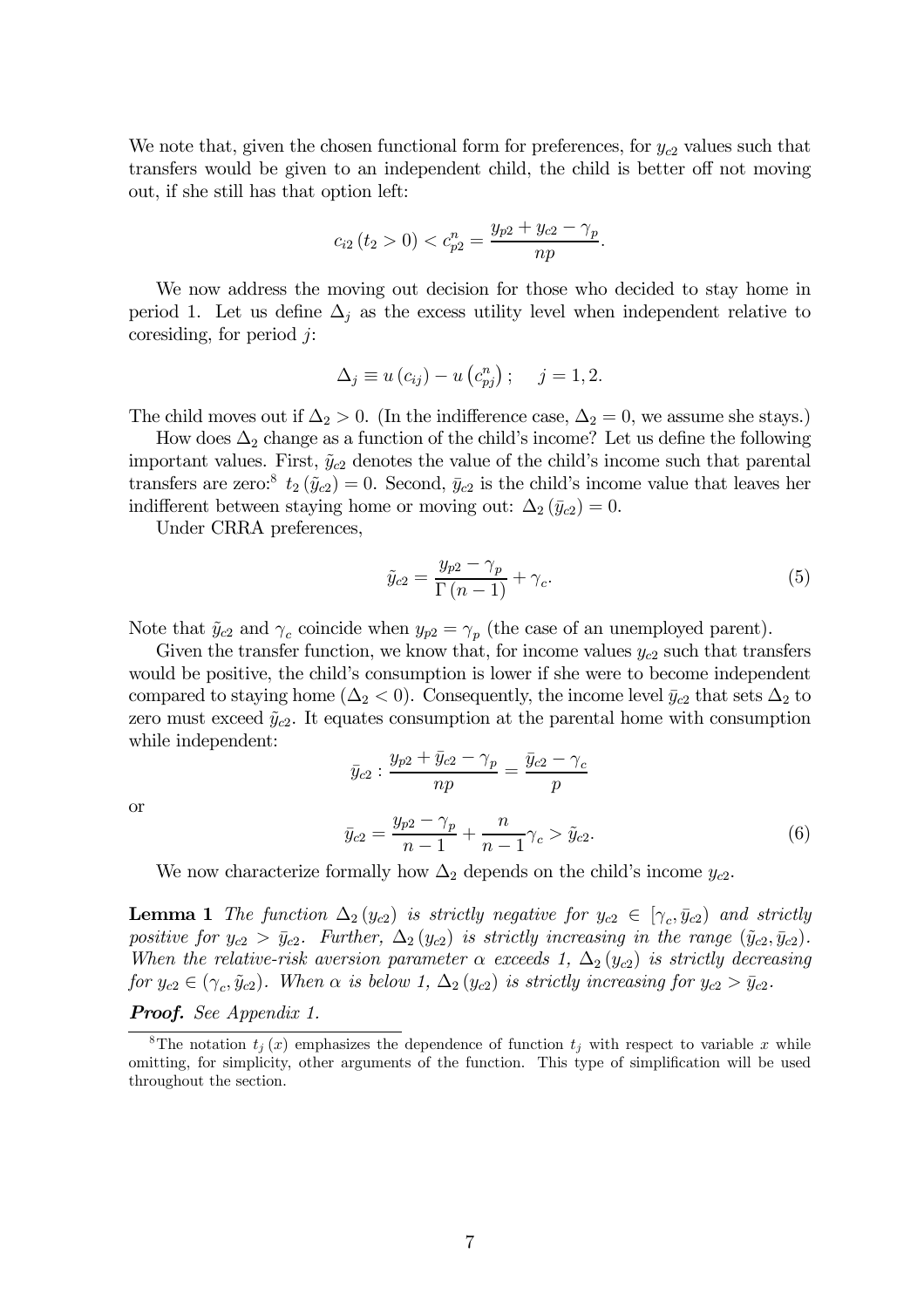Lemma 1 describes how the excess utility from moving out depends on the child's income. We now discuss the intuition underlying these results. For a child who did not move out in period 1, her residence choice is clear: move out if and only if her income exceeds  $\bar{y}_{c2}$ . Lower income values discourage changing residence since coresidence allows the child to share family resources more productively (from the point of view of generating utility) than independence. Note that even though low  $y_{c2}$  values trigger transfers  $(y_{c2} \in [\gamma_c, \tilde{y}_{c2}])$ , the transfers are not enough to compensate the child for the loss in income that moving out and paying a new rent entails.<sup>9</sup>

A child who did move out in period 1 would like to reverse her decision when  $y_{c2}$ falls below  $\bar{y}_{c2}$ . In fact, the set of income values  $[\gamma_c, \bar{y}_{c2}]$  can be thought of as a regret region for children who moved out in period 1: they would have been better off staying home rather than on their own.

Lastly, it is worth discussing the ambiguity in the slope of  $\Delta_2(y_{c2})$ . Since  $\Delta_2$  corresponds to a difference in utility levels, changes in income affect this difference in two ways. To start with, income modifies consumption differently depending on the residence state. For example, for  $y_{c2}$  values such that no transfers would be provided to the child (i.e. to the right of  $\tilde{y}_{c2}$ ), higher  $y_{c2}$  implies that  $c_{i2}$  is changing by  $1/p$ whereas consumption at home goes up by  $1/np$ . Thus consumption while independent is increasing faster with  $y_{c2}$  than consumption at home. This is a *sharing effect*. This is, however, not sufficient to ensure that  $\Delta_2$  varies positively with  $y_{c2}$ . The impact on  $\Delta_2$  depends also on the marginal utility that these changes in consumption entail. If, for example,  $c_{i2}$  is greater than  $c_{p2}^n$ , the marginal utility of consumption at home is higher than that of consumption while independent. This marginal utility effect counteracts the higher change in  $c_{i2}$  relative to  $c_{p2}^n$  induced by changes in  $y_{c2}$ . Consequently, although we know that  $c_{i2}$  will exceed  $c_{p2}^n$  for  $y_{c2} > \bar{y}_{c2}$ , we cannot be certain that  $\Delta_2$  is always positively sloped in this range. When  $y_{c2} \in (\tilde{y}_{c2}, \bar{y}_{c2})$ , by contrast, the marginal utility effect and the impact of  $y_{c2}$  on consumption go in the same direction, ensuring that  $\Delta_2$  is positively sloped.

The relationship  $\Delta_2(y_{p2})$ , describing how the residence choice depends on parental income is also interesting. Before proceeding to characterize it, let us define  $\bar{y}_{p2}$  as the parental income level that leaves the child indifferent between moving out and coresiding:  $\Delta_2(\bar{y}_{p2})=0$ . Similarly, let  $\tilde{y}_{p2}$  be the level of parental income such that  $t_2(\tilde{y}_{p2})=0$ . It is straightforward to show that  $\bar{y}_{p2} < \tilde{y}_{p2}$ . Then,

**Lemma 2** The function  $\Delta_2(y_{c2})$  is strictly decreasing for  $y_{p2} \in [\gamma_p, \tilde{y}_{p2})$  and strictly negative for  $y_{p2} > \bar{y}_{p2}$ . For the latter range of  $y_{p2}$  values, when the relative-risk aversion parameter  $\alpha$  exceeds unity,  $\Delta_2(y_{p2})$  is strictly increasing.

### **Proof.** Similar to previous one.

Concerning  $\Delta_2(y_{p2})$ , whether or not  $\Delta_2(y_p)$  is positive depends on the parameter values (specifically, a large number of family members n and a small rental cost  $\gamma_c$ 

<sup>&</sup>lt;sup>9</sup>This result hinges partly on the preference specification in the sense that, with other utility function, parents might raise the independent child's consumption by more than the coresiding child's in response to changes in income. If so, it would be possible to have a positive value of  $\Delta_2$  for low values of  $y_{c2}$ .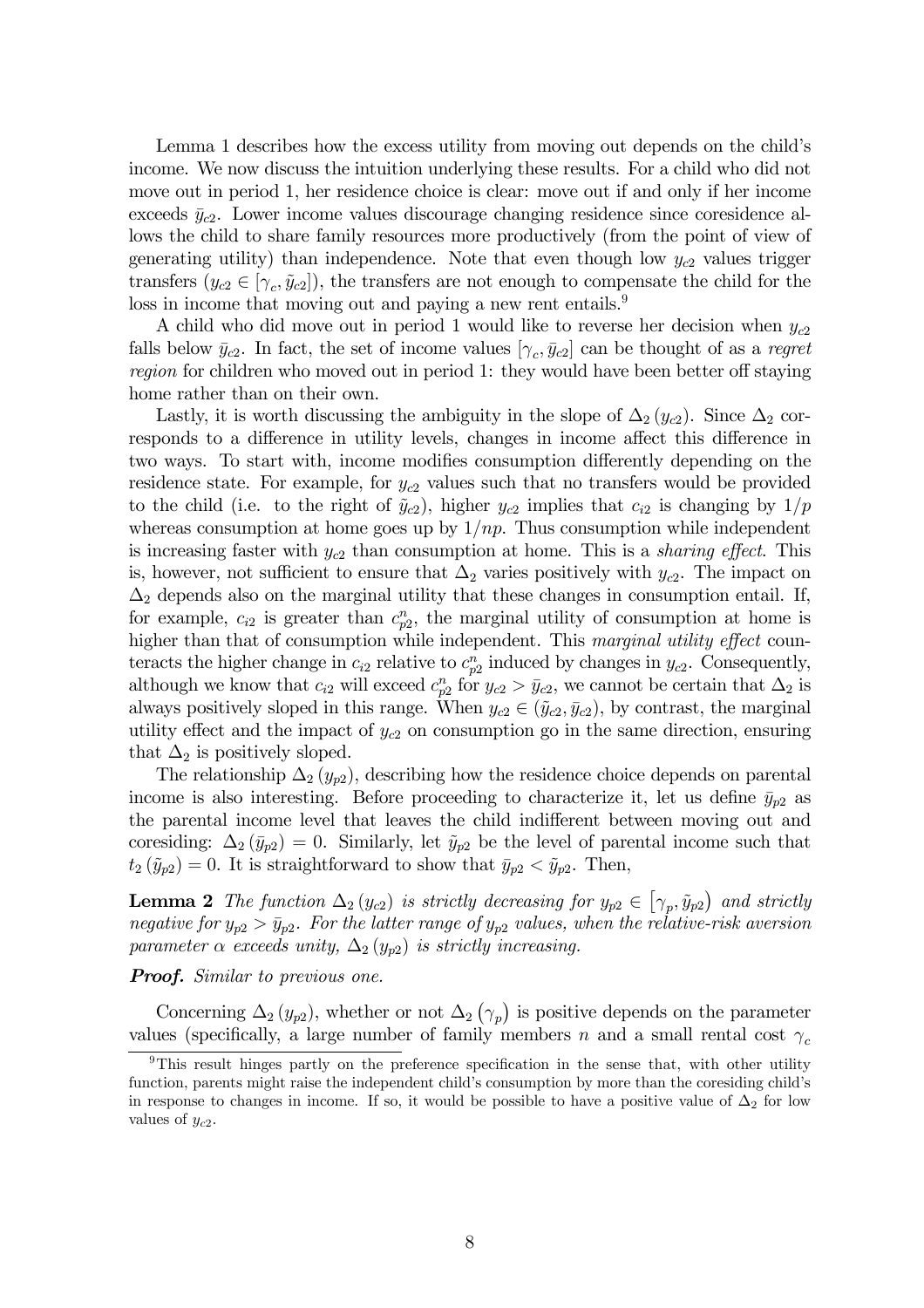for the independent child make  $\Delta_2(\gamma_p)$  positive). As Lemma 2 shows, however, for  $y_{p2} > \bar{y}_{p2}, \ \Delta_2(y_{p2}) < 0$  holds unambiguously and children of wealthy parents who preserved the option of staying home will not move out, whereas those who became independent in period 1 would now like to reverse their decision. Just as with  $\Delta_2(y_{c2})$ , it is also the case here that higher parental income does not necessarily raise the child's willingness to stay home. In fact, for  $y_{p2} > \tilde{y}_{p2}$ , the slope of  $\Delta_2(y_{p2})$  depends on the preference specification. The intuition is the same as before: even though higher parental income causes consumption at home to increase by more than the consumption of an independent child, the utility gain from higher consumption could be larger in the counterfactual situation of independence (i.e. the sharing vs. the marginal utility effect).

In Figure 3 we plot the curves  $\tilde{y}_{c2}$  and  $\bar{y}_{c2}$  in  $(y_c, y_p)$  space. The schedule  $\bar{y}_{c2} (y_{p2})$ separates the  $(y_{c2}, y_{p2})$  plane into the moving-out area, to the right of  $\bar{y}_{c2}$   $(y_{p2})$ , from the coresidence area, to the left of the curve. From the point of view of the moving-out decision taken in period 1, we can also divide the coresidence area in two parts. At income pairs to the left of  $\tilde{y}_{c2}(y_{p2})$ , children who became independent in period 1 will receive financial help from their parents, i.e.  $t_2(y_{c2}, y_{p2}) > 0$ . On the other hand, children belonging to families with income pairs to the right of  $\tilde{y}_{c2} (y_{p2})$  (but still inside the regret area) will not be helped by their family. It is important to recall that from this point of view, the coresidence area is a regret area: in it, children who left would have preferred, ex-post, to have stayed in the parental home.

We end the discussion of Period 2 by characterizing how  $\Delta_2$  depends on family size. We want to compare  $\Delta_2^n$  with  $\Delta_2^{n^+}$ , where  $n^+ > n$ . We have that:

**Lemma 3**  $\tilde{y}_{c2}^{n+}(y_{p2}) < \tilde{y}_{c2}^n(y_{p2})$  for  $y_{p2} > \gamma_c$  and  $\bar{y}_{c2}^{n+}(y_{p2}) < \bar{y}_{c2}^n(y_{p2})$  for all  $y_{p2}$ . *Further*,  $\Delta_2^{n+}(y_{c2}) > \Delta_2^{n}(y_{c2})$  *for all*  $y_{c2}$ *.* 

Proof. See Appendix 1.

In  $(y_{c2}, y_{p2})$  space, a larger family size makes the schedule  $\tilde{y}_{c2}^{n+} (y_p)$  steeper relative to  $\tilde{y}_{c2}^n(y_{p2})$ . The schedule  $\bar{y}_{c2}^{n+}(y_{p2})$  is also steeper relative to  $\bar{y}_{c2}^n(y_{p2})$  and it has a smaller intercept. That is,  $\bar{y}_{c2}^{n+}(y_{p2})$  lies to the left of  $\bar{y}_{c2}^n(y_{p2})$ .

Having characterized both the period 2 decision of children who stayed at home in period 1 as well as the consequences of becoming independent in period 1 in terms of period 2 utility, we now move to period 1.

## 3.4 Period 1

A simplified presentation of the model's structure is given in Figure 4, which makes it apparent that in period 1 the residence choice is more involved than in period 2. The reason is the irreversibility of the moving-out decision and the possibility of regret once period 2 is reached. Naturally, the latter depends on the likelihood that period 2 incomes will fall to the left of the schedule  $\bar{y}_{c2}(y_{p2})$ . So far, we have been silent about the distribution of period 2 income for either family member, since period 2 decisions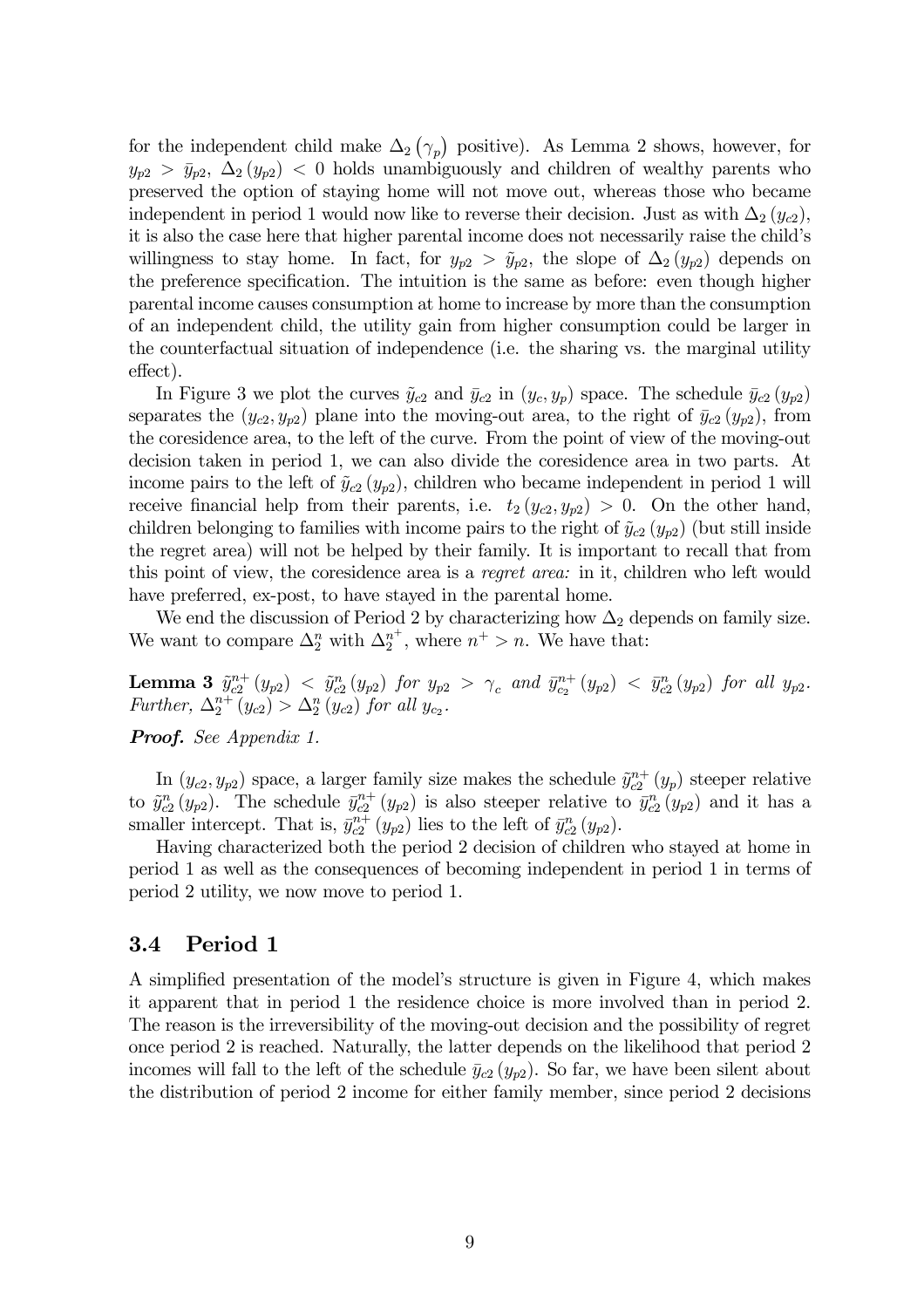are taken after  $y_{c2}$  and  $y_{p2}$  are observed. We now assume:

$$
(y_{c2}, y_{p2}) \sim F(y_{c2}, y_{p2}),
$$

where  $F(\cdot)$  is the joint cumulative distribution function (cdf) of period 2 incomes  $(y_{c2}, y_{p2})$ , with marginal cdf's  $F_c(y_{c2})$  and  $F_p(y_{p2})$ . We denote the corresponding probability density functions (pdf's) by  $f(y_{c2}, y_{p2})$ ,  $f_c(y_{c2})$  and  $f_p(y_{p2})$ .  $F(\cdot)$  has support over  $[\gamma_c, \infty) \times [\gamma_p, \infty)$ .

Given the stochastic nature of income in period 2, to the extent that positive probability is assigned by  $F(\cdot)$  to the regret region, staying home with the parents in period 1 has an option value, the value associated with waiting to see the realization of the period 2 incomes and deciding then whether or not to move. Of course, just like with any real option, this waiting value has to be traded off against the potential gains from moving out early on.

We define as  $\Delta_1$  the expected excess utility from moving out relative to staying home, from the point of view of period 1:

$$
\Delta_1 \equiv u (c_{i1}) + \int_{\gamma_p} \int_{\gamma_c} u (c_{i2}) dF (y_{c2}, y_{p2})
$$
  
 
$$
- \left\{ u (c_{p1}^n) + \int_{\gamma_p} \left[ \int_{\gamma_c}^{\bar{y}_{c2}(y_{p2})} u (c_{p2}^n) dF (y_{c2}) + \int_{\bar{y}_{c2}(y_{p2})}^{\infty} u (c_{i2}) dF (y_{c2}) \right] \right\}.
$$

The function  $\Delta_1$  is defined over feasible income values  $(y_{c1}, y_{p1})$ , the set  $[\gamma_c, \infty) \times$  $[\gamma_p, \infty)$ , which is identical to the domain of  $(y_{c2}, y_{p2})$ , as stated.

The first two terms in  $\Delta_1$  represent the expected utility from moving out in period 1. Given that the child becomes independent in period 1, period 2 utility is also computed as that of an independent person:  $c_{c2} = c_{i2}$ . The last two terms represent the expected utility from staying home in period 1. In this case the child retains the possibility of choosing the best possible residential arrangement in period 2. This is reflected in the fact that, given  $y_{p2}$ , for values of  $y_{c2}$  not exceeding  $\bar{y}_{c2}$  ( $y_{p2}$ ), the child chooses to remain with her parents and  $c_{c2} = c_{p2}^n$ . Alternatively, when  $y_{c2} > \bar{y}_c (y_{p2})$ , she moves out and  $c_{c2} = c_{i2}$ .

As in period 2, the child will decide to move out if the expected utility from doing so exceeds the expected utility from staying home (i.e., when  $\Delta_1 > 0$ ):

$$
u(c_{i1}) + \int_{\gamma_p} \int_{\gamma_c} u(c_{i2}) dF(y_{c2}, y_{p2}) >
$$
\n
$$
u(c_{pn1}) + \int_{\gamma_p} \left[ \int_{\gamma_c}^{\bar{y}_{c2}(y_{p2})} u(c_{p2}) dF(y_{c2}) + \int_{\bar{y}_{c2}(y_{p2})}^{\infty} u(c_{i2}) dF_c(y_{c2}) \right] dF_p(y_{p2}).
$$
\n(7)

When the child's period 2 income is sufficiently high  $(y_{c2} > \bar{y}_{c2} (y_{p2}))$ , having moved out in period 1 does not carry any utility loss: the residential status that prevails in period 2 is the one that the child would have chosen anyway. Therefore, for  $y_{c2}$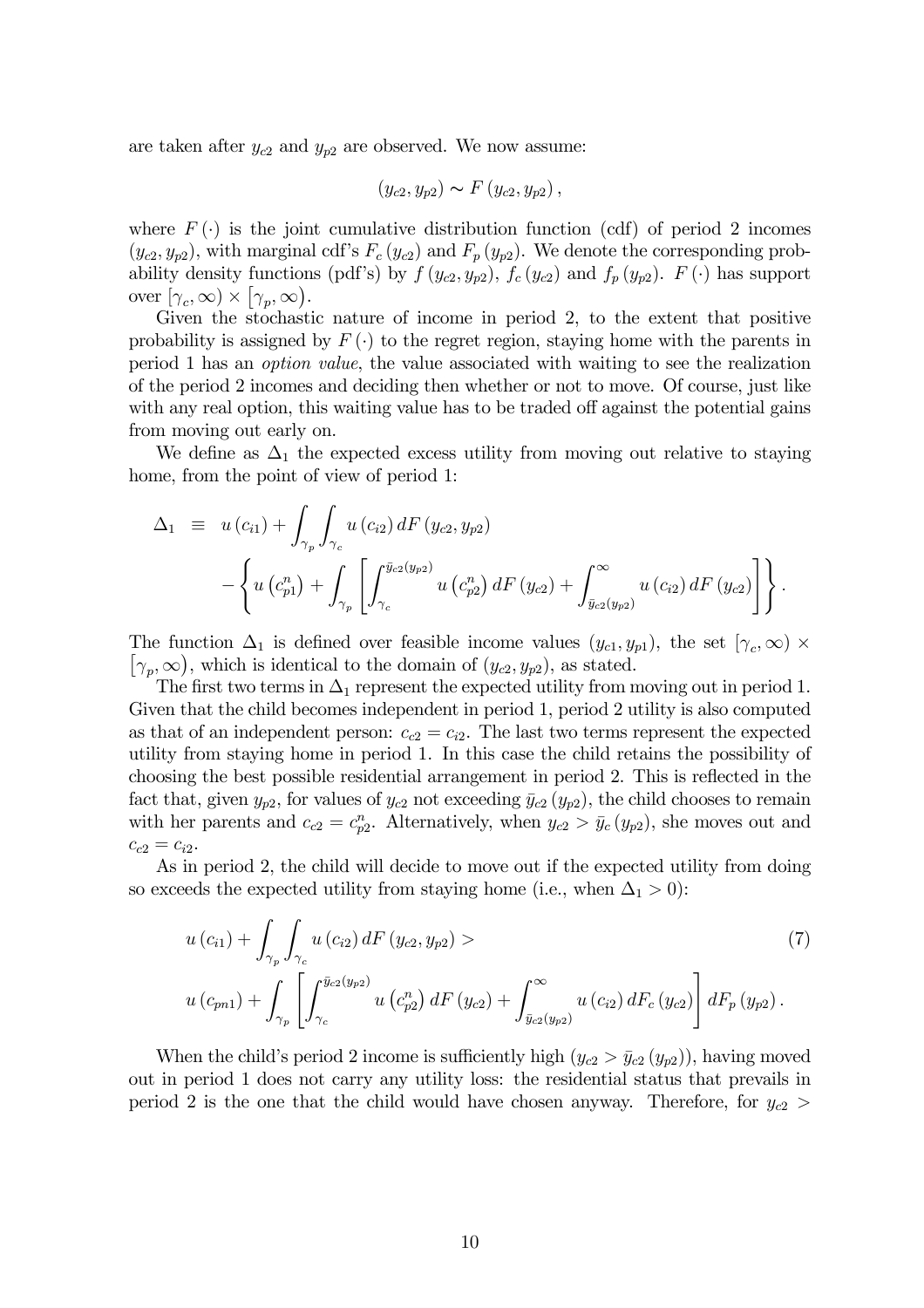$\bar{y}_{c2}$  ( $y_{p2}$ ), the terms concerning period 2 utility while independent cancel on both sides of (7). Thus, the child will move out in period 1 if:

$$
u(c_{i1}) - u(c_{p1}^{n}) > \int_{\gamma_{p}} \left[ \int_{\gamma_{c}}^{\bar{y}_{c2}(y_{p2})} \left( u(c_{p2}^{n}) - u(c_{i2}) \right) dF_{c}(y_{c2}) \right] dF_{p}(y_{p2}). \tag{8}
$$

It is worth commenting on equation (8). First of all, the right-hand side is nonnegative. It contains the difference between coresidence and independence. Since this is the difference between the best outcome and a forced condition, it represents the gain in expected utility associated with waiting for period 2 before choosing whether to move out (the option value). It will be strictly positive if the cdf  $F(\cdot)$  places positive mass on the regret region, over which the integration on the right-hand side of (8) is being performed. The left-hand side represents the difference in period 1 utility from being independent relative to moving out. Not surprisingly, the child will choose to move out when this gain exceeds the expected benefit from waiting.

Now we discuss the determination of  $\bar{y}_{c1}$ , the child's period 1 moving-out threshold, to ascertain how it depends on period 1 income of the parent,  $y_{p1}$ , as well as on expectations of the future incomes of both parent and child, as summarized in  $F_p(\cdot)$ and  $F_c(\cdot)$ . As before,  $\bar{y}_{c1}$  is defined as the root of  $\Delta_1$ , namely:  $\Delta_1(\bar{y}_{c1})=0$ .

We note the following facts:

**Lemma 4** The period 1 schedule  $\tilde{y}_{c1} (y_{p1})$  such that, for  $y_{c1} > \tilde{y}_{c1} (y_{p1})$ , parents provide no transfers, is identical to period 2 function  $\tilde{y}_{c2}(y_{p2})$ .

**Proof.** See Appendix 1.

This lemma says that, on the space of incomes, the functions  $\tilde{y}_{c2}(y_p)$  and  $\tilde{y}_{c1}(y_p)$ exactly overlap. Given that the transfer-giving threshold is identical for periods 1 and 2, the left-hand side of equation (8) coincides with function  $\Delta_j$  –with arguments  $(y_{c1}, y_{p1})$ –. The properties of function  $\Delta_2$  in terms of  $(y_{c2}, y_{p2})$  were characterized in Lemmas 1 and 2. These properties now carry over to  $\Delta_1$ .

We now define formally the regret region, R, namely period 2 income pairs such that the child's preferred living arrangement is coresidence:

$$
R = \left\{ (y_{c2}, y_{p2}) \in [\gamma_c, \infty) \times [\gamma_p, \infty) : y_{c2} \le \bar{y}_{c2} (y_{p2}) \right\}.
$$

Then,

**Lemma 5** If  $F(R)=0$ , the schedules  $\bar{y}_{c1}(y_{p1})$  and  $\bar{y}_{c2}(y_{p2})$  coincide. Proof. See Appendix 1.

Intuitively, the lemma says that, if the probability of regret is zero, then today's residence choice becomes static and depends only on the comparison of the current utility levels attained under the two residential arrangements. But if this is the case, the residential decision of period 1 must be identical to that of period 2, when there are no future implications to consider and therefore no possibility of regret.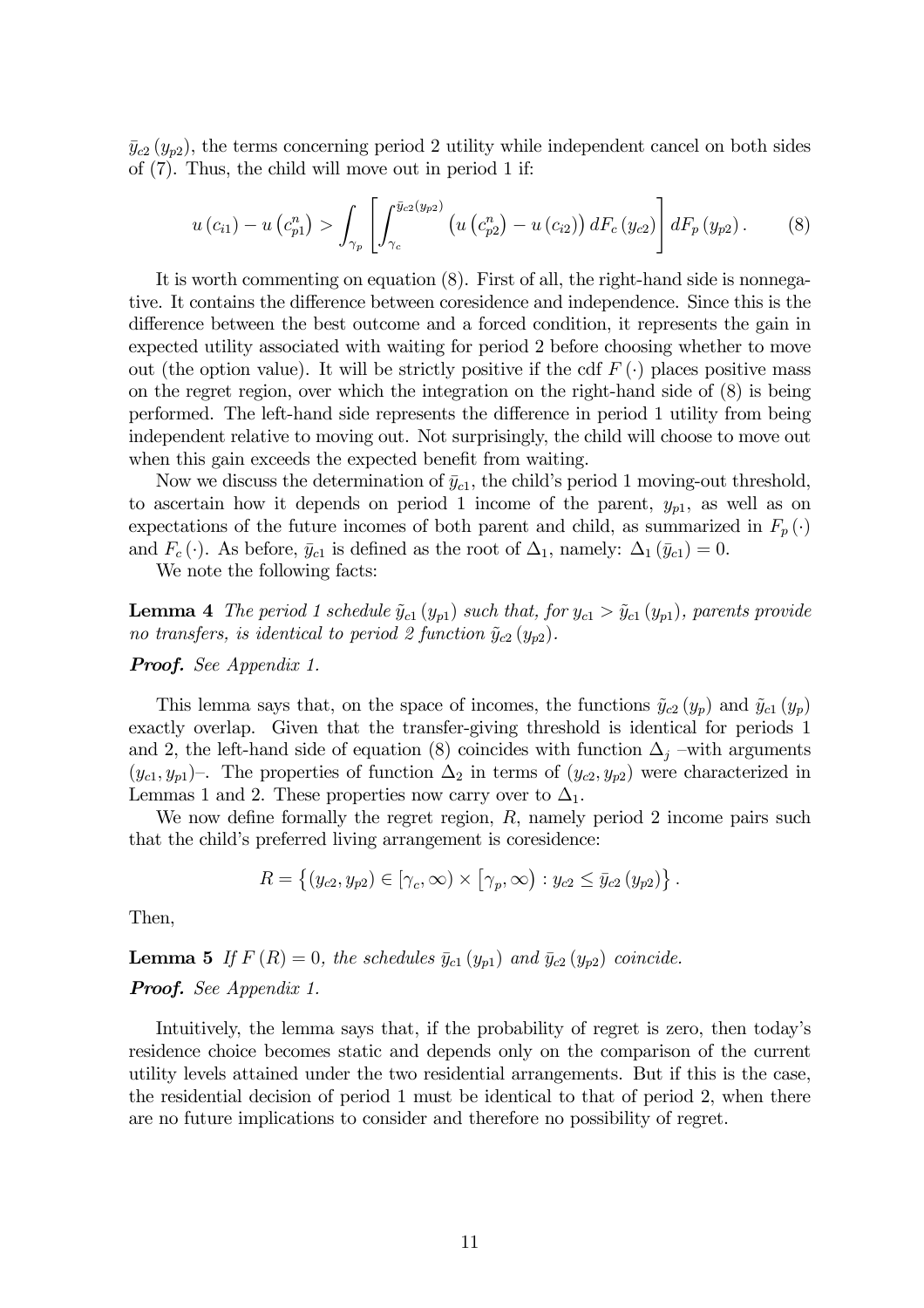Naturally, the scenario described in Lemma 5 is only a starting point towards the more interesting case when there is a positive probability of regret, the case we now consider. For  $F(R) > 0$ , we can show the following:

**Proposition 1** The period 1 moving-out threshold schedule  $\bar{y}_{c1} (y_{p1})$ , on  $(y_{c1}, y_{p1})$  space, lies strictly to the right of the corresponding period 2 schedule  $\bar{y}_{c2} (y_{p2})$  if and only if  $F(R) > 0$ 

**Proof.** See Appendix 1.

This result is illustrated in Figure 5. In order to clarify the previous result, consider the following example. Suppose that parental income takes the same value across periods:

$$
y_{p1}=y_{p2}=y.
$$

Suppose further that the distribution  $F(\cdot)$ , now defined simply over the child's period 2 income  $y_{c2}$ , assigns positive probability to the regret region. Then, proposition  $(1)$ shows that

$$
\bar{y}_{c1}\left(y\right) > \bar{y}_{c2}\left(y\right).
$$

Intuitively, the possibility of future regret makes people more conservative about moving out.

We are further interested in the impact of  $y_{p1}$  on the period 1 moving-out threshold, as well as in the implications that differently shaped distribution functions  $F(\cdot)$  have on the same value. First, define the expected regret as:

$$
\bar{R} \equiv \int_{R} \left( u \left( c_{p2}^{n} \right) - u \left( c_{i2} \right) \right) dF \left( y_{c2}, y_{p2} \right).
$$

 $\overline{R}$  naturally depends on the distribution  $F(\cdot)$ . We now rewrite the condition  $\Delta_1 = 0$ while specifying the arguments of  $c_{i1}$  and  $c_{p1}^n$ :

$$
u\left(\frac{\bar{y}_{c1}-\gamma_c}{p}\right)-u\left(\frac{y_{p1}+\bar{y}_{c1}-\gamma_p}{np}\right)=\bar{R},\,
$$

or, in more compact notation,

$$
\Delta_1\left(\bar{y}_{c1}, y_{p1}\right) = \bar{R}.\tag{9}
$$

We are now ready to state the following result:

**Lemma 6** Higher period 1 parental income  $y_{p1}$  raises the child's moving-out threshold  $\bar{y}_{c1} (y_{p1})$  for  $\alpha < 1$ .

Proof. See Appendix 1.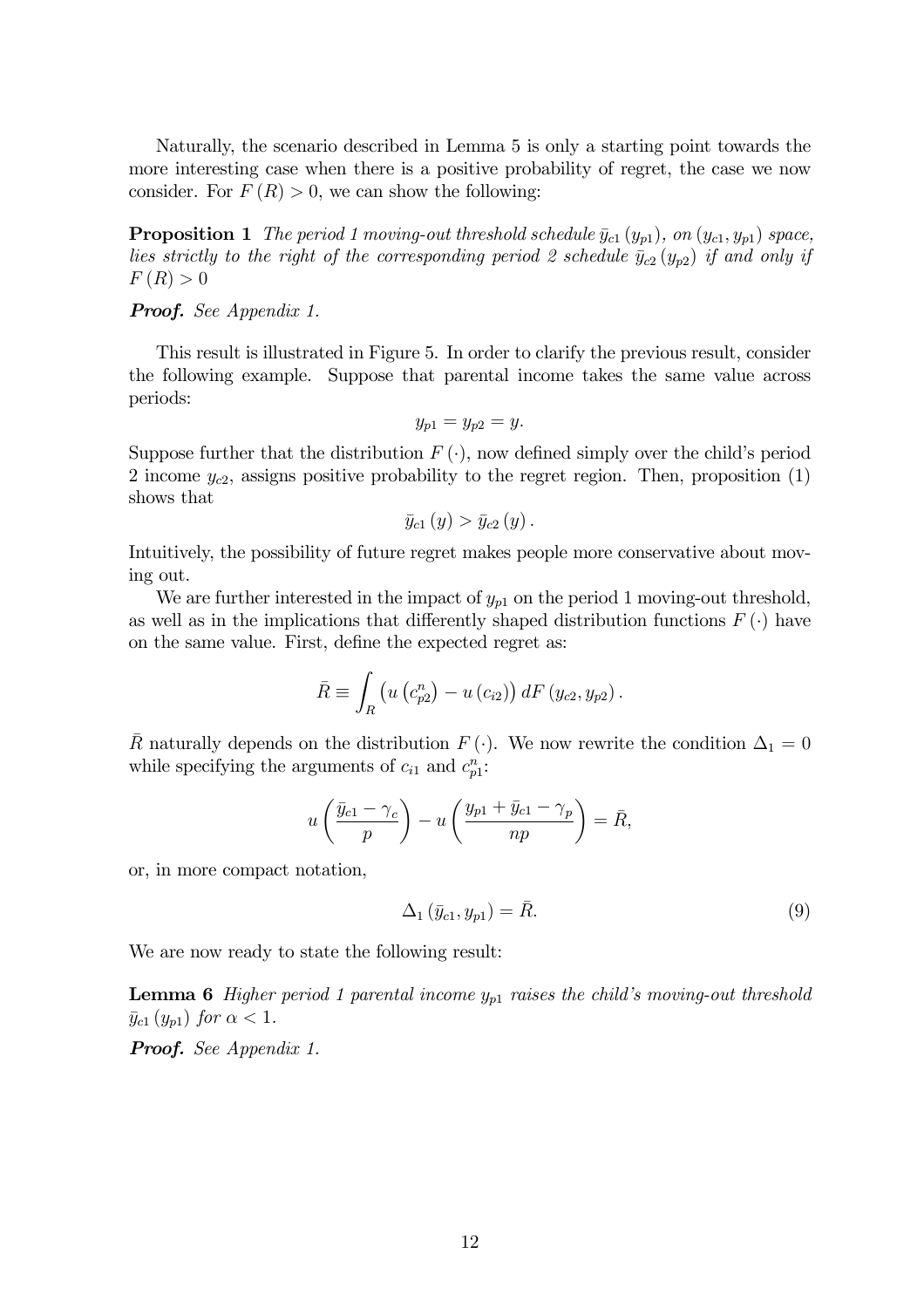Lastly, let us consider the impact of expectations on the child's moving-out decision. How do different distribution functions  $F(\cdot)$  affect  $\bar{y}_{c1}$ ? For simplicity, we currently assume that the distributions of period 2 income of parent and child are independent. This implies:

$$
F(y_{c2}, y_{p2}) = F_c(y_{c2}) F_p(y_{p2}).
$$

The natural way to compare different income distributions is to rank them in terms of stochastic dominance. Let  $F_p^1(y_{p2})$  first-order stochastically dominate  $F_p^2(y_{p2})$ . Then,  $F_p^1(\cdot)$  and  $F_p^2(\cdot)$  must satisfy  $F_p^1(y_{p2}) \leq F_p^2(y_{p2})$ , for all  $y_{p2}$  values. It is well-known that the expectation over non-decreasing functions of  $y_{p2}$  computed under the distribution  $F_p^1$  exceeds the same expectation under  $F_p^2$ .

Intuition suggests that, if the parent received the good news that the distribution of his period 2 income had changed from  $F_p^2$  to  $F_p^1$ , the child of a wealthier parent (in expectation) would be more reluctant to move out in period 1. In other words, we would expect a higher value of  $\bar{y}_{c1}$  to be associated with  $F_p^1$  relative to the moving-out threshold corresponding to  $F_p^2$ . As it turns out, this is not always the case. The reason is the ambiguous impact of higher parental income over  $\Delta_2$ , for  $(y_{c2}, y_{p2})$  values in the regret region, as described in Lemma 2. There is, however, a subset of distributions  $F_p$ for which that result holds.

To illustrate the problem, fix a particular value for the child's period 2 income,  $y_{c2}$ , with  $y_{c2} > (n/(n-1)) \gamma_c$ . That is,  $y_{c2}$  is to the right of the schedule  $\bar{y}_{c2} (y_{p2})$ , when  $y_{p2} = \gamma_p$  (recall equation (6)). Along the vertical line corresponding to this value of  $y_{c2}$ , consider increasing  $y_{p2}$  starting at  $y_{p2} = \gamma_p$ . As can be seen from Figure 3, for low values of  $y_{p2}$ , the income pairs  $(y_{c2}, y_{p2})$  initially belong to the moving-out region. Then, the schedule  $\bar{y}_{c2} (y_{p2})$  is reached and we enter the regret region. There is a set of  $y_{p2}$  values ranging between the two schedules  $\bar{y}_{c2} (y_{p2})$  and  $\tilde{y}_{c2} (y_{p2})$ . These income pairs are such that the child who moved out would like to move back home and her parents are not wealthy enough to provide her with financial help. For this range of  $y_{p2}$  values –which induce regret but are associated with zero transfers– higher parental income unambiguously reduces  $\Delta_2$ . Therefore, if we restrict the distributions  $F_p^1$ ,  $F_p^2$ , and  $F_c$  to put mass only on combinations of  $(y_{c2}, y_{p2})$  below the schedule  $\tilde{y}_{c2}$   $(y_{p2})$ , then the expected result that  $F_p^1$  induces a higher period 1 moving-out threshold relative to  $F_p^2$  goes through.<sup>10</sup>

Let  $\Omega_F$  denote the set of all pairs of independent distribution functions  $(F_c, F_p)$  such that  $F_c$  has support over  $[\gamma_c, \infty)$  and  $F_p$  has support over  $[\gamma_p, \infty)$ . We now formally define a convenient subset  $\mathcal F$  of  $\Omega_F$ :

$$
\mathcal{F} = \left\{ (F_c, F_p) \in \Omega_F : F_c(y_{c2}) F_p(y_{p2}) = 0 \text{ for } (y_{c2}, y_{p2}) \text{ such that } y_{c2} < \tilde{y}_{c2} (y_{p2}) \right\}.
$$

In words, the distributions  $F_c$  and  $F_p$  in  $\mathcal F$  are independent and assign mass zero to the strict subset of the regret region where  $(y_{c2}, y_{p2})$  pairs are such that transfers would be granted to children living on their own

We may now state the following result.

<sup>&</sup>lt;sup>10</sup>Note that, given the assumption of independence between  $F_p$  and  $F_c$ , having a rectangle of  $(y_{c2}, y_{p2})$  values that falls under the  $\tilde{y}_{c2} (y_{p2})$  schedule necessarily requires a lower bound on  $y_{c2}$ strictly greater than  $(n/(n-1)) \gamma_c$ .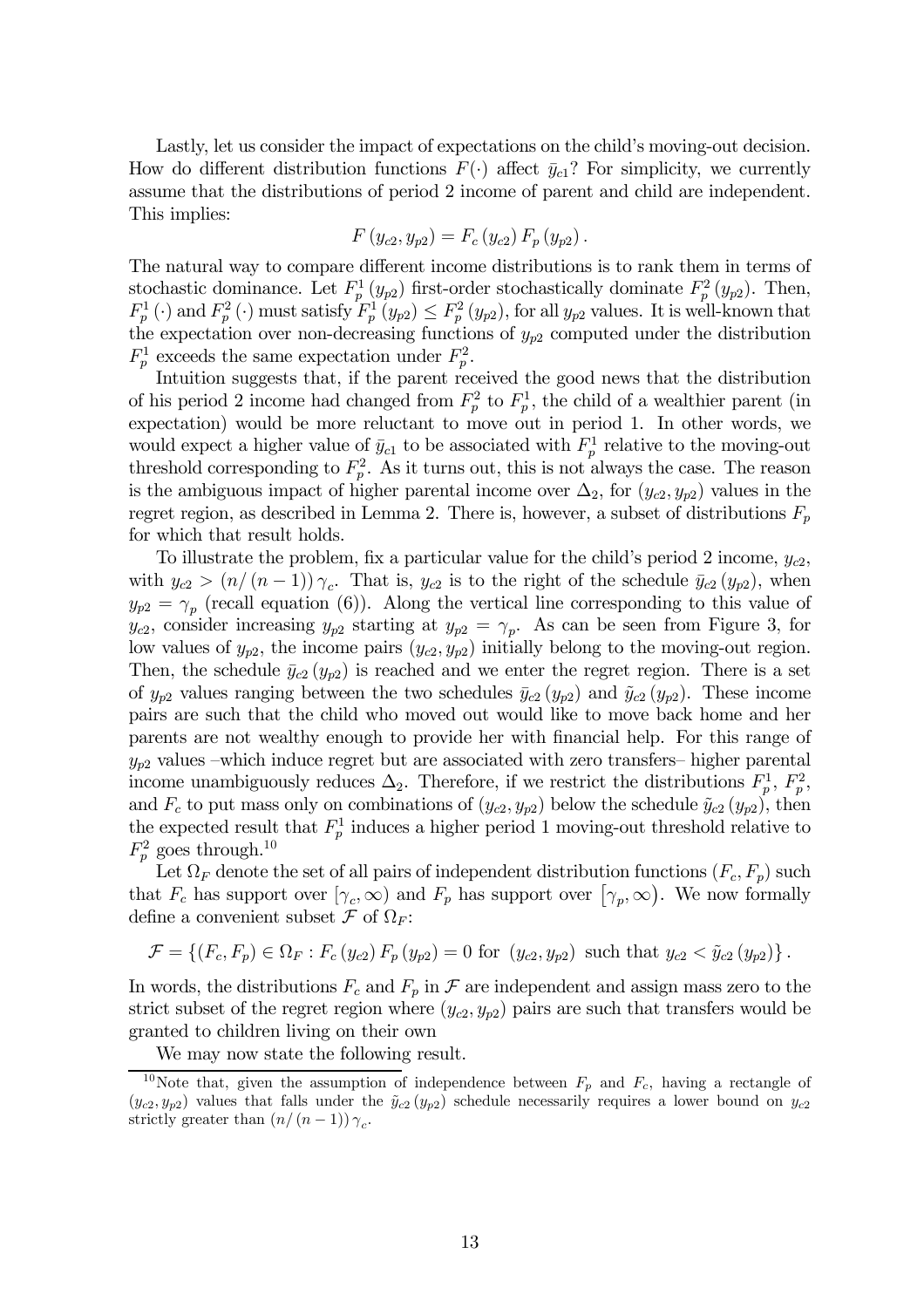**Proposition 2** Let  $(F_p^1, F_c)$  and  $(F_p^2, F_c)$  be two elements of  $\mathcal F$ , and assume that  $F_p^1$  first-order stochastically dominates  $F_p^2$ . Let the period 1 moving-out threshold corresponding to  $F_p^j$  be denoted  $\bar{y}_{c1}$   $(F_p^j)$ . Then, when  $\alpha < 1$ ,  $\bar{y}_{c1}$   $(F_p^1) \ge \bar{y}_{c1}$   $(F_p^2)$ 

Proof. See Appendix 1.

The reasoning underlying proposition 2 applies to a comparison of distributions for the child's income. We therefore offer the next result without proof.

**Proposition 3** Let  $(F_p, F_c^1)$  and  $(F_p, F_c^2)$  be two elements of  $\mathcal{F}$ , and assume that  $F_c^1$  first-order stochastically dominates  $F_c^2$ . Let the period 1 moving-out threshold corresponding to  $F_c^j$  be denoted  $\bar{y}_{c1}(F_c^j)$ . Then, when  $\alpha < 1$ ,  $\bar{y}_{c1}(F_c^1) \leq \bar{y}_{c1}(F_c^2)$ .

This result states that, if the child expects to have higher income in period 2, she will be more eager to move out in period 1 as there is a lower expected loss from regret. As argued before, the impact of changes in the distributions  $F_p$  and  $F_c$  is ambiguous for a general case. Propositions 2 and 3 are derived by restricting the set of distributions to an appropriate domain which eliminates the ambiguity. Naturally, changes in  $F_p$  and  $F_c$  may happen simultaneously. What is relevant for the child's period 1 moving-out decision is the net outcome of those changes.

A final remark concerns the effects of family size on the period 1 moving-out decision. Since consumption when coresiding is subject to income pooling, quite intuitively, a larger family size unambiguously leads the child to leave their parents at a lower income level:

**Proposition 4** The first-period moving-out threshold for a child with family size  $n^+$  $n, \ denoted \bar{y}_{c1}^{n+}, \, strictly \, exceeds \, the \, corresponding \, threshold \, for \, a \, child \, with \, family \, size$  $n, \bar{y}_{c1}^n$ .

### Proof. See Appendix 1.

Let us end this section by summarizing the key results provided by the model as a guide for our empirical work:

(i) The option value. For forward-looking children who are considering emancipation, given the stochastic nature of future income, staying home with the parents has an *option value*. This is the value associated with waiting to see the realization of future incomes —hers and her parents'— and deciding then whether or not to move. The reason is that moving out and then back in is costly; in the stylized case of our model, moving out is irreversible. Thus, depending on her own and her parents' future income, a child who moved out may come to regret that she did. In the presence of partial altruism (parents value the child's consumption less than theirs), there will be regret even if parents are wealthy enough to provide financial transfers to independent children.

(ii) Job insecurity. In general, higher parental income and lower child income (current or future expected), deter children from leaving their parents house. Thus, we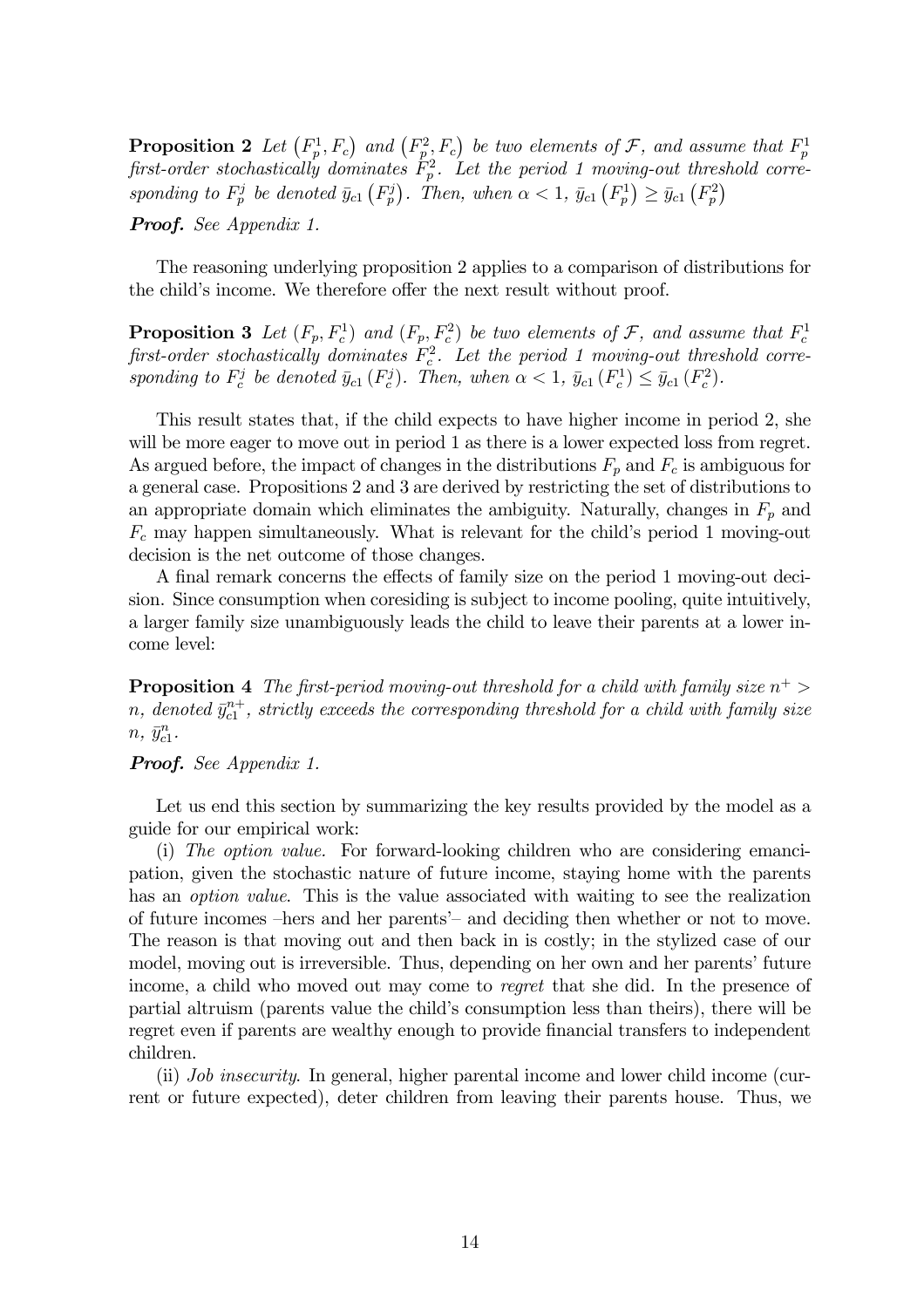expect higher job insecurity of the parents to hasten emancipation and higher job insecurity of the children to delay emancipation. Nevertheless, there are cases where this result may not hold. The reason is that the level of consumption depends on the residential regime. For instance, a child living independently who finds she has a higher income than she expected will be happy she moved out (because she gets to consume all of this unexpected income rather than sharing it with her family). However, if consumption while independent is higher than at home, at the margin the increase in utility provided by the unexpected increase in consumption would be larger at home. In the ex-ante calculation of the moving-out decision, the higher marginal utility effect may dominate the *sharing effect*. This will depend, for instance, on the degree of risk aversion of the child. Typically, we expect the sharing effect to dominate, and we have provided examples where it unambiguously does. The model also predicts that a child with a higher number of siblings should leave her parents earlier, so that she does not have to share their income with them.

# 4 The data

In this section we describe our data set. We start with the sample design, which is crucial to our capacity to estimate the causal effects of interest. We then describe in turn the treatment and the outcome indicators we are interested in.

## 4.1 Sample design

To answer the questions addressed in this paper we need information on a representative sample of Italian individuals (hereafter the "children") of working age (i.e. older than 14) and living with their parents. Such information is offered by the Italian Survey of Household Income and Wealth, a rotating panel providing a representative sample of the Italian population. We use four waves: 1991-93-95-98, each of which contains data on 7,000 to 8,000 households composed of a total of around 20,000 to 25,000 individuals.11

Our goal is to explain the children's decision to leave home after a given year (1991, 1993 and 1995), as a function of household and individual characteristics measured in that year, among which the degree of job insecurity of children and their fathers are the treatment variables of major interest.<sup>12</sup> Indicators of these decisions of children (the outcome indicators) can only be obtained for the households belonging to the panel section of the SHIW. For instance, only 2,699 of the 8,135 households interviewed in 1995 were reinterviewed in  $1998<sup>13</sup>$  Since these panel households were randomly selected, they are still representative of the reference population.

<sup>&</sup>lt;sup>11</sup>The respective numbers of households and individuals are as follows.  $1991: 8,188/24,930: 1993:$ 8,089/24,013; 1995: 8,135/23,924; and 1998: 7,147/20,901.

 $12\,\text{We focus on the fathers, because the labor participation rate of married women is low in Italy.}$ Nevertheless, we also control for whether the mother works in our empirical analysis, in order to capture the availability of public goods such as household services.

<sup>13</sup>See Banca d'Italia (1997, 2000).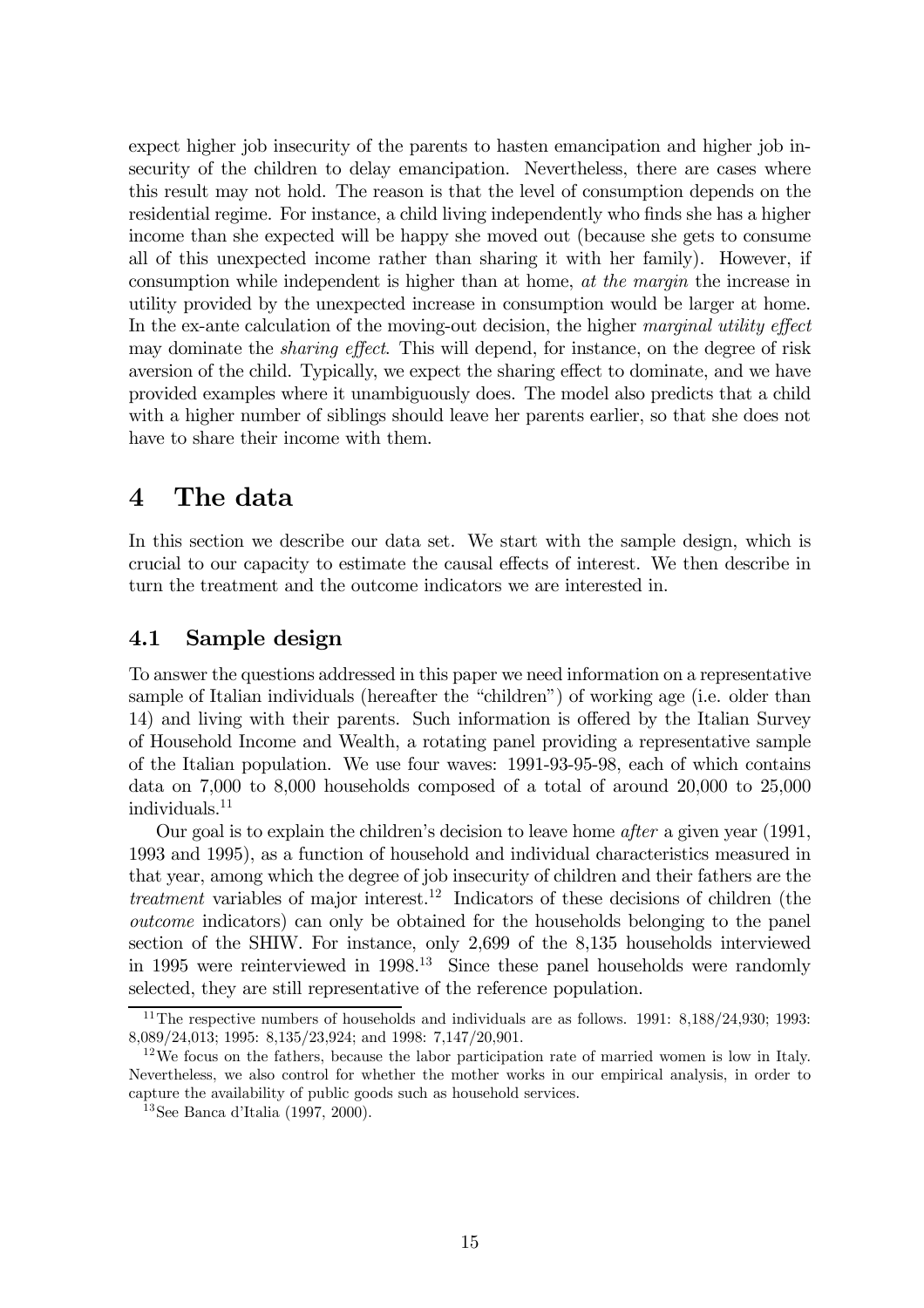In our empirical investigation we will be using two measures of job insecurity. Experienced job insecurity is a dummy taking the value of 1 if the individual is unemployed. This variable has the advantage that it can be used for all three years in the sample. The second and most interesting measure, *Perceived job insecurity*, which we will describe in detail below, is constructed from the answers to a survey question about the probability of having a job in the following year.

The problem, from our viewpoint, is that the intersection between the subsample of children belonging to the panel and the subsample of those for whom we have information on job insecurity is very small. The reason is that only individuals who are either working or unemployed are asked about their job prospects. This excludes the retired, "househusbands", and students. Retirement is by far the most important source of selection. In our analysis we prefer not to consider retired fathers as having a sort of perfectly secure job, since they are in large part individuals who enjoy perfectly safe incomes not through choice but due to their age and to legal provisions, and since being completely sure about having no unemployment in the subsequent year is not equivalent of being sure of no unemployment for life, as the retired are. Since we are interested in emancipation, we also restrict the sample to children aged up to 40 years old. These criteria, while required by the focus of our analysis, reduce the sample considerably, to 2,821 children, 923 of them in the 1995 sample. The characteristics of households in our working sample for 1995 are described in Table 3. The descriptive statistics for 1991 and 1993, not reported to save space, are very similar. Since the SHIW is a rotating panel, individuals may be observed repeatedly over time: out of the 2,821 observations, 1,687 correspond to different individuals.

A final criterion applied by the SHIW for asking household members about their job prospects is purely random: that the head be born in an odd year (those born in even years are asked an alternative set of questions). Out of the 923 observations in our 1995 sample, only 395 parents and 315 children were asked. Since this would leave us with a too small sample, we will resort below to methods that allow us impute perceived insecurity to all individuals.

As a result of the selections described above, imposed by the available data, we are forced to use a relatively small sample. But this sample is still representative of the population of interest and its timing structure is suitable for exploring the relationship between job insecurity and the subsequent decisions of children to leave home, controlling for a large set of individual and family background characteristics. Before presenting our results a description of the treatment and outcome indicators is needed.

## 4.2 The indicators of job insecurity and the outcome variable

The first key variable in our analysis is the reply to the following question, posed to employed and unemployed individuals:<sup>14</sup>

<sup>&</sup>lt;sup>14</sup>Note that those who answer "yes" to the question "Do you expect to voluntarily retire or stop working in the next 12 months?" are not asked this question.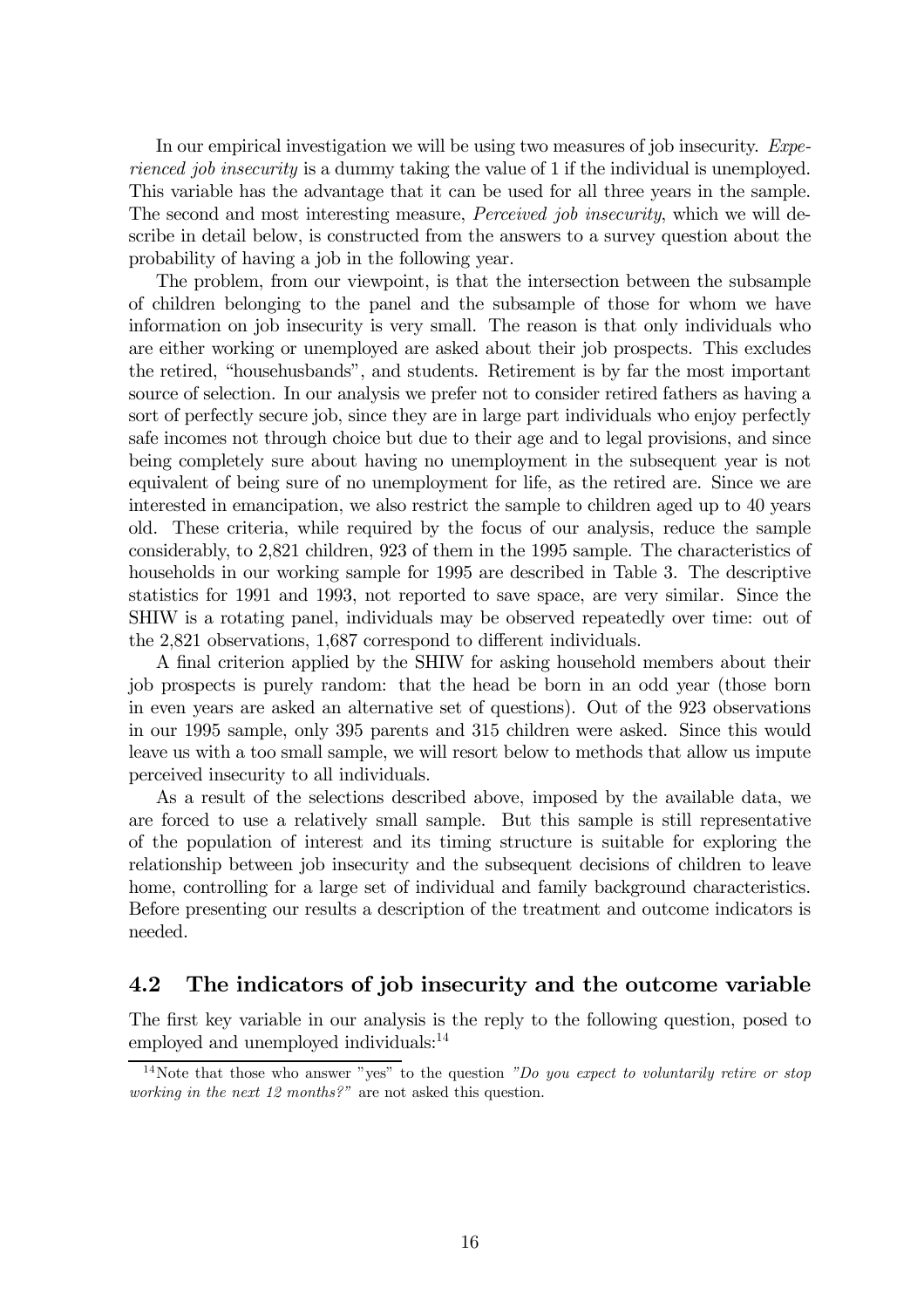What are the chances that in the next 12 months you will keep your job or find one (or start a new activity)? In other words, if you were to assign a score between 0 and 100 to the chance of keeping your job or of finding one (or of starting a new activity), what score would you assign? (" $0$ " if you are certain not to work, "100" if you are certain to work). [A graphic scale going from 0 to 100 is shown to the respondent.]

In this paper, we use the complementary probability, namely, the probability of unemployment.

As described in Guiso *et al.* (2002), the full sample of individuals who were asked this question in 1995 contains 4,799 individuals, which become 4,205 after nonrespondents (8%) and those who expected to voluntarily retire or drop from the labor force are excluded. Their answers attest to the high degree of job security enjoyed by workers in Italy: the 4th decile is zero, the median is 30%, a 50% chance of unemployment is reached only in the 8th decile, and only 3% of individuals are certain to be unemployed in the year following the interview.15 The authors also compare this source, restricting the sample to those employed, with the Survey of Economic Expectations (SEE), which contains a similar question for employed workers in the US.16 While in Italy 59% of individuals report a zero chance of unemployment, in the US only 31% do so. The cumulated fraction of respondents for each probability of unemployment is systematically lower in the US than in Italy up to a 10% probability (at the 7th decile), after which it becomes similar.

Our own cross-sectional sample is not very different from the above for the sample of fathers, as described in Table 4. The average perceived unemployment probability of fathers is  $20\%$  vis-à-vis  $22\%$  in the full sample of Guiso *et al.* (2002). This makes sense, since in our sample individuals are older (they must have a child of working age) and the perceived probability of unemployment drops with age. On the other hand, in our case the probability mass at zero expected unemployment is slightly lower, 53%. This fraction is large enough to induce us to use in the regressions, as the measure of perceived job insecurity a dummy taking the value 1 if the individual perceived a positive probability of unemployment (for both parents and children).<sup>17</sup>

As expected, the perceptions of children reveal much more uncertainty. Only the first quartile perceives no chances of unemployment, the median is 30%, and a 50% chance of unemployment is reached in the 6th decile. This is also coherent with the unemployment experience presented in Table 3: unemployment affects 8% of fathers but a staggering 57% of children.

The last row of Table 3 contains information on the outcome variable of interest. It is a dummy variable taking the value 1 if the child left the household between 1995 and

<sup>&</sup>lt;sup>15</sup>The authors point out that it is not clear if employed respondents report only involuntary job losses or any change in employment status (including job mobility).

 $16"I would like you to think about your employment prospects over the next 12 months. What do$ you think is the percent chance that you will lose your job during the next 12 months?". See Manski and Straub (2000).

<sup>&</sup>lt;sup>17</sup>An alternative measure, in which the dummy was equal to 1 if the probability was above 0.5 yielded very similar results to those presented below.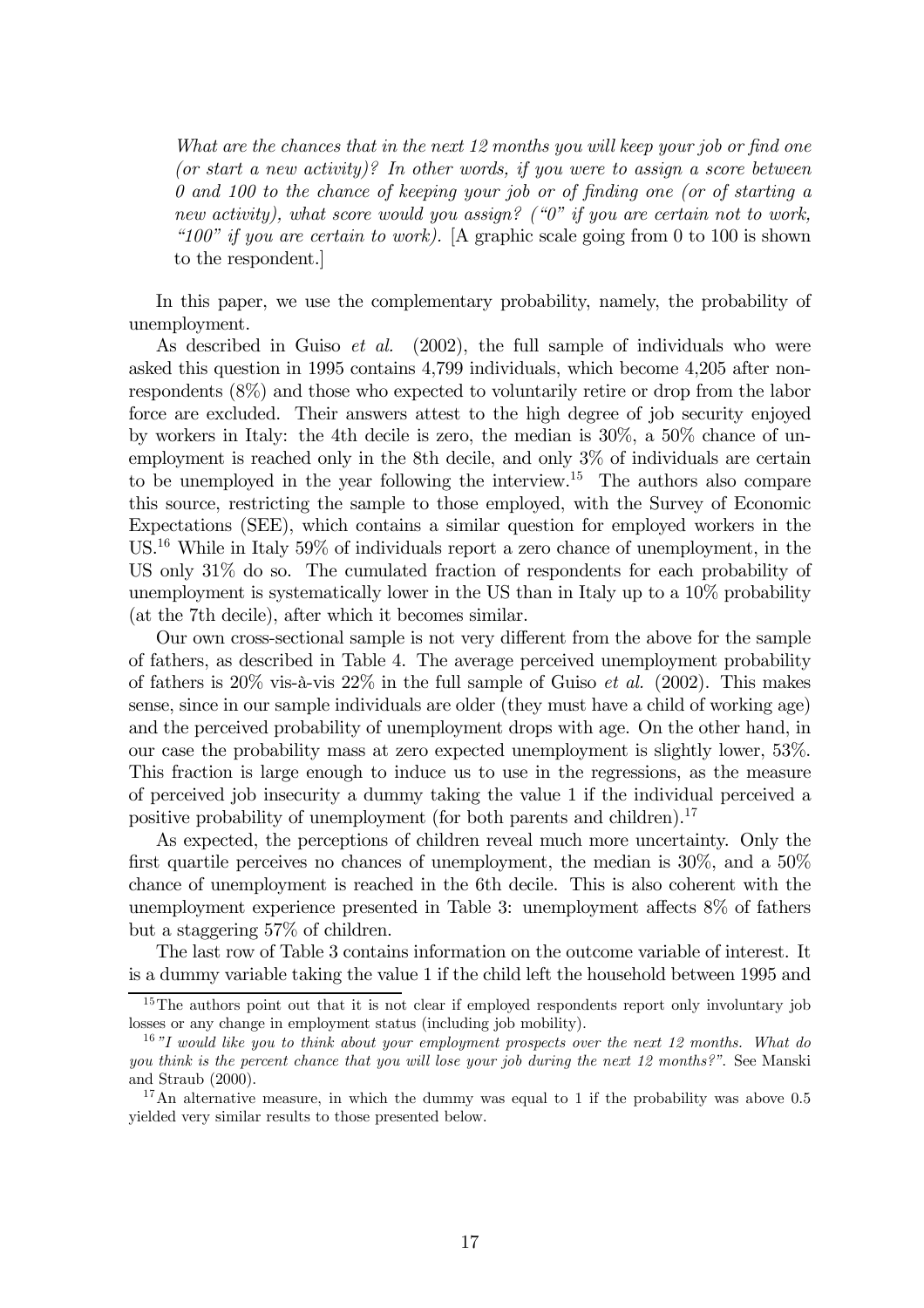1998.18 Of the 923 children living with their parents in 1995 on which our analysis is based, only 48 (5%) decided to leave home in the following three years (26 females and 22 males). Like in the aggregate, as mentioned in the Introduction, emancipation rates have trended downwards: in our sample the rates for 1991 and 1993 (which correspond to having left the household by 1993 and 1995, respectively), were 17.6% and 10%.

## 4.3 Imputations of perceived job insecurity

Using the samples just described, we estimate probit regressions for the decision to live independently, controlling for a set of characteristics explained in the next section. In the models using the perceived probability of unemployment, the small sample size forces us to use imputations for this variable. It is unfortunate that the SHIW asks the question concerning job insecurity only to half of the potential sample, but at least this half is selected randomly on the basis of the year of birth (odd or even) of the household head. Using the terminology of the literature on missing data (see, for example, Little and Rubin, 1987), we can safely say that the missing information is "missing completely at random". We are therefore in a relatively good position to impute the missing data on the basis of the available information.

We follow two strategies to impute perceived job insecurity when it is missing. The first strategy, sometimes called in the literature Conditional Mean Imputation or CMI (Little and Rubin, 1987), is based on a regression of perceived job insecurity on a set of observable characteristics for the individuals with full information. Missing values for the remaining individuals are then replaced by predicted values obtained using the estimated coefficients of the regression and the observable characteristics of these individuals. To improve the reliability of the imputation we use four different regressions for, respectively, working fathers, non-working fathers, working children, and non-working children. In this way for each of these groups the prediction is based on the widest possible set of regressors.19

The final rows of Table 3 show the statistics for observed and imputed values of perceived job insecurity, as they are used in the probit regressions, namely taking the value 1 if the individual perceives non-zero chances of unemployment. CMI produces a larger average degree of insecurity, specially for fathers. A full comparison across deciles is shown in Table 4.

Conditional mean imputation is simple to implement, but unfortunately it tends to generate a downward bias in the estimates of the effect of the imputed variable in the main equation of interest, as well as an upward bias in its standard error. This happens because the imputed values are estimates of the true missing values, and of course these estimates are subject to an error. Given the opposite direction of these biases, it is

<sup>18</sup>Note that children who are in jail, long-term hospitalized or dead in 1998 are excluded.

 $19$ Specifically, the list of regressors used in the four cases is as follows. Father not working: age, years of schooling, dummies for geographical area, dummy for homeownership, yearly income, and family wealth. Father working: as for father not working plus dummies for job qualification, sector and firm size. Children: as for the corresponding labor status for fathers, plus a dummy for single. Results of the four regressions are available from the authors upon request.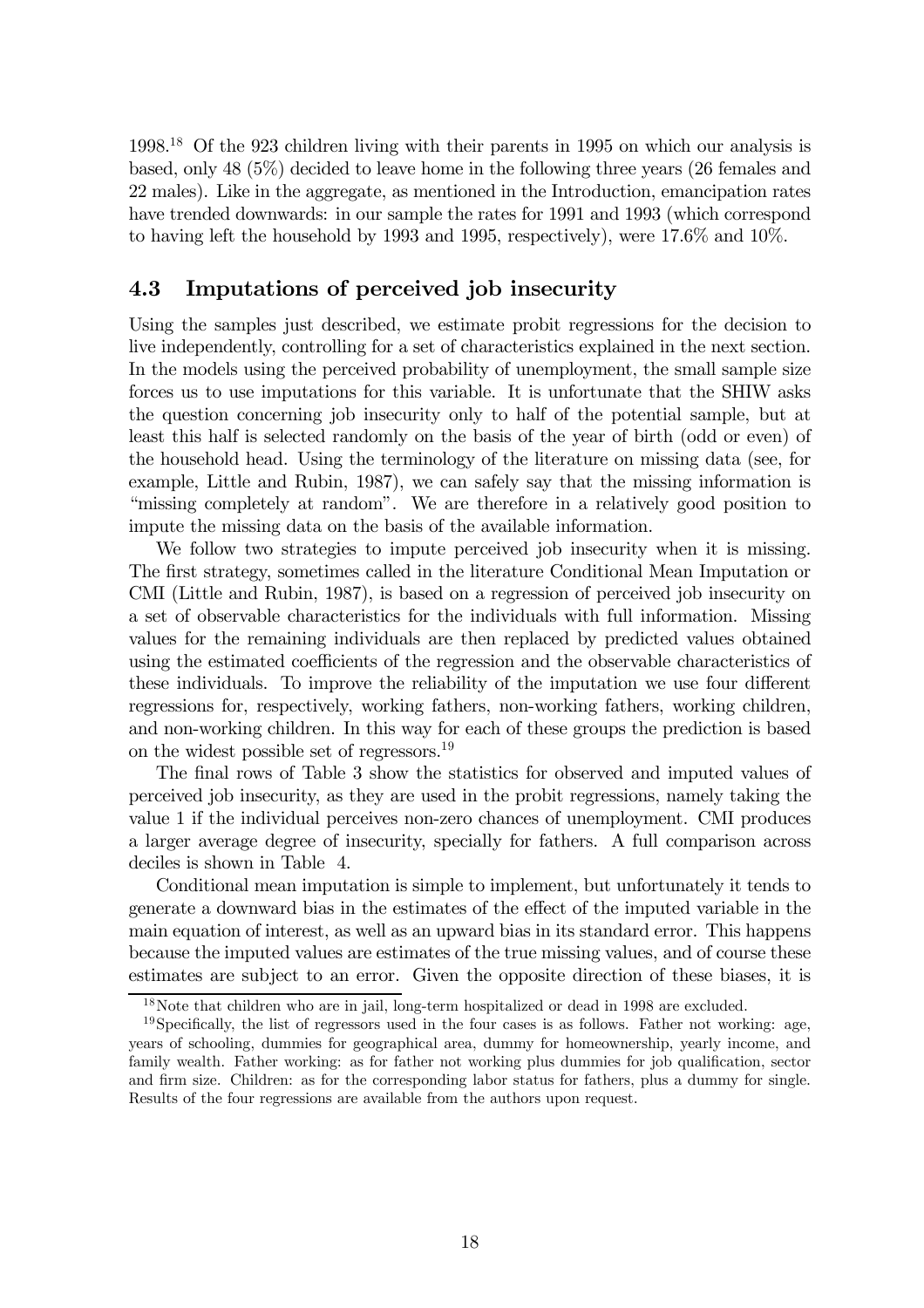not simple to assess their consequences in terms of significance of the estimates in the equation of interest. Leaving to a future version of this paper an attempt to correct our results for these biases, here we also present estimates based on an alternative imputation strategy, known as Multiple Imputation.20

Multiple imputation is a procedure based on the replacement of each missing value with a vector of  $M \geq 2$  simulated values. Within a Bayesian framework, these simulated values are obtained as random draws from the posterior distribution of the missing data given the observed data and some prior distribution. As a result, M imputed data sets are obtained, one for each of the multiple imputations. Therefore, in each of these datasets the observed information is the same while the imputed information differs. The main analysis of interest is then conducted in each of the M imputed datasets, producing M estimates of the coefficient of interest. Denoting by  $\beta_i$ the estimate obtained from the *i-th* dataset, Rubin (1987) shows that the  $M$  estimates can be aggregated into a single estimate, defined as

$$
\bar{\beta}_M = \sum_i^M \frac{\hat{\beta}_i}{M}.\tag{10}
$$

The variability associated with this estimate is the sum of two components: the average within-imputation variance,

$$
\bar{W}_M = \sum_{i}^{M} \frac{\hat{W}_i}{M} \tag{11}
$$

where  $\hat{W}_i$  is the estimated variance of  $\hat{\beta}_i$ , and the between-imputation component

$$
\bar{B}_M = \sum_{i}^{M} \frac{(\hat{\beta}_i - \bar{\beta})^2}{M - 1}.
$$
\n(12)

The total variability associated with  $\bar{\beta}_M$  is therefore

$$
T_M = \bar{W}_M + \frac{M+1}{M}\bar{B}_M \tag{13}
$$

where  $(M + 1)/M$  is an adjustment for finite M. For significance tests and interval estimates, the estimand  $\beta$  is distributed according to a t distribution with mean  $\beta_M$ , variance  $T_M$ , and degrees of freedom approximated by

$$
\nu = (M - 1)\left[1 + \frac{1}{M + 1}\frac{\bar{W}_M}{\bar{B}_M}\right]
$$
\n(14)

Our preliminary results obtained with this strategy, reported in Section 5, are based on  $M = 10$  multiple imputations.<sup>21</sup>

<sup>&</sup>lt;sup>20</sup>See Rubin (1987) and more recently Rubin (1996).

 $21$ As shown in Rubin (1987), p. 114, this small number of imputations is sufficient, under normal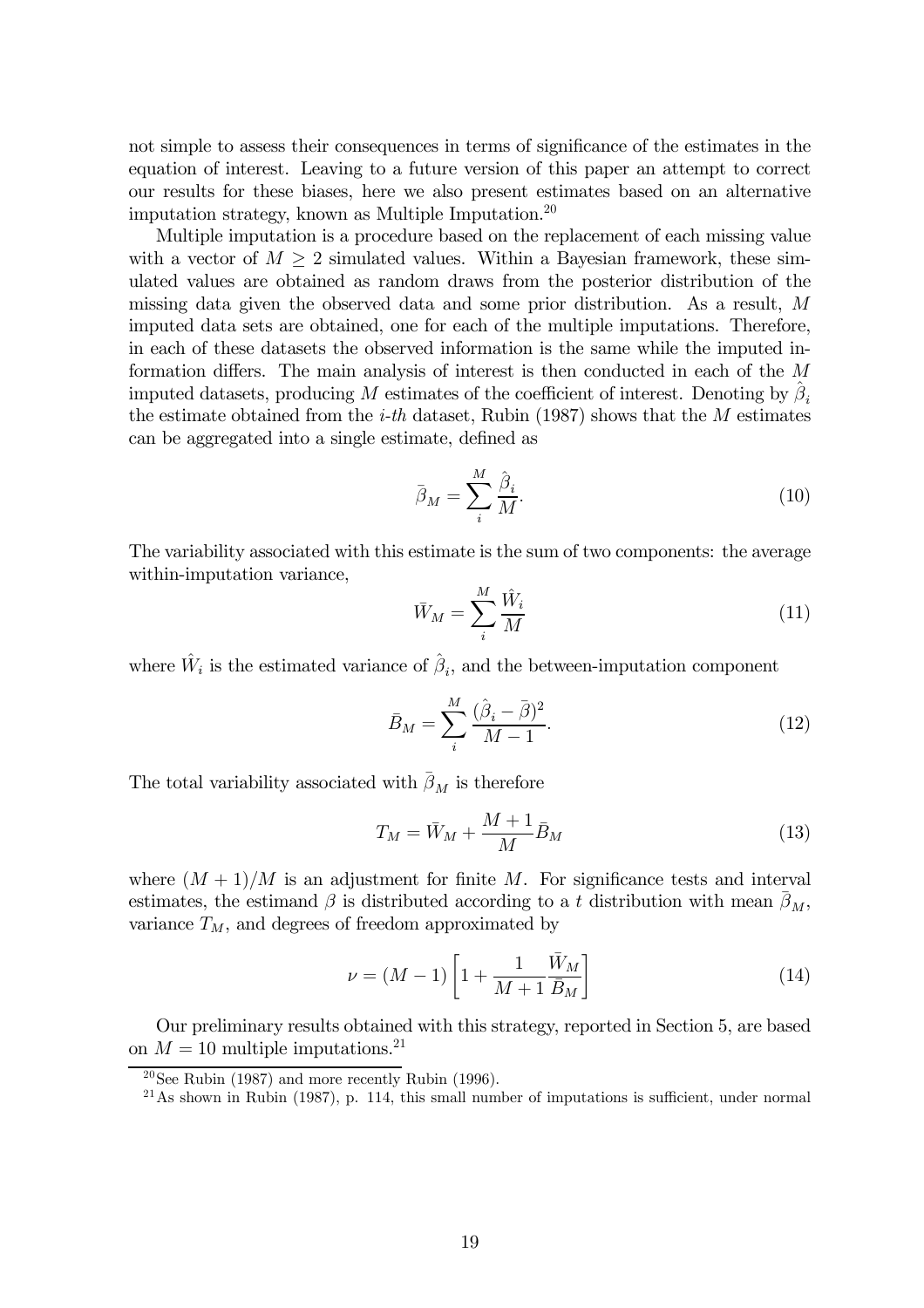# 5 Microeconomic evidence on emancipation decisions of Italian children

As already stated, we estimate probit regressions for the decision to live independently. Ideally, we wish to compare children who share all relevant personal and family characteristics potentially affecting the outcome, so that we can isolate the effect of the two treatments, job insecurity of the child and of the father.

The estimations share a set of control variables dated in the year where all children are observed coresiding. For children, we control for their age, gender (female  $= 1$ ), and completed years of schooling. Emancipation decisions are likely to be affected by both family traits and the current situation in the household. So, we condition on the father's age and completed years of schooling. We also control for family wealth, the income of members other than the child and the father, homeownership (owner $occupied = 1$ , and region of residence (through two dummy variables for Center and South, with North becoming the reference).

One of the implications of our theoretical model is that children will tend to leave earlier the higher the number of their siblings. In order to test this implication we add as a control the number of children in the household. Also, as mentioned in the Introduction, Díaz and Guilló's (2002) model predicts that children will emancipate later if they enjoy household services provided by their mother. We introduce two dummies, one for whether the mother is present and a second one where this dummy is interacted with a dummy for whether the mother works.

Descriptive statistics of all the control variables are presented in Table 3. Let us now present in turn the empirical results for experienced and perceived job insecurity.

## 5.1 Experienced job insecurity

Table 5 contains the estimates for the model where we use the state of unemployment as a measure of insecurity. We present separate regressions for years 1991, 1993, and 1995. The coefficients on all the dummy variables measure the change in the probability due to a discrete change from 0 to 1.

As predicted by the model in Section 3, the probability that an unemployed child will leave her parents' home is lower than that for an employed child, an effect estimated to be between 4 and 6 percentage points. While the coefficients are similar across periods, the effect only attains statistical significance in 1995. This is even more so for the father being unemployed, which has a strictly positive effect on the child's emancipation only for the 1995 sample, that is similar in size to that of the child's own unemployment.

circumstances, to achieve efficiency. We will, however, try with a larger number of imputations in future versions of this paper to increase efficiency.

Free-ware software written by Joe Schafer (Department of Statistics, The Pennsylvania State University) available at http://www.stat.psu.edu/jls/misoftwa.html has been used to generate the M imputed datasets and to aggregate the estimates. This software assumes a normally distributed model.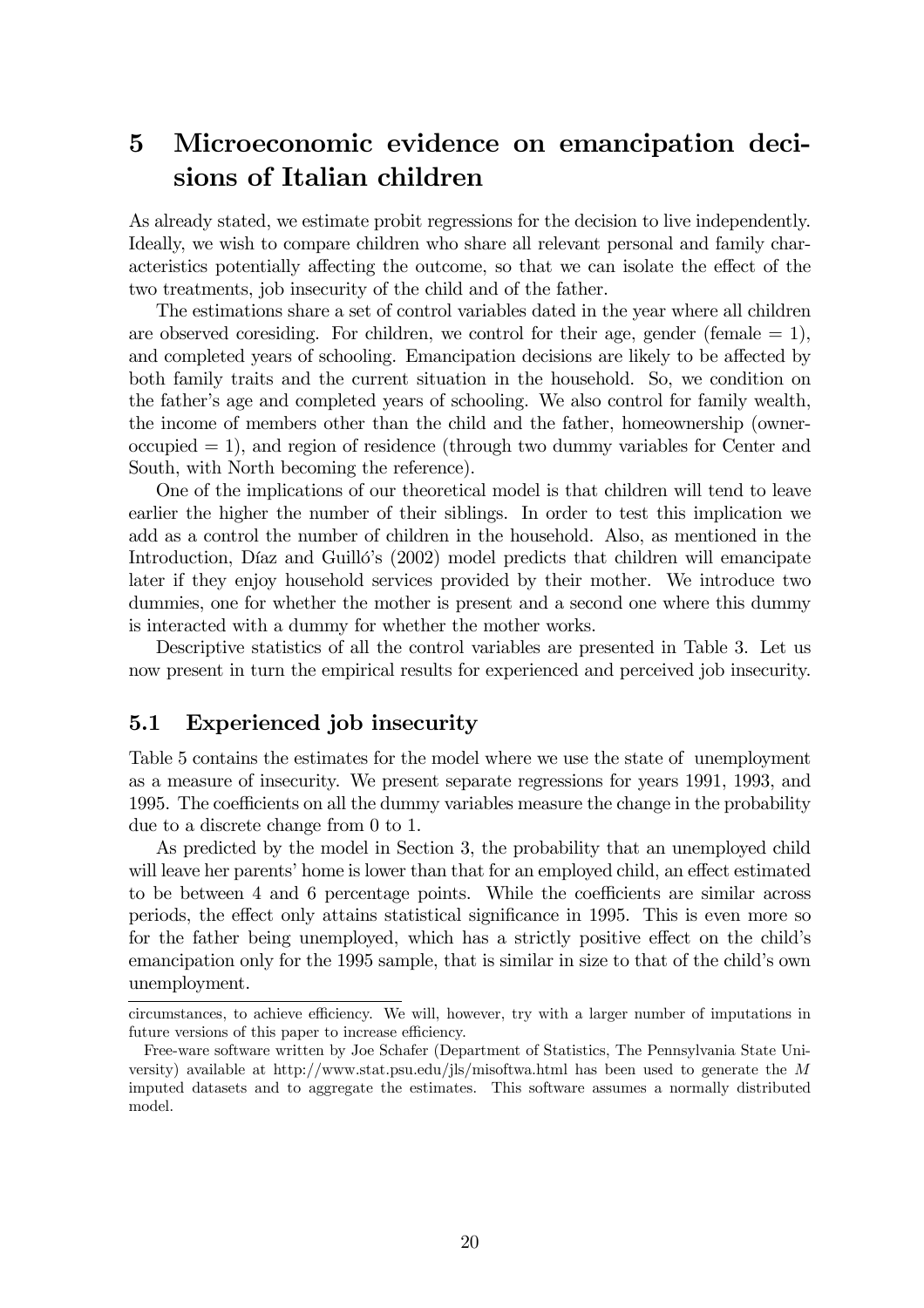As expected, emancipation is more likely the older the child and also more likely for females than for males. The remaining control variables do not attain statistical significance, including the number of children and the presence and labor status of the mother.

## 5.2 Perceived job insecurity

Table 6 shows the estimates obtained with the indicator on perceived job insecurity, with values for individuals who were not asked imputed using the conditional mean method. This estimation can only be implemented with the 1995 sample. There is an evident change with respect to experienced insecurity. The effect of the child's own insecurity doubles, to around -11%, while the father's halves to 2% and loses significance.

The results obtained with the multiple imputation strategy are reported in Table 7, which includes only the coefficients of the two measures of job instability of interest for the ten different imputations obtained from this method. Other variables exhibit coefficients which are similar to those in the preceding two tables. Both job insecurity variables have the respective signs predicted by our model in all cases (except in one case, for the father's insecurity), and they are statistically significant in five out of the ten cases for child insecurity and three out of ten cases for parental insecurity. The average of these marginal effects is equal to -3.9 percentage points when the child goes from perceiving none to some insecurity and to 2.3 points in the case of the father. The p-values for the one-sided t-ratios for a negative and a positive effect, respectively, are 0.08 and 0.20. Thus, although the pattern of signs clearly confirms our story, aggregate significance is low. More work with multiple imputation will be needed to see whether the efficiency of these estimates can be improved.

It is worth noting that multiple imputation brings the estimated effect of child job insecurity much closer to the one found for experienced insecurity based on unemployment status, while the estimated effect of parental insecurity is in line with the value estimated from conditional mean imputation.

# 6 Conclusions

In this paper we explore one potential cause for a most striking feature of the Italian society today, namely that grown-up children are very reluctant to leave home. We have tested to what extent this fact depends on the high job insecurity suffered by young Italians and the high job security enjoyed by their fathers.

We have shown that aggregate data for the 15 European Union member countries around 1995, on emancipation rates for the 15-24 and 24-29 years old brackets and on perceived job insecurity, are consistent with this hypothesis. Thus, we go on and test it with microeconomic panel data from the Italian Survey of Household Income and Wealth (SHIW) collected by the Bank of Italy.

Taken together, our preliminary empirical results indicate that the likelihood that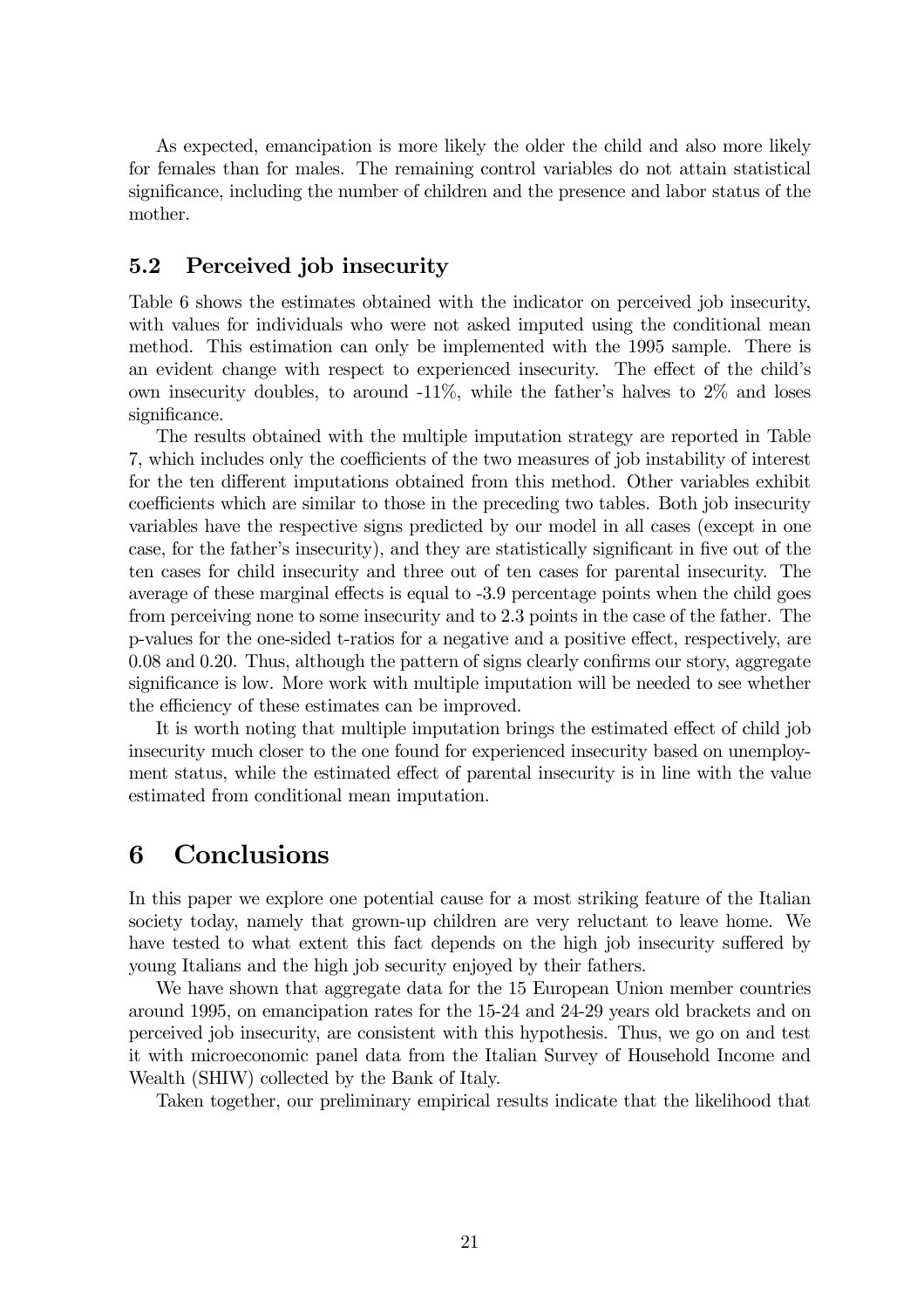young Italians aged 15 to 37 left the parental home in the 1990's was negatively affected by the fact that they were unemployed and positively affected by their father's unemployment. The magnitude of the effects was, in both cases, around 5 percentage points.

The same pattern obtains, for the move out of the parents household from 1995 to 1998, for job insecurity measured in terms of the individuals' own perceptions of their chances of having a job over the subsequent 12 months. These results are found estimating simple probit models controlling for children's, father's and family characteristics, and imputing a perception for a fraction of the individuals in the sample. The simplest method, conditional mean imputation, leads to a doubling, to -11 percentage points, of the effect of the child's insecurity, and a halving of the father's, to 2 points. A more sophisticated method, Rubin's multiple imputation confirms the pattern of signs found, although it lowers the coefficients' significance. In this case the estimates are around -4 and 2 percentage points for children and fathers, respectively.

At this stage we are working on strengthening the results by enlarging the sample and improving on the implementation of the imputation methods.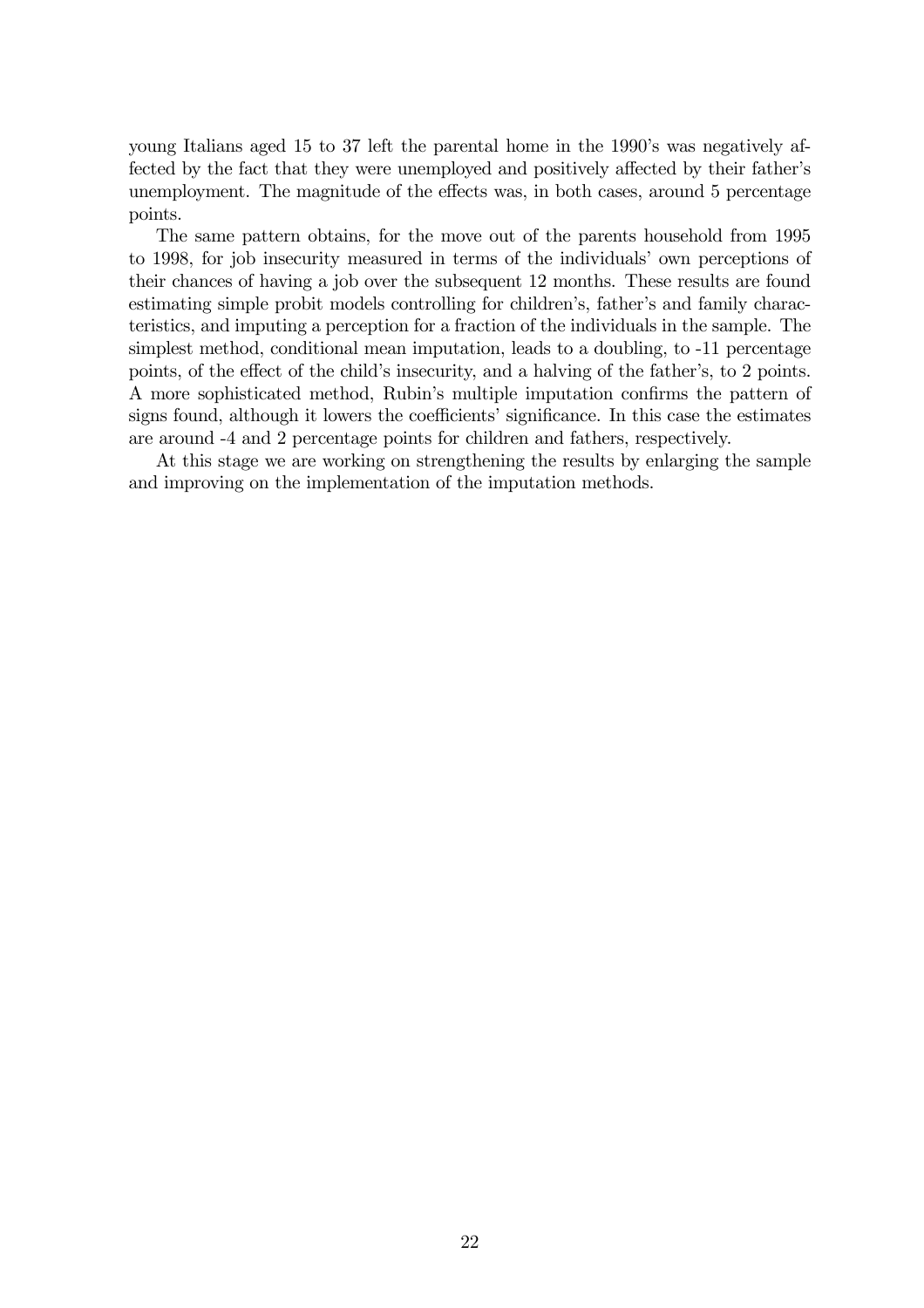# Appendix 1. Proofs of results in Section 3

Proof of Lemma 1

We first note that:

$$
\Delta_2 > 0 \Leftrightarrow c_{i2} > c_{p2}^n.
$$

In words, the child prefers to move out if and only if her consumption while independent exceeds the consumption she would enjoy if she did not move out. When parental income is such that  $\tilde{y}_{c2} > \gamma_c$  (that is, the parent would provide positive transfers to a child who moved out while earning income  $y_{c2} < \tilde{y}_{c2}$ , the difference in the child's consumption across residence states is:

$$
c_{i2} - c_{p2}^{n} = \frac{y_{p2} + y_{c2} - \gamma_p - \gamma_c}{(\Gamma(n-1) + 1)p} - \frac{y_{p2} + y_{c2} - \gamma_p}{np},
$$

which is negative, since  $\Gamma(n-1)+1>n$ . This shows that  $\Delta_2(y_{c2})<0$  for  $y_{c2}\in$  $[\gamma_c, \tilde{y}_{c2}]$ . For  $y_{c2} \in (\tilde{y}_{c2}, \bar{y}_{c2}]$ , the child would not receive any transfers if she moved out. In this case,

$$
c_{i2} - c_{p2}^{n} = \frac{y_{c2} - \gamma_c}{p} - \frac{y_{p2} + y_{c2} - \gamma_p}{np}.
$$

It is straightforward to show that the previous inequality is negative for income values  $y_{c2}$  such that  $y_{c2} < \bar{y}_{c2}$ , and positive for  $y_{c2} > \bar{y}_{c2}$ . This proves that  $\Delta_2(y_{c2}) < 0$  for  $y_{c2} \in (\tilde{y}_{c2}, \bar{y}_{c2})$  and  $\Delta_2(y_{c2}) > 0$  for  $y_{c2} > \bar{y}_{c2}$ .

The derivative of  $\Delta_2$  with respect to  $y_{c2}$  is:

$$
\frac{\partial u\left(c_{i2}\right)}{\partial c_{i2}} \frac{\partial c_{i2}}{\partial y_{c2}} - \frac{\partial u\left(c_{p2}^n\right)}{\partial c_{p2}^n} \frac{\partial c_{p2}^n}{\partial y_{c2}}.
$$

For  $y_{c2} \in (\tilde{y}_{c2}, \bar{y}_{c2}), \ \partial c_{i2}/\partial y_{c2} = 1/p$ , and  $\partial c_{p2}^n/\partial y_{c2} = 1/np$ . Also, since  $\Delta_2 < 0$  in this range,  $\partial u(c_{i2})/\partial c_{i2}$  exceeds  $\partial u(c_{p2}^n)/\partial c_{p2}^n$ . This implies that  $\partial \Delta_2/\partial y_{c2} > 0$  in this interval.

The expression for  $\partial \Delta_2/\partial y_{c2}$ , for  $y_{c2} \in (\gamma_c, \tilde{y}_{c2})$  is given by:

$$
\frac{\partial \Delta_2}{\partial y_{c2}} = (c_{i2})^{-\alpha} \frac{1}{\left(\Gamma\left(n-1\right)+1\right)p} - \left(c_{p2}^n\right)^{-\alpha} \frac{1}{np},
$$

and

$$
\frac{\partial \Delta_2}{\partial y_{c2}} < 0 \Leftrightarrow \left(\frac{c_{p2}^n}{c_{i2}}\right)^\alpha < \frac{\Gamma\left(n-1\right) + 1}{n} \\
\Leftrightarrow \left(\frac{y_{p2} + y_{c2} - \gamma_p}{\frac{y_{p2} + y_{c2} - \gamma_p - \gamma_c}{\beta}}\right) > \left(\frac{\Gamma\left(n-1\right) + 1}{n}\right)^{1-\alpha} \\
\frac{\Gamma\left(n-1\right) + \Gamma\left(n-1\right)}{\gamma_1} > 1\n\end{aligned}
$$

.

Since  $\Gamma > 1$ , the last term in brackets on the right exceeds unity. When  $\alpha > 1$ , this term will be smaller than 1 and, since the left-hand side of the inequality is greater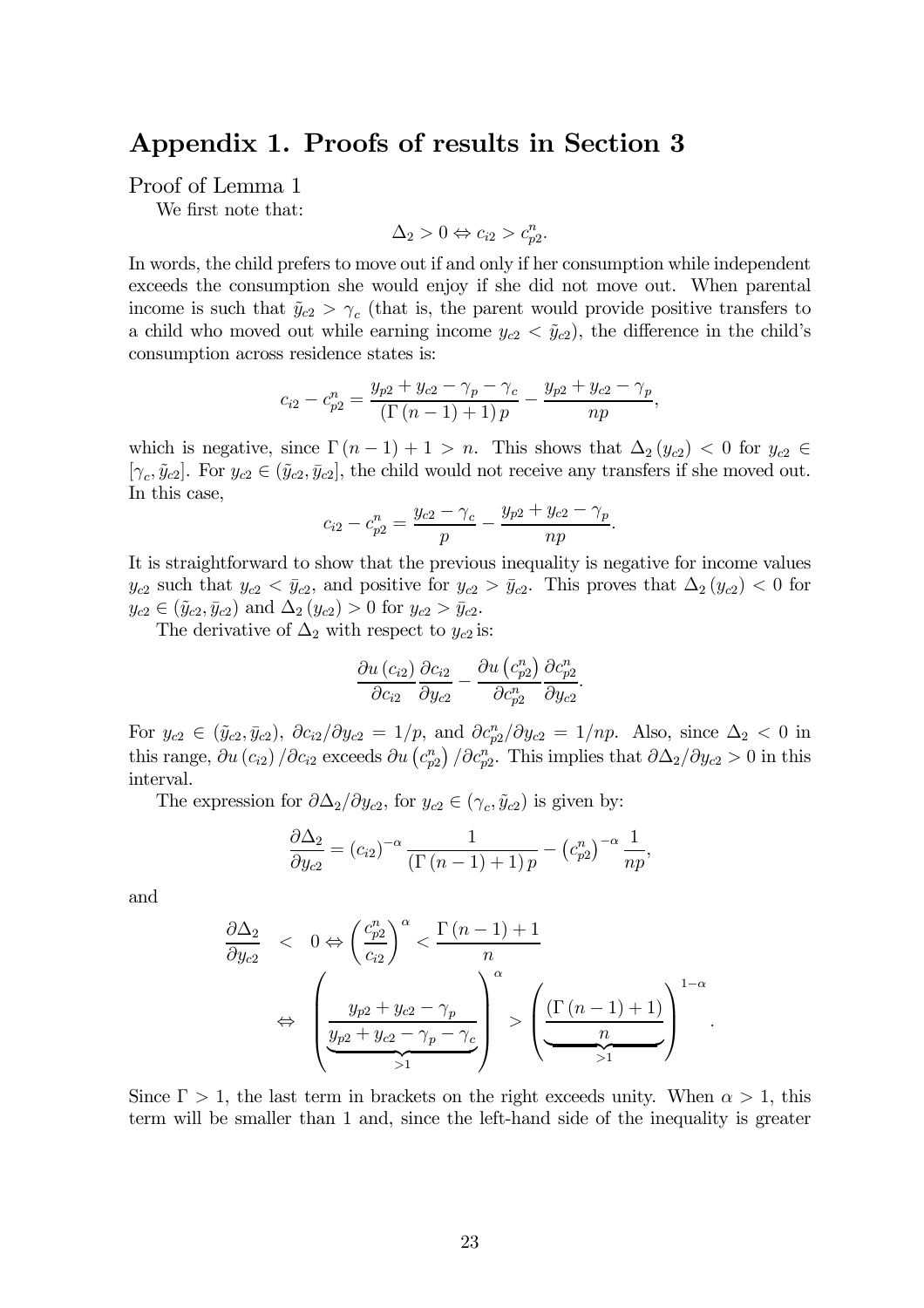than 1, the inequality will be satisfied for all values of  $y_{p2}$  and  $y_{c2}$ . This proves that  $\Delta(y_{c2})$  is strictly decreasing for  $y_{c2} \in (\gamma_c, \tilde{y}_{c2})$  when  $\alpha > 1$ .

The expression for  $\partial \Delta_2/\partial y_{c2}$ , for  $y_{c2} > \bar{y}_c$  is given by:

$$
\frac{\partial \Delta_2}{\partial y_{c2}} = (c_{i2})^{-\alpha} \frac{1}{p} - (c_{p2}^n)^{-\alpha} \frac{1}{np},
$$

and

$$
\frac{\partial \Delta_2}{\partial y_{c2}} > 0 \Leftrightarrow \left(\frac{c_{p2}^n}{c_{i2}}\right)^\alpha > \frac{1}{n} \Leftrightarrow \left(\underbrace{\frac{y_{p2} + y_{c2} - \gamma_p}{y_{c2} - \gamma_c}}_{>1}\right)^\alpha > \left(\underbrace{\frac{1}{n}}_{<1}\right)^{1-\alpha}.
$$

Since  $y_{p2} \geq \gamma_p$ , the fraction on the left-hand side of the last inequality exceeds unity and, since families have at least two persons, the fraction on the right-hand side is smaller than 1. For  $\alpha < 1$ , therefore, the inequality above is satisfied for all values of  $y_{c2}$  and  $y_{p2}$ . This proves that  $\Delta_2(y_{c2})$  is strictly increasing for  $y_{c2} > \bar{y}_{c2}$  when  $\alpha < 1$ . ¥

### Proof of Lemma 3

The relationship between  $\tilde{y}_{c2}^{n+}$  and  $\tilde{y}_{c2}^n$  follows directly from (5). Likewise, equation (6) establishes the result  $\bar{y}_{c_2}^{n+}(y_{p2}) < \bar{y}_{c_2}^n(y_{p2})$ . The inequality  $\Delta_2^{n+}(y_{c2}) > \Delta_2^n(y_{c2})$ can be shown as follows. For  $y_{c2} \leq \tilde{y}_{c2}^{n+}$ , the child is receiving transfers under either family size. Since  $c_{i2}$  ( $t_2 > 0$ ) is increasing in n whereas  $c_{p2}^n$  is decreasing in n, it follows that  $\Delta_2^{n+}(y_{c2}) > \Delta_2^{n}(y_{c2})$ . For the range  $(\tilde{y}_{c2}^{n+}, \tilde{y}_{c2}^{n})$ ,  $\Delta_2^{n+}(y_{c2})$  is increasing whereas  $\Delta_2^n(y_{c2})$  is decreasing. Since  $\Delta_2$  is continuous under a given family size, this further establishes  $\Delta_2^{n+}(y_{c2}) > \Delta_2^{n}(y_{c2})$  for the latter range of incomes. Finally, for  $y_{c2} > \tilde{y}_{c2}^n$ , both functions  $\Delta_2$  are increasing. Since  $\Delta_2$  is the difference in utility in the state of independence versus coresidence, the utility while independent is the same under either family size in this range, as no transfers are given. However,  $c_{p2}^{n+} < c_{p2}^n$ , implying

$$
\Delta_2^{n+}(y_{c2}) = u(c_{i2}) - u(c_{p2}^{n+}) > u(c_{i2}) - u(c_{p2}^{n}) = \Delta_2^{n}(y_{c2}). \blacksquare
$$

### Proof of Lemma 4

Period 1 transfers, when positive, are chosen by parents to solve:

$$
\max_{\tilde{t}_1 \ge 0} \left\{ \lambda (n-1) u \left( \frac{y_{p1} - \tilde{t}_1 - \gamma_p}{p (n-1)} \right) + (1 - \lambda) u \left( \frac{y_{c1} + \tilde{t}_1 - \gamma_c}{p} \right) \right\}.
$$

This is exactly the same problem stated for the choice of period 2 transfers, given in (3), except that now the income values of parent and child bear period 1 subscripts. Consequently, the schedule  $\tilde{y}_{c1} (y_{p1})$  coincides with the schedule  $\tilde{y}_{c2} (y_{p2})$ .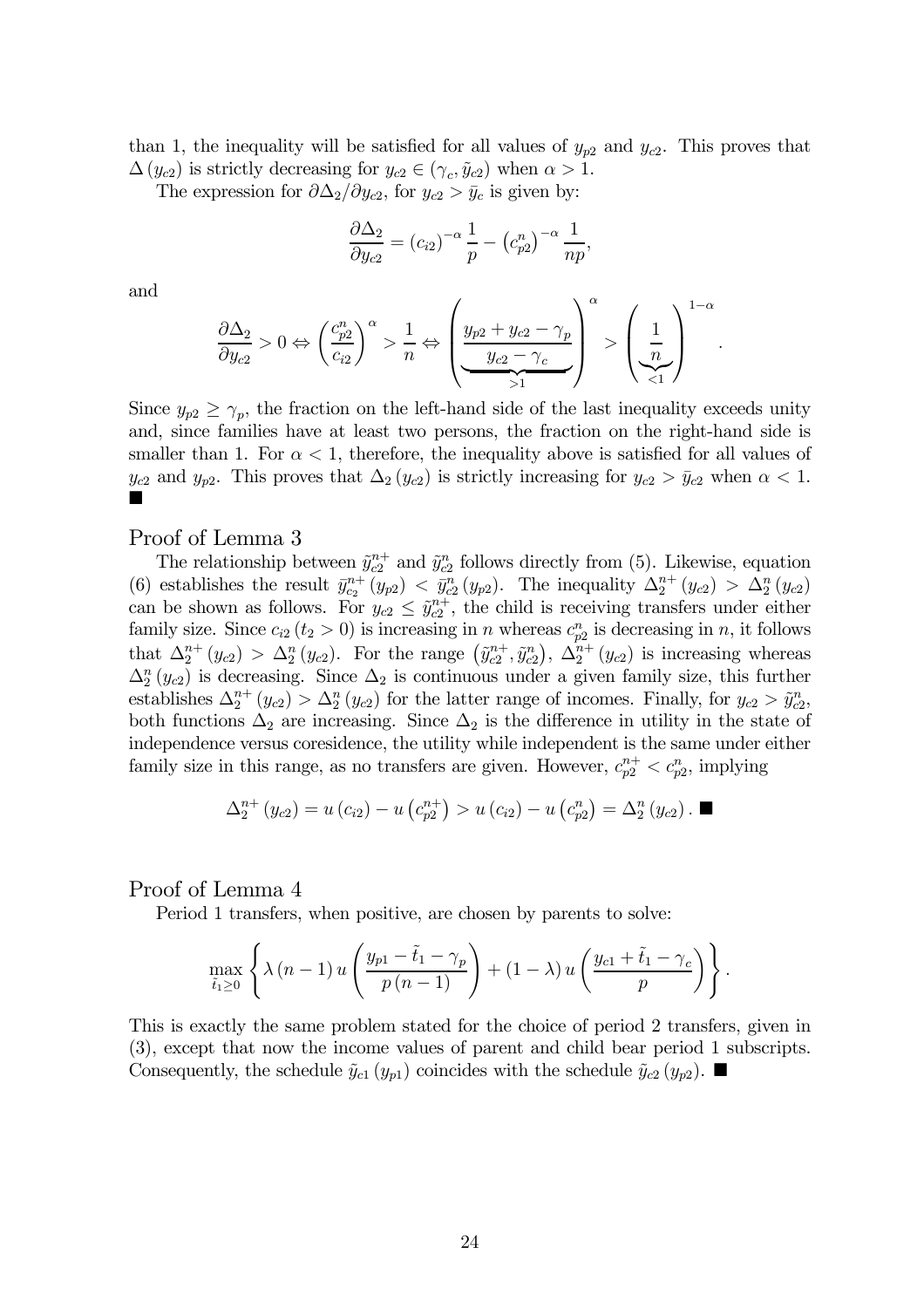## Proof of Lemma 5

We rewrite the definition of  $\Delta_1$  as follows:

$$
\Delta_1 = u(c_{i1}) - u(c_{p1}^n) + \int_{\gamma_p} \left[ \int_{\gamma_c}^{\bar{y}_{c2}(y_{p2})} \left( u(c_{p2}^n) - u(c_{i2}) \right) dF_c(y_{c2}) \right] dF_p(y_{p2})
$$
  
=  $u(c_{i1}) - u(c_{p1}^n) + \int_R \left( u(c_{p2}^n) - u(c_{i2}) \right) dF(y_{c2}, y_{p2})$   
=  $u(c_{i1}) - u(c_{p1}^n) = \Delta_2.$ 

Let the schedule  $\bar{y}_{c2} (y_{p2})$  be denoted by  $\bar{y}_c (y_p)$ , interpreted now as a function relating incomes of parent and child for any period. Given that  $\Delta_1$  coincides with  $\Delta_2$ , the relationship between child and parent income,  $\bar{y}_{c2} (y_{p2})$ , that solves

$$
\Delta\left(\bar{y}_{c2}\left(y_{p2}\right)\right) = \Delta\left(\bar{y}_{c}\left(y_{p2}\right)\right) = 0,
$$

must also solve:

$$
\Delta_1(\bar{y}_c(y_{p1})) = \Delta_1(\bar{y}_{c1}(y_{p1})) = 0. \blacksquare
$$

### Proof of Proposition 1

If  $F(R) > 0$ , the right-hand side of (8) is strictly positive. The moving-out income threshold  $\bar{y}_{c1}$ , such that  $\Delta_1 (\bar{y}_{c1})=0$ , solves:

$$
u(c_{i1}(\bar{y}_{c1})) - u(c_{p1}^{n}(\bar{y}_{c1})) = \int_{R} (u(c_{p2}^{n}) - u(c_{i2})) dF(y_{c2}, y_{p2}) > 0
$$
  
\n
$$
\Leftrightarrow \Delta(\bar{y}_{c1}) = \int_{R} (u(c_{p2}^{n}) - u(c_{i2})) dF(y_{c2}, y_{p2}) > 0.
$$

Applying Lemma 1 to  $\Delta_1$ , we know that it is strictly negative for  $y_{c1} < \bar{y}_{c2}$ , and strictly positive for  $y_{c1} > \bar{y}_{c2}$ . Further, from the properties of the utility function  $u(\cdot)$ ,  $\Delta_1$  is continuous. Since  $\Delta_2(\bar{y}_{c2})=0$ , it follows that, for identical values of parental income across periods,  $y_{p1} = y_{p2}$ , the value of  $\bar{y}_{c1} (y_{p1})$  that solves the previous equation must strictly exceed  $\bar{y}_{c2}(y_{p1})$ .

### Proof of Lemma 7

Since  $\bar{R} \geq 0$ , we know that  $\bar{y}_{c1} \geq \bar{y}_{c2}$ . From Lemma 1, we know that  $\partial \Delta_1/\partial y_{c1} > 0$ for  $y_{c1} > \bar{y}_{c2}$ , when  $\alpha < 1$ . Simple algebra shows that, for  $y_{c1} = \bar{y}_{c2}$ ,

$$
\frac{\partial \Delta_1}{\partial y_{c1}}|_{y_{c1}=\bar{y}_{c2}} = \frac{1}{p} - \frac{1}{np} > 0.
$$

Further,  $\bar{y}_{c1} \ge \bar{y}_{c2}$  implies that  $y_{p1} < \bar{y}_{p2}$ . From Lemma 2, we know that  $\Delta_1$  is strictly decreasing in  $y_{p1}$  for  $y_{p1} \in [\gamma_p, \tilde{y}_{p2})$ . Therefore, fully differentiating (9), we get:

$$
\frac{\partial \Delta_1}{\partial \bar{y}_{c1}} d\bar{y}_{c1} + \frac{\partial \Delta_1}{\partial y_{p1}} dy_{p1} = 0 \Leftrightarrow \frac{d\bar{y}_{c1}}{dy_{p1}} = -\frac{\partial \Delta_1 / \partial y_{p1}}{\partial \Delta_1 / \partial \bar{y}_{c1}} > 0,
$$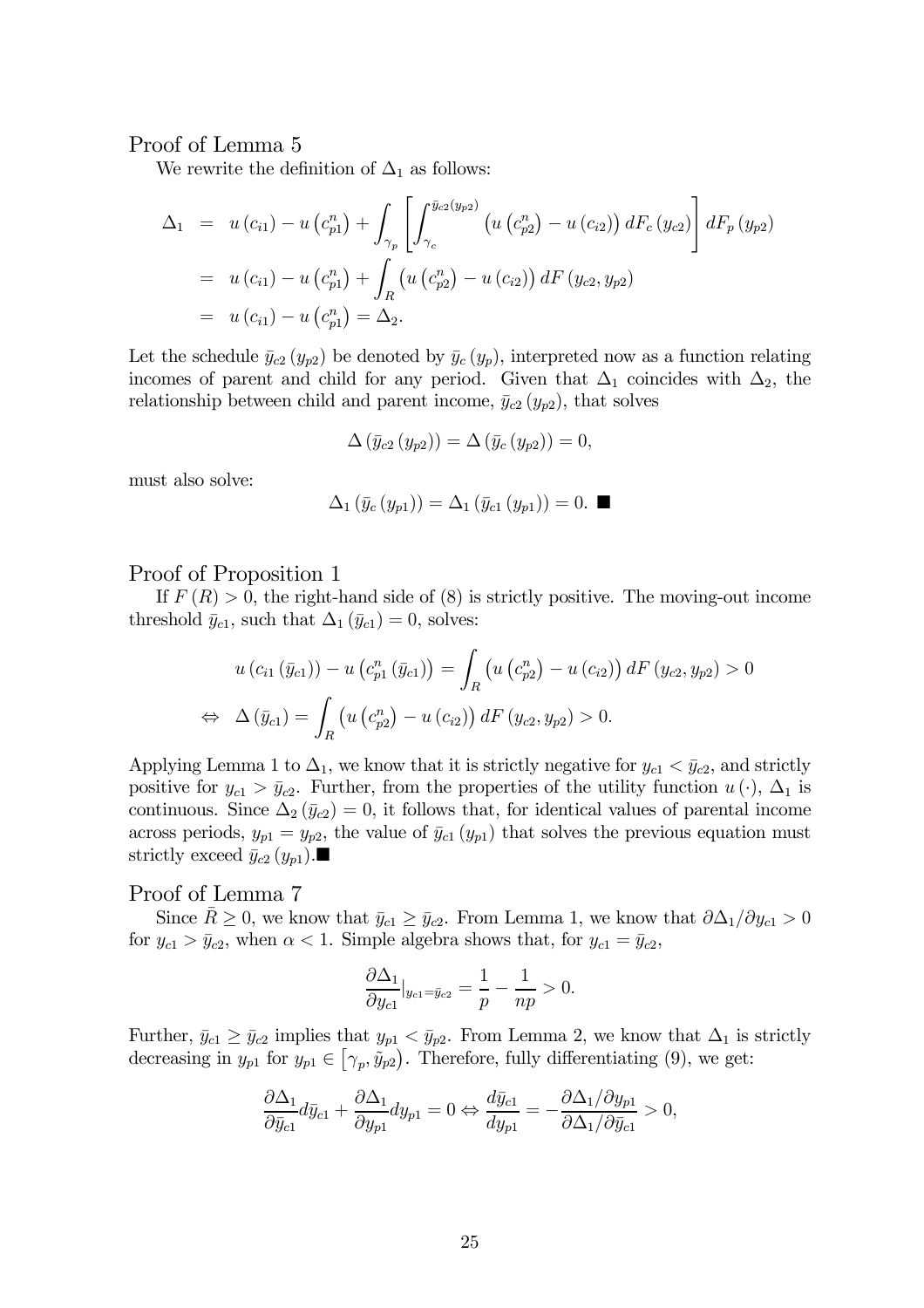and the result follows.  $\blacksquare$ 

### Proof of Proposition 2

 $\bar{y}_{c1}$  ( $F_p^1$ ) is the solution to the first line of the following equation:

$$
\Delta (\bar{y}_{c1} (F_p^1), y_{p1}) = \int_{\gamma_p} \left[ \int_{\gamma_c}^{\bar{y}_{c2}(y_{p2})} (u (c_{pn2}) - u (c_{i2})) dF_c (y_{c2}) \right] dF_p (y_{p2})
$$
  
= 
$$
\int_{\gamma_c} \int_{\gamma_p} \left[ -\Delta (y_{c2}, y_{p2}) \right] dF_{p2}^1 dF_{c2} \ge \int_{\gamma_c} \int_{\gamma_p} \left[ -\Delta (y_{c2}, y_{p2}) \right] dF_{p2}^2 dF_c
$$
  
= 
$$
\Delta (\bar{y}_{c1} (F_p^2), y_{p1})
$$

where the inequality follows from the first-order stochastic dominance of  $F_p^1$  over  $F_p^2$ and the fact that  $\Delta$  is a decreasing function of  $y_{c2}$  in the range  $[\gamma_p, \tilde{y}_{p2}(y_{c2}))$ , as shown in Lemma 2. Since  $\alpha < 1$ , from Lemma 1 it follows that

$$
\Delta(\bar{y}_{c1}\left(F_p^1\right), y_{p1}) \geq \Delta(\bar{y}_{c1}\left(F_p^2\right), y_{p1}) \Leftrightarrow \bar{y}_{c1}\left(F_p^1\right) \geq \bar{y}_{c1}\left(F_p^2\right). \blacksquare
$$

### Proof of Proposition 4

As seen in Lemma 3, the function  $\Delta_2^{n+}(y_{c2})$  is everywhere above the corresponding schedule  $\bar{y}_{c2}^n(y_{p2})$  for a smaller family. The moving-out threshold  $\bar{y}_1^{n+}$  is now the solution to:

$$
\Delta^{n+}\left(\bar{y}_{c1}^{n+},y_{p1}\right)=\bar{R}^{n+}.
$$

A larger family size unambiguously implies that  $\bar{R}^{n+} < \bar{R}$  since  $\Delta_2^{n+} (y_{c2}) > \Delta_2^{n} (y_{c2})$ also holds over the regret region. Therefore, assuming  $\alpha < 1$ , this increases  $\bar{y}_1$ . Also,  $\Delta_1^{n+}$  is everywhere above  $\Delta_1^n$ , further requiring a lower root  $\bar{y}_1^{n+}$  to  $\Delta^{n+}(\bar{y}_{c1}^{n+}, y_{p1})$  for a fixed value of  $\bar{R}$  on the right-hand side. Therefore, a larger family size unambiguously reduces the period 1 moving-out threshold.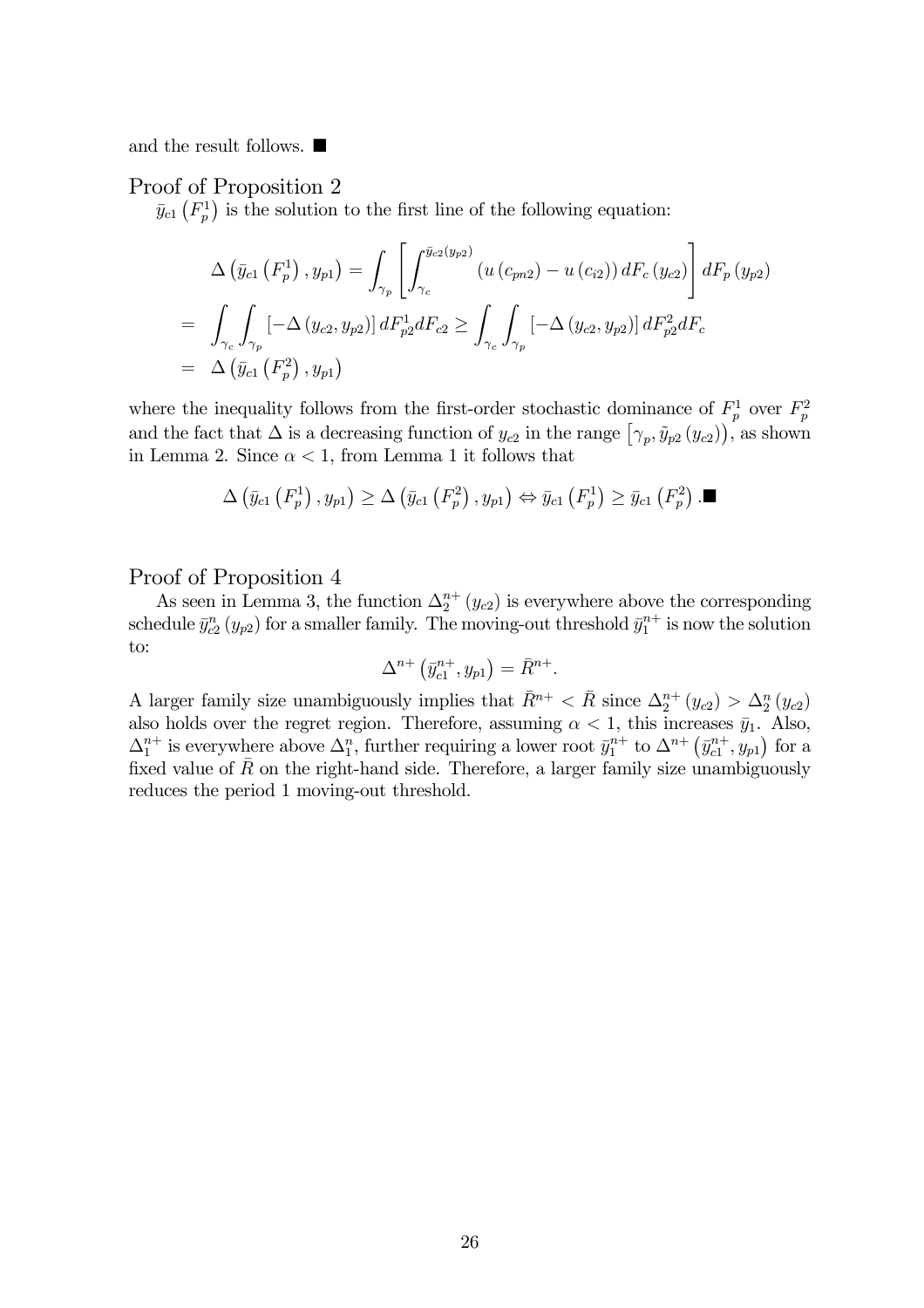# References

- Banca d'Italia (1997), "I Bilanci delle Famiglie Italiane nell'anno 1995", Supplemento al Bollettino Statistico, Anno VII, Numero 14.
- Banca d'Italia (2000), "I Bilanci delle Famiglie Italiane nell'anno 1998", Supplemento al Bollettino Statistico, Anno X, Numero 22.
- Bertola, G., F. Blau and L. Kahn (2002), "Labor Market Institutions and Demographic Employment Patterns", mimeo, European University Institute.
- Blanchard, O. and J. Wolfers (2000), "The Role of Shocks and Institutions in the Rise of European Unemployment: The Aggregate Evidence", Economic Journal 110, C1-33.
- Díaz, A. and M.D. Guilló (2001), "Family Ties and Labor Supply", mimeo, Universidad Carlos III de Madrid.
- Ermisch, J. (1996) "Analysis of Leaving the Parental Home and Returning to it Using Panel Data", ISER Working Paper 96-1.
- European Communities (1999), Demographic Statistics: Data 1995-98, Luxembourg, Office for Official Publications of the European Communities.
- Eurostat (1996), Eurobarometer 44.3 (http://europa.eu.int/comm/public\_opinion).
- Fogli, A. (2000), "Endogenous Market Rigidities and Family Ties", mimeo, New York University.
- Ghidoni, F. (2002), "Determinants of Young Europeans' Decisions to Leave the Parental Household", mimeo, London School of Economics.
- Giannelli, G.C. and C. Monfardini (2001), "Joint Decisions on Household Membership and Human Capital Accumulation of Youths. The Role of Expected Earnings and Local Markets", Paper presented at the Second Mediterranean Social and Political Research Meeting, European University Institute, Florence March 21-25, 2001.
- Grubb, D. and W. Wells (1993), "Employment Regulation and Patterns of Work in EC Countries", OECD Economic Studies 21, 7-58.
- Guiso, L., T. Jappelli and L. Pistaferri (2002) "An Empirical Analysis of Earnings and Employment Risk", Journal of Business and Economic Statistics (forthcoming).
- Jimeno and Rodriguez-Palenzuela (2002), "Youth Unemployment in the OECD: Demographic Shifts, Labour Market Institutions, and Macroeconomic Shocks", FEDEA, Working Paper 2002-15.
- Little, R.J.A. and D.B. Rubin (1987), Statistical Analysis with Missing Data, Wiley.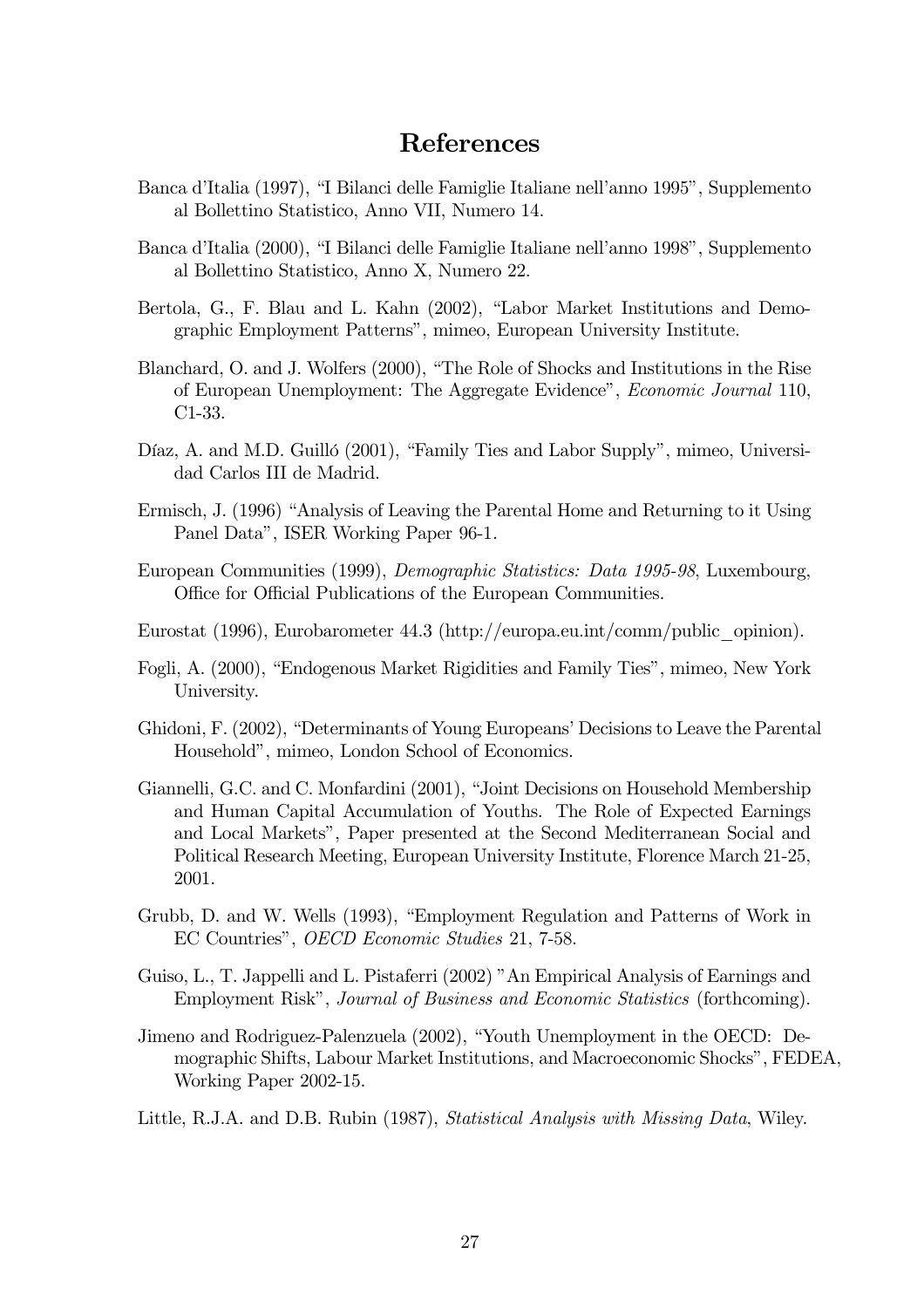- Manacorda M. and E. Moretti (2002), "Intergenerational Transfers and Household Structure: Why Most Italian Youth Live with their Parents", mimeo, London School of Economics.
- Manski, Ch.F. and J.D. Straub (2000), "Worker Perceptions of Job Insecurity in the Mid-1990s: Evidence from the Survey of Economic Expectations", Journal of Human Resources 35(3), 447-79.
- Martinez-Granado, M. and J. Ruiz-Castillo (2002), "The Decisions of Spanish Youth: A Cross-Section Study", Journal of Population Economics 15, 305-330.
- McElroy, M.B. (1985), "The Joint Determination of Household Membership and Market Work: The Case of Young Men", Journal of Labor Economics 3(3), 293-316.
- Organization for Economic Cooperation and Development (1997), Employment Outlook, Paris.
- Rosenzweig, M.R. and K.I. Wolpin (1993), "Intergenerational Support and the Life-Cycle Incomes of Young Men and their Parents: Human Capital Investments, Coresidence, and Intergenerational Financial Transfers." Journal of Labour Economics; 11(1), 84-112.
- Rubin D. B. (1987), Multiple Imputation for Non-response in Surveys, Wiley.
- Rubin D. B. (1996), "Multiple Imputation after 18 years", Journal of the American Statistical Association, 91, 473-489.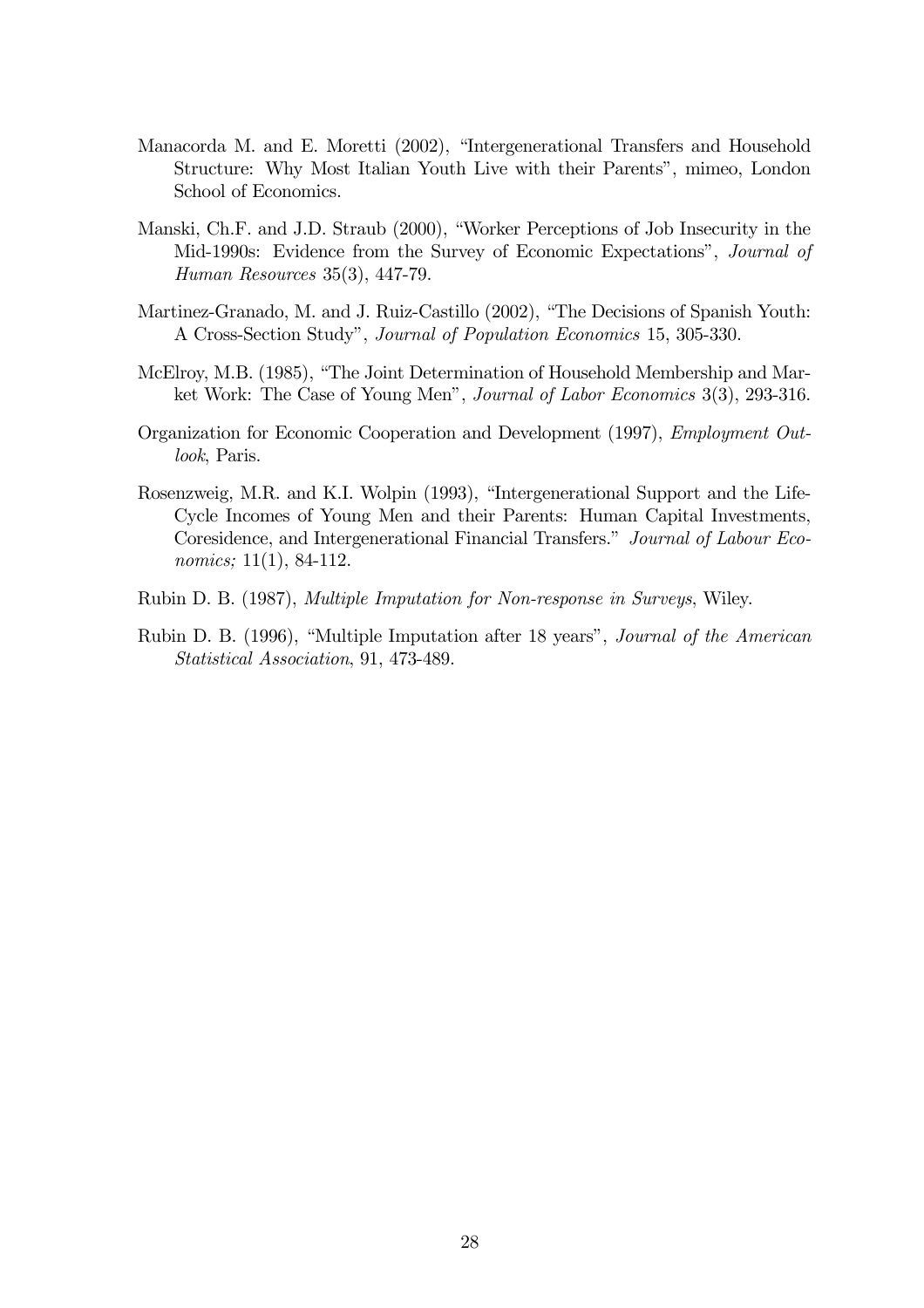|                | $15 \text{ to } 24$ | $25$ to $29$ |
|----------------|---------------------|--------------|
|                | years old           | years old    |
| Belgium        | 75                  | 18           |
| Denmark        | 57                  | 8            |
| Germany        | 73                  | 21           |
| Greece         | 82                  | 49           |
| Spain          | 90                  | 60           |
| France         | 71                  | 18           |
| Ireland        | 74                  | 32           |
| Italy          | 90                  | 56           |
| Luxembourg     | 76                  | 29           |
| Netherlands    | 70                  | 15           |
| Austria        | 75                  | 29           |
| Portugal       | 86                  | 50           |
| Finland        | 50                  | 6            |
| Sweden         | 60                  | 5            |
| United Kingdom | 67                  | 18           |
|                |                     |              |
| European Union | 76                  | 30           |

Table 1: Youth coresidence rates in EU countries (1995)

Definition: Percentage of the population in each age group living at parental home in 1995. Source: European Communities (1999), Tables B-15/16/20/21.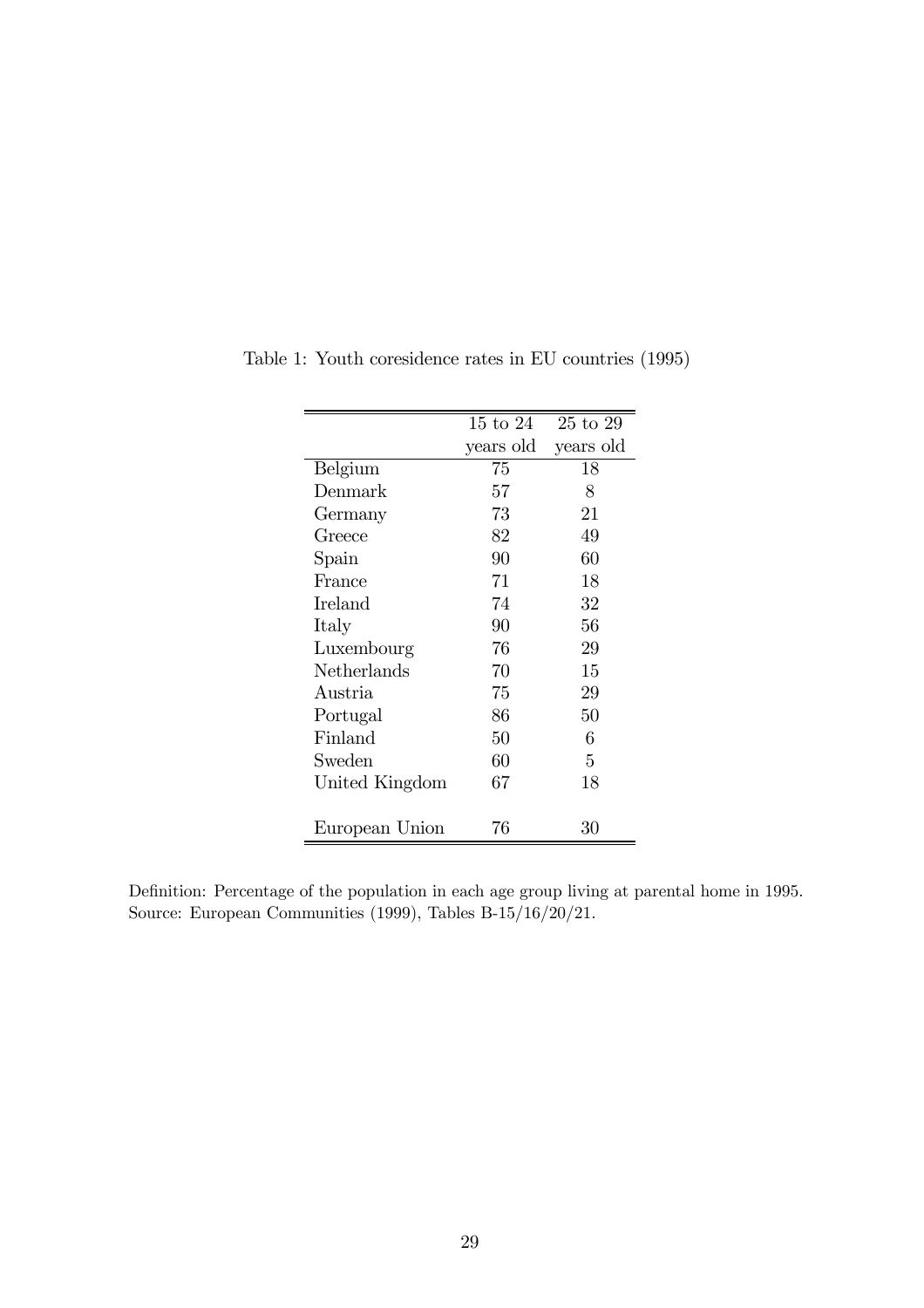|                              | Coresidence rate |                             |  |
|------------------------------|------------------|-----------------------------|--|
|                              |                  | 15 to 24 y.o. 25 to 29 y.o. |  |
| <i>Job insecurity</i>        |                  |                             |  |
| 16 to 24 years old           | 0,60             | 0,63                        |  |
| 25 to 44 years old           | 0,39             | 0,31                        |  |
| $45+$ years old              | $-0,25$          | $-0,31$                     |  |
| 16-24 relative to $45+$ y.o. | 0,66             | 0,74                        |  |
|                              |                  |                             |  |
| Unemployment rate            |                  |                             |  |
| 15 to 24 years old           | 0,39             | 0,53                        |  |
| 25 to 54 years old           | 0,09             | 0,26                        |  |
| 55 to 64 years old           | $-0,51$          | $-0,29$                     |  |
| 15-24 relative to 25-54 y.o. | 0,49             | 0,52                        |  |
| 15-24 relative to 55-64 y.o. | 0,32             | 0,27                        |  |

Table 2: Coresidence rate, job insecurity, and unemployment (1995-96) (Simple correlation coefficients)

Definitions and sources:

(1) Coresidence rate: Percentage of the population in each age group living at parental home in 1995, from European Communities (1999). See Table 1.

(2) Job insecurity: Percentage of employees in each age group not strongly agreeing that "my job is secure" in 1996, from OECD (1997), Table 5.2, itself drawn from Eurobarometer 44.3, Eurostat (1996).

(3) Unemployment: Age-specific standardized unemployment rates in 1995 from OECD (1997).

All coefficients are computed for the 15 member countries of the EU shown in Table 1.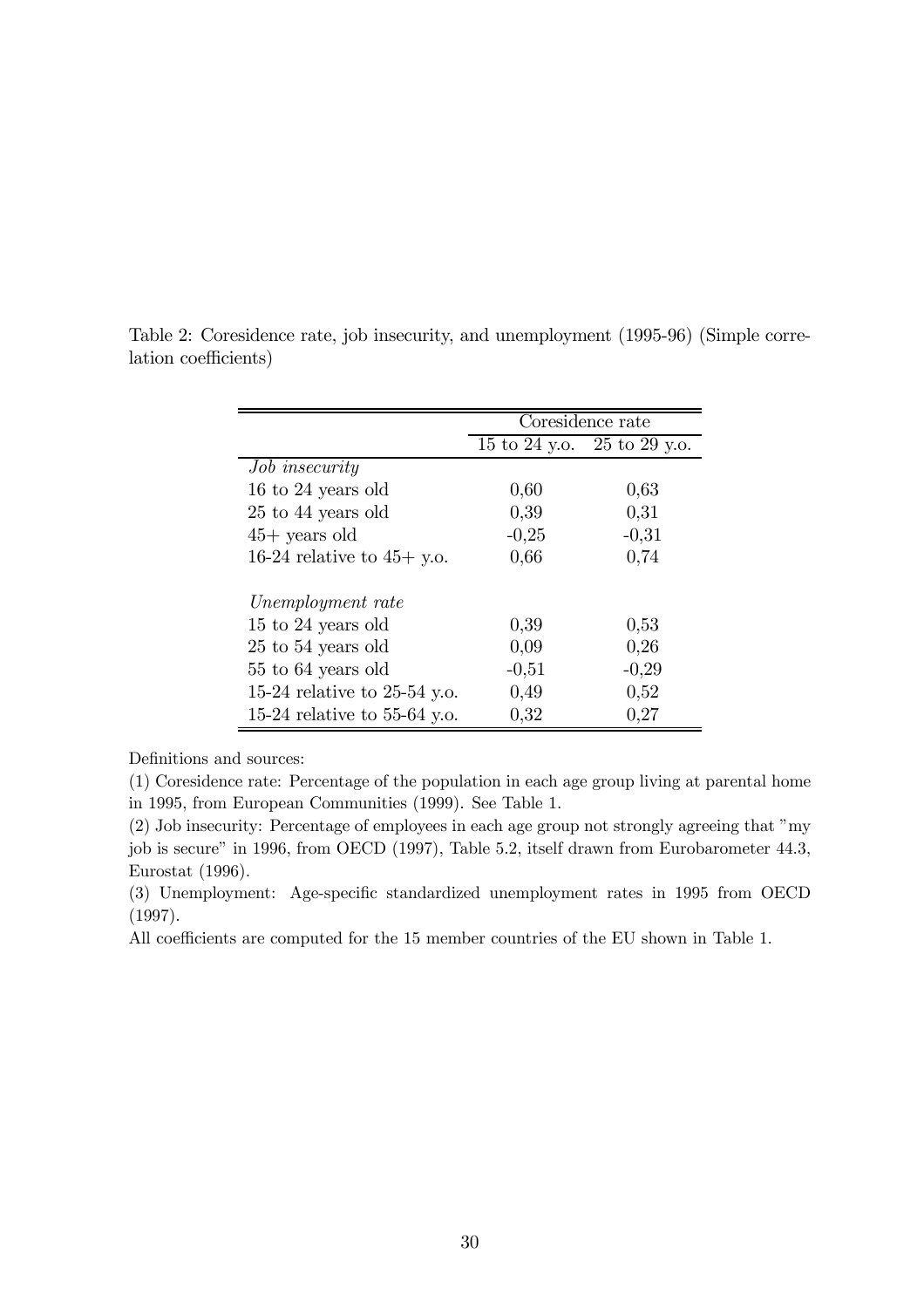| Variable                                  | Mean  | Std. Dev. | Min.             | Max.         |
|-------------------------------------------|-------|-----------|------------------|--------------|
| Age                                       | 23.32 | 4.14      | 15               | 37           |
| Female                                    | 0.42  | 0.49      | $\theta$         | 1            |
| Years of schooling                        | 11.09 | 3.33      | 3                | 18           |
| North                                     | 0.33  | 0.47      | 0                | $\mathbf{1}$ |
| Center                                    | 0.17  | 0.38      | 0                | 1            |
| South                                     | 0.50  | 0.50      | $\Omega$         | 1            |
| Father's age                              | 52.58 | 5.80      | 33               | 72           |
| Father's years of schooling               | 8.19  | 3.79      | 3                | 21           |
| Mother present                            | 0.98  | 0.15      | 0                | 1            |
| Mother works                              | 0.28  | 0.45      | 0                | 1            |
| Number of children                        | 2.41  | 1.11      | 1                |              |
| Homeownership                             | 0.67  | 0.47      | 0                |              |
| Family wealth                             | 0.31  | 0.49      | $-0.07$          | 6.47         |
| Income of other members                   | 0.02  | 0.02      | $-0.01$          | 0.12         |
| Child unemployed                          | 0.57  | 0.50      | 0                | 1            |
| Father unemployed                         | 0.08  | 0.28      | 0                | 1            |
| Child's perceived job insecurity          | 0.73  | 0.44      | 0                | 1            |
| Child's imputed perceived job insecurity  | 0.87  | 0.33      | $\left( \right)$ | 1            |
| Father's perceived job insecurity         | 0.47  | 0.50      | 0                | 1            |
| Father's imputed perceived job insecurity | 0.65  | 0.48      | $\left( \right)$ |              |
| Out in 1998                               | 0.05  | 0.22      | $\overline{0}$   |              |

Table 3: Descriptive statistics for the panel used in the econometric analysis. 1995

Descriptive statistics of variables measured in 1995 for the 923 children who:

- live with their father in 1995,
- belong to households interviewed in both 1995 and 1998,
- are aged between 15 and 40 years old in 1995,
- are not studying,
- have a father who is either employed or unemployed, and
- are still alive, not in jail and non long-term hospitalized in 1998.

This is the sample used in the econometric analysis. Imputed job insecurity was estimated using the conditional mean method. Monetary variables are in millions of Italian Liras.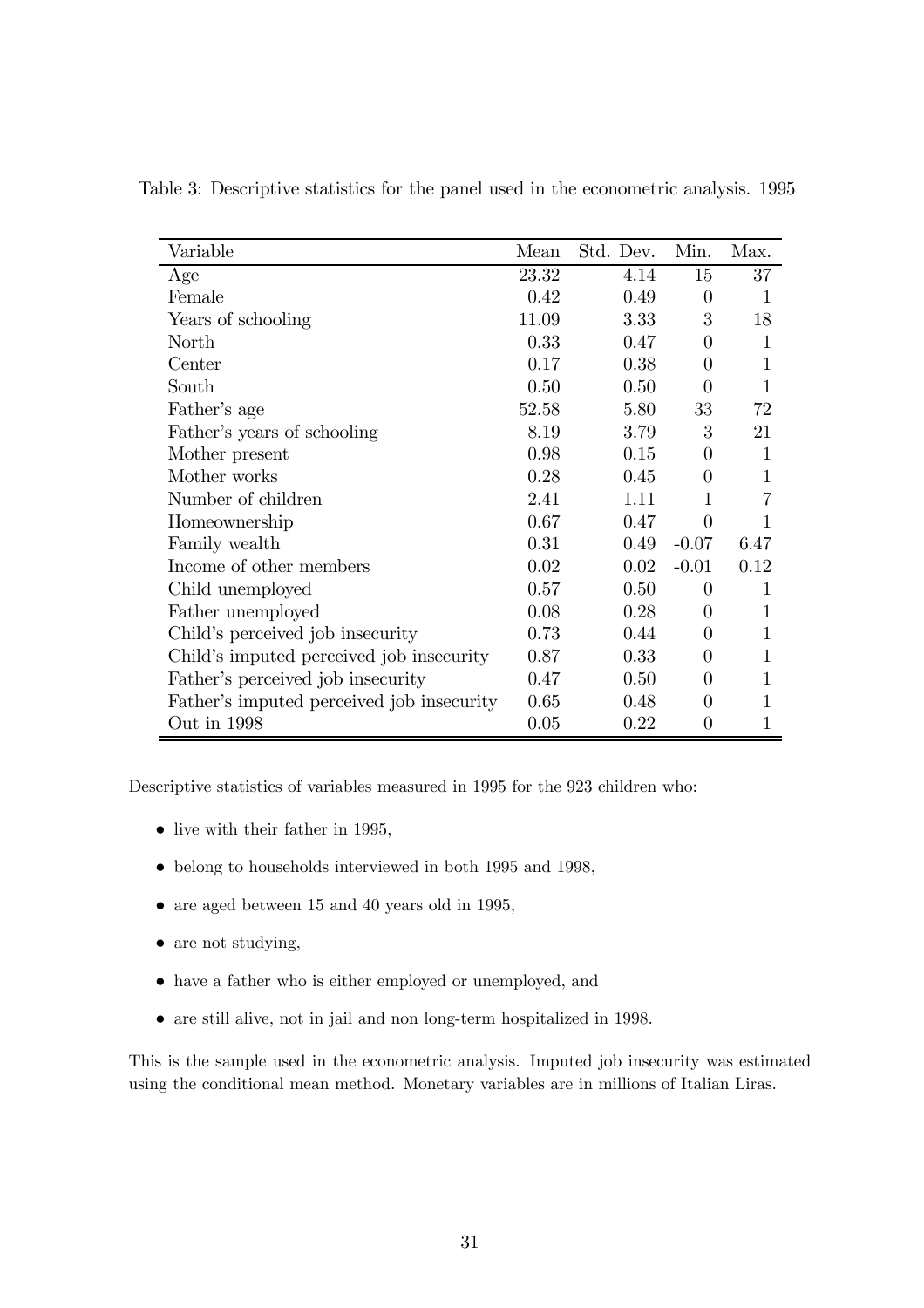|                  |                  | Observed |                               |                  | Observed and imputed |                             |
|------------------|------------------|----------|-------------------------------|------------------|----------------------|-----------------------------|
|                  | Frequency        | Percent  | $\overline{\mathrm{C}}$ umul. | Frequency        | Percent              | $\overline{\text{Cumul}}$ . |
|                  |                  |          |                               |                  |                      |                             |
| Children         |                  |          |                               |                  |                      |                             |
| $\overline{0.0}$ | 84               | 26.67    | 26.67                         | 116              | 12.57                | 12.57                       |
| 0.1              | 32               | 10.16    | 36.83                         | 85               | 9.21                 | 21.78                       |
| 0.2              | 32               | 10.16    | 46.98                         | 91               | 9.86                 | 31.64                       |
| 0.3              | 10               | 3.17     | 50.16                         | 63               | 6.83                 | 38.46                       |
| 0.4              | 15               | 4.76     | 54.92                         | 88               | 9.53                 | 48.00                       |
| 0.5              | 48               | 15.24    | 70.16                         | 99               | 10.73                | 58.72                       |
| 0.6              | 19               | 6.03     | 76.19                         | 171              | 18.53                | 77.25                       |
| 0.7              | 23               | 7.30     | 83.49                         | 156              | 16.9                 | 94.15                       |
| 0.8              | 18               | 5.71     | 89.21                         | 20               | 2.17                 | 96.32                       |
| 0.9              | 21               | 6.67     | 95.87                         | 21               | 2.28                 | 98.59                       |
| 1.0              | 13               | 4.13     | 100.00                        | 13               | 1.41                 | 100.00                      |
| Total            | $\overline{315}$ | 100.00   |                               | $\overline{923}$ | $\overline{100}$     |                             |
|                  |                  |          |                               |                  |                      |                             |
| Fathers          |                  |          |                               |                  |                      |                             |
| $\overline{0.0}$ | 209              | 52.91    | 52.91                         | 326              | 35.32                | 35.32                       |
| 0.1              | 49               | 12.41    | 65.32                         | 176              | 19.07                | 54.39                       |
| 0.2              | 35               | 8.86     | 74.18                         | 193              | 20.91                | 75.30                       |
| 0.3              | 12               | 3.04     | 77.22                         | 105              | 11.38                | 86.67                       |
| 0.4              | 15               | 3.80     | 81.01                         | 46               | 4.98                 | 91.66                       |
| 0.5              | 26               | 6.58     | 87.59                         | 40               | 4.33                 | 95.99                       |
| 0.6              | $\overline{2}$   | 0.51     | 88.1                          | 8                | 0.87                 | 96.86                       |
| 0.7              | $\overline{7}$   | 1.77     | 89.87                         | 6                | 0.65                 | 97.51                       |
| 0.8              | 14               | 3.54     | 93.42                         | $\overline{7}$   | 0.76                 | 98.27                       |
| 0.9              | $\overline{7}$   | 1.77     | 95.19                         | 3                | 0.33                 | 98.59                       |
| 1.0              | 19               | 4.81     | 100.00                        | 13               | 1.41                 | 100.00                      |
| Total            | 395              | 100.00   |                               | 923              | 100.00               |                             |

Table 4: The indicator of perceived job insecurity: observed and imputed with the conditional mean method. 1995 sample

Distribution of the indicator of job insecurity of children and parents in the restricted 1995 panel used in the econometric analysis (see Table 3). The indicator measures the probability assigned by the individual to the event that he does not work in the following year. Job insecurity imputations reported in the right-hand side of the table were estimated using the conditional mean method.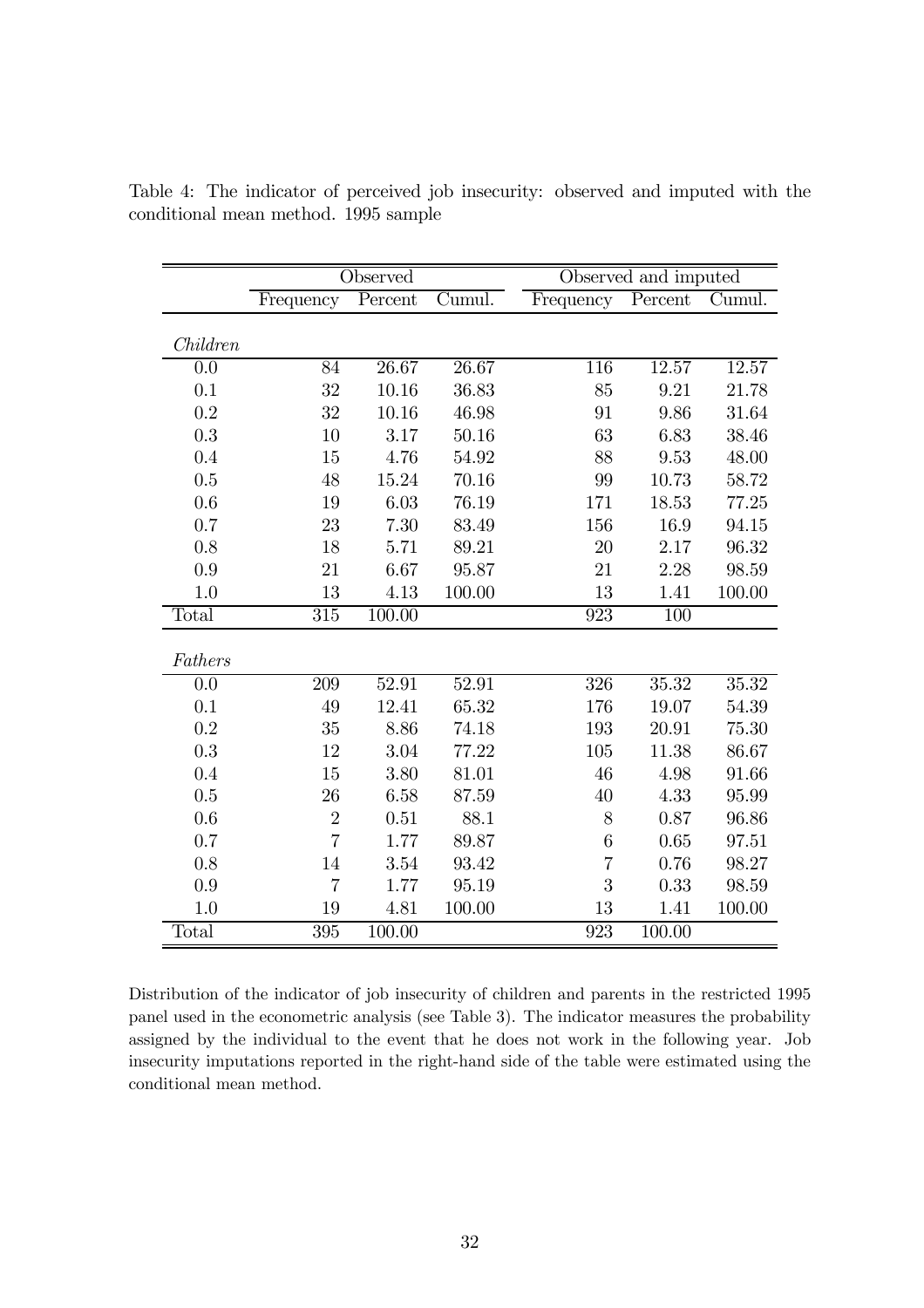|                                     | 1991      | 1993      | 1995       |
|-------------------------------------|-----------|-----------|------------|
| Child's experienced job insecurity  | $-0.063$  | $-0.039$  | $-0.052**$ |
|                                     | (0.036)   | (0.022)   | (0.018)    |
| Father's experienced job insecurity | $-0.075$  | 0.003     | $0.057*$   |
|                                     | (0.085)   | (0.045)   | (0.036)    |
| Female                              | 0.028     | $0.055**$ | $0.029*$   |
|                                     | (0.027)   | (0.018)   | (0.014)    |
| Age                                 | $0.019**$ | $0.017**$ | $0.004*$   |
|                                     | (0.004)   | (0.003)   | (0.002)    |
| Years of schooling                  | 0.003     | $-0.004$  | $-0.001$   |
|                                     | (0.005)   | (0.003)   | (0.002)    |
| Father's age                        | $-0.001$  | $-0.004*$ | $-0.001$   |
|                                     | (0.003)   | (0.002)   | (0.001)    |
| Father's years of schooling         | $-0.002$  | 0.003     | $-0.002$   |
|                                     | (0.004)   | (0.003)   | (0.002)    |
| North                               | $-0.028$  | $-0.040$  | 0.001      |
|                                     | (0.037)   | (0.020)   | (0.019)    |
| South                               | 0.030     | 0.008     | 0.012      |
|                                     | (0.033)   | (0.022)   | (0.016)    |
| Homeownership                       | $-0.011$  | $-0.001$  | $0.028*$   |
|                                     | (0.030)   | (0.020)   | (0.012)    |
| Family wealth                       | 0.074     | $-0.034$  | 0.008      |
|                                     | (0.045)   | (0.032)   | (0.011)    |
| Income of other members             | $-0.266$  | $-0.401$  | $-0.189$   |
|                                     | (1.099)   | (0.673)   | (0.397)    |
| Number of children                  | $-0.013$  | $-0.006$  | 0.005      |
|                                     | (0.014)   | (0.009)   | (0.006)    |
| Mother present                      | 0.056     | 0.012     | 0.012      |
|                                     | (0.071)   | (0.050)   | (0.031)    |
| Mother works                        | $-0.034$  | 0.020     | $-0.013$   |
|                                     | (0.031)   | (0.024)   | (0.013)    |
| $\overline{\mathrm{R}^2}$           | 0.064     | 0.082     | 0.094      |
| Number of observations:             | 841       | 1057      | 923        |

Table 5: Experienced job insecurity and the decision of children to leave their parents' home. 1991, 1993 and 1995

Marginal effects from probit estimations. The dependent variable is equal to 1 if the child is not living with parents in the subsequent survey year (1993, 1995, and 1998, respectively). All children live with their parents in the year shown in each column. Standard errors are reported in parentheses. The statistical significance of the test that the underlying coefficient is zero is denoted by:  $p < 0.05 = *, p < 0.01 = **$ .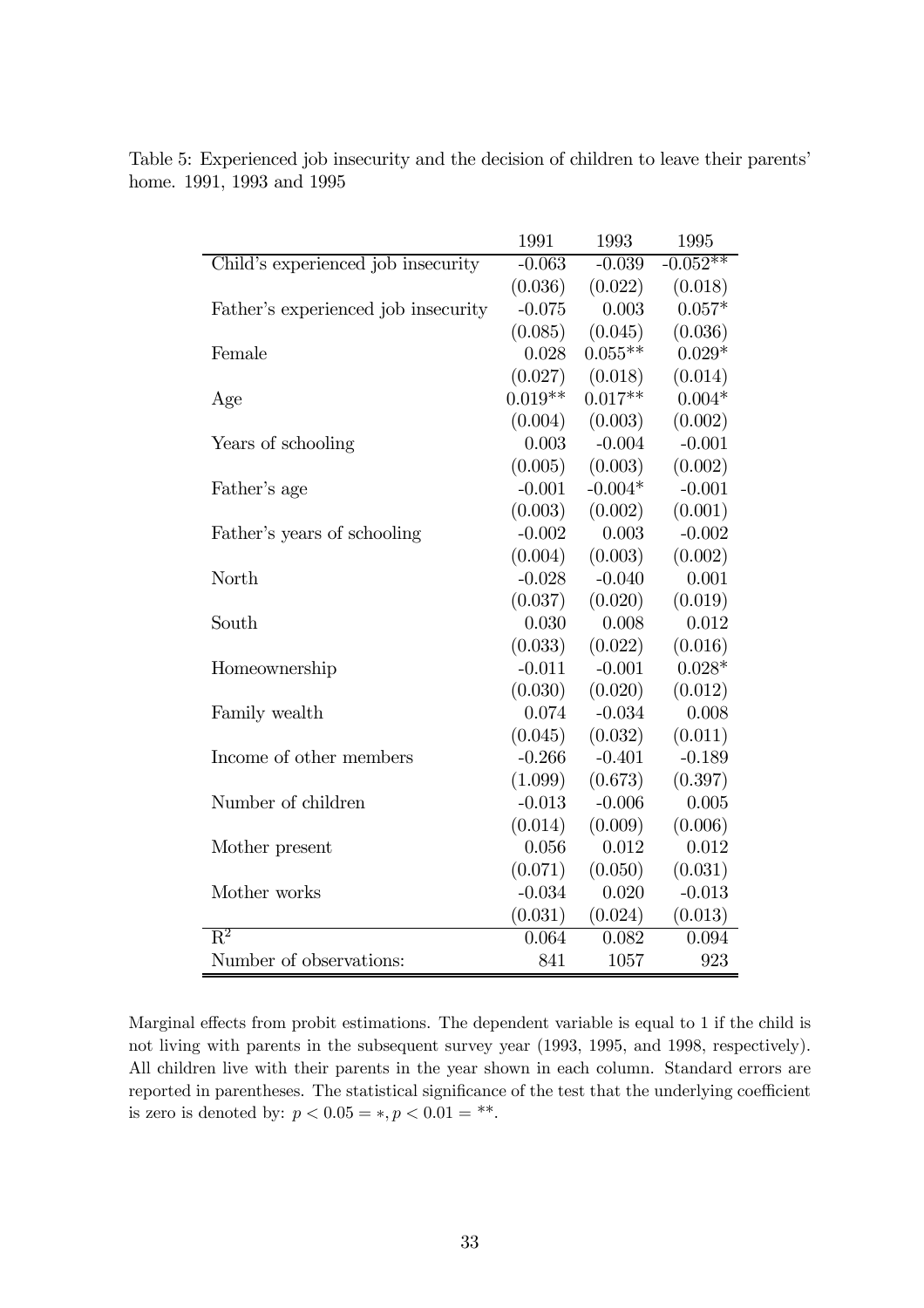| Child's perceived job insecurity  | $-0.111*$ |
|-----------------------------------|-----------|
|                                   | (0.041)   |
| Father's perceived job insecurity | 0.020     |
|                                   | (0.014)   |
| Female                            | 0.025     |
|                                   | (0.013)   |
| Age                               | 0.003     |
|                                   | (0.002)   |
| Years of schooling                | $-0.001$  |
|                                   | (0.002)   |
| Father's age                      | $-0.001$  |
|                                   | (0.001)   |
| Father's years of schooling       | $-0.002$  |
|                                   | (0.002)   |
| Center                            | 0.002     |
|                                   | (0.019)   |
| South                             | 0.011     |
|                                   | (0.016)   |
| Homeownership                     | 0.029     |
|                                   | (0.013)   |
| Family wealth                     | 0.011     |
|                                   | (0.011)   |
| Income of other members           | 0.015     |
|                                   | (0.40)    |
| Number of children                | 0.005     |
|                                   | (0.006)   |
| Mother present                    | 0.005     |
|                                   | (0.038)   |
| Mother works                      | $-0.013$  |
|                                   | (0.014)   |
| $\overline{\mathrm{R}^2}$         | 0.095     |
| N. obs:                           | 923       |

Table 6: Perceived job insecurity with mean conditional imputation and the decision of children to leave their parents' home. 1995

N. of obs.: 923. Marginal effects from probit estimations. The dependent variable is equal to 1 if the child is not living with his/her parents in 1998). All children live with their parents in 1995. Perceived job insecurity is imputed with the mean conditional method. Standard errors are reported in parentheses. The statistical significance of the test that the underlying coefficient is zero is denoted by:  $p < 0.05 = *, p < 0.01 = **$ .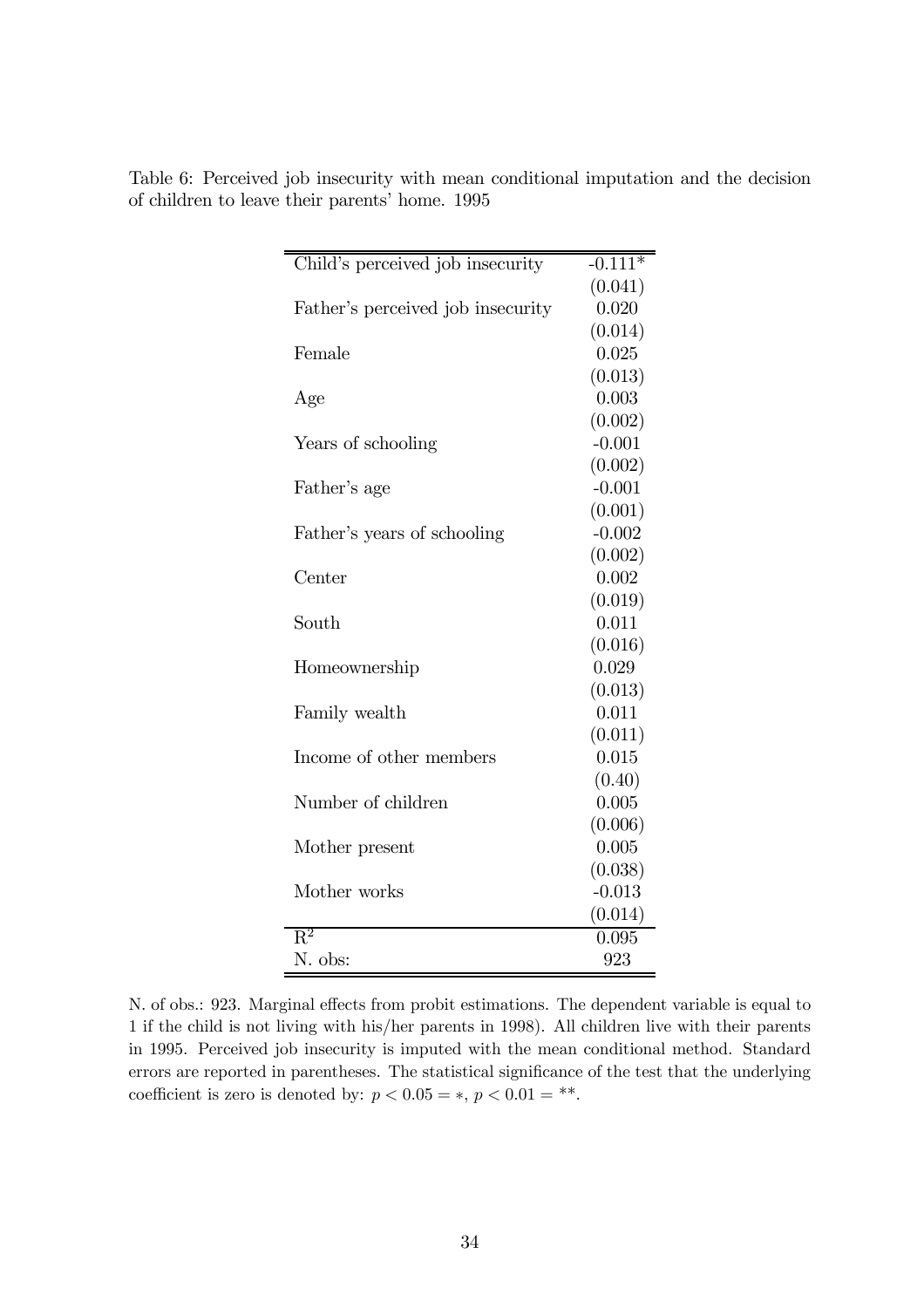| Child's perceived | Father's perceived | $\overline{\mathrm{R}^2}$ |
|-------------------|--------------------|---------------------------|
| job insecurity    | job insecurity     |                           |
| $-0.012$          | 0.018              | $0.\overline{061}$        |
| (0.020)           | (0.014)            |                           |
|                   |                    |                           |
| $-0.025$          | 0.021              | 0.065                     |
| (0.021)           | (0.013)            |                           |
|                   |                    |                           |
| $-0.037$          | 0.017              | 0.069                     |
| (0.023)           | (0.013)            |                           |
|                   |                    |                           |
| $-0.059**$        | $0.035*$           | 0.095                     |
| (0.024)           | (0.013)            |                           |
|                   |                    |                           |
| $-0.022$          | 0.025              | 0.066                     |
| (0.021)           | (0.014)            |                           |
|                   |                    |                           |
| $-0.050*$         | $0.046**$          | 0.102                     |
| (0.026)           | (0.013)            |                           |
|                   |                    |                           |
| $-0.017$          | 0.021              | 0.063                     |
| (0.020)           | (0.013)            |                           |
|                   |                    |                           |
| $-0.073**$        | $0.030*$           | 0.096                     |
| (0.028)           | (0.013)            |                           |
|                   |                    |                           |
| $-0.042*$         | 0.016              | 0.069                     |
| (0.024)           | (0.014)            |                           |
|                   |                    |                           |
| $-0.052*$         | $-0.001$           | 0.071                     |
| (0.026)           | (0.014)            |                           |

Table 7: Perceived job insecurity with multiple imputation and the decision of children to leave their parents' home. 1995

N. of obs.: 923. Marginal effects from probit estimations. The dependent variable is equal to 1 if the child is not living with parents in 1998. All children live with their parents in 1995. Perceived job insecurity is imputed with the multiple imputation method. Only the coefficients on child's and the father's perceived job insecurity are reported. Other variables in the regresssion are as in Table 6. Standard errors are reported in parentheses. The statistical significance of the test that the is zero is denoted by:  $p < 0.05 = *, p < 0.01 = **$ .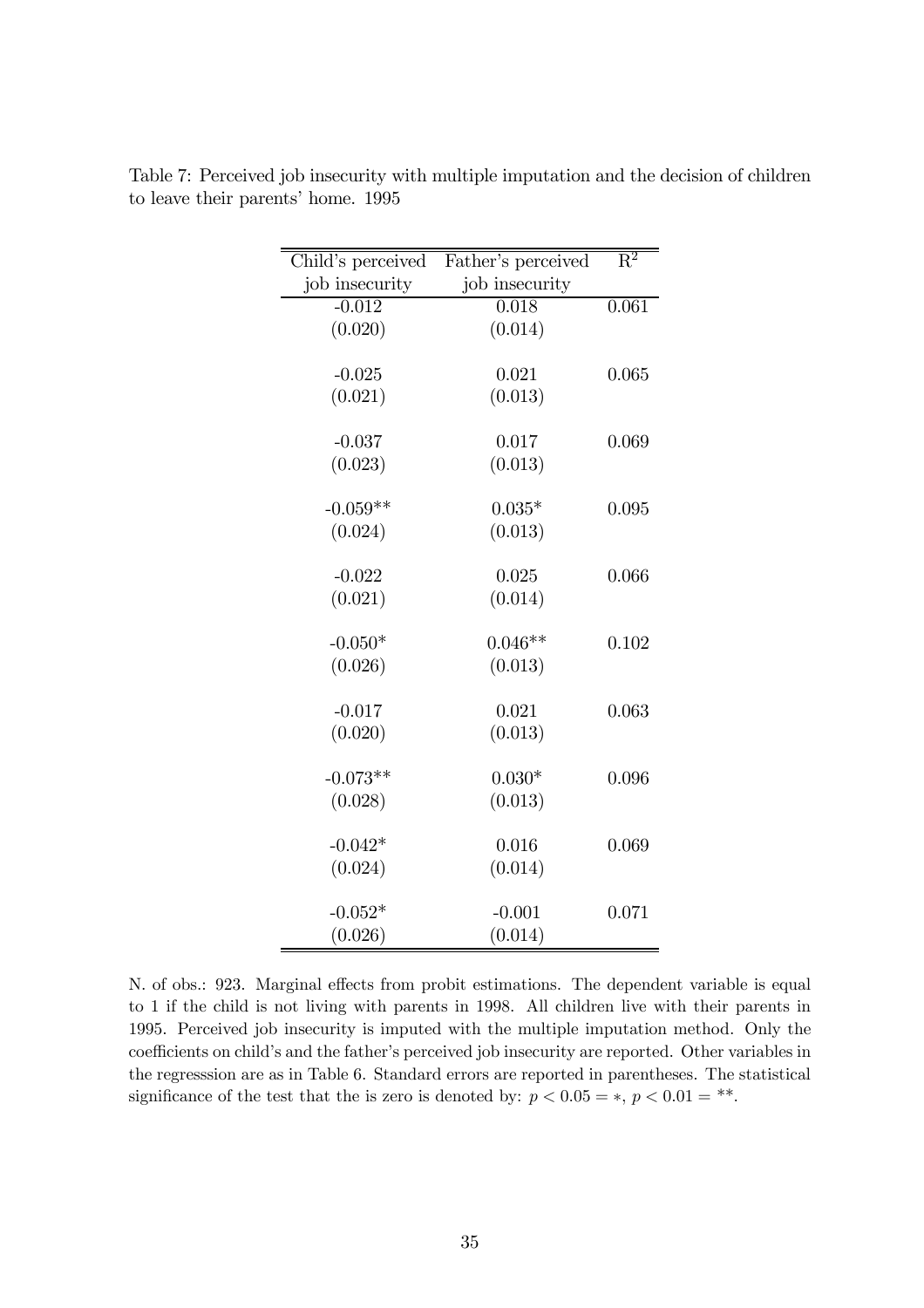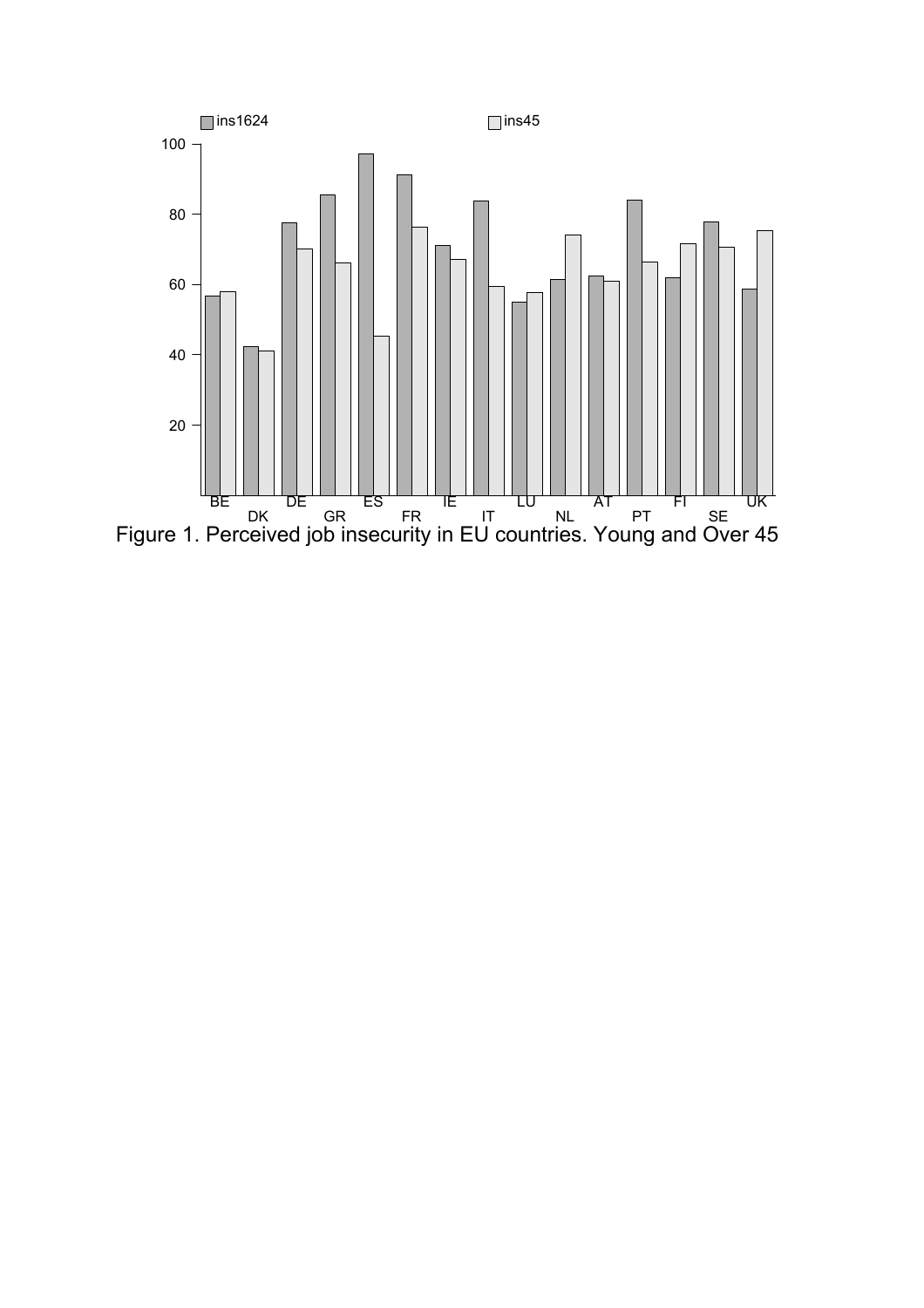

Figure 2. Relative job insecurity perceived by young and coresidence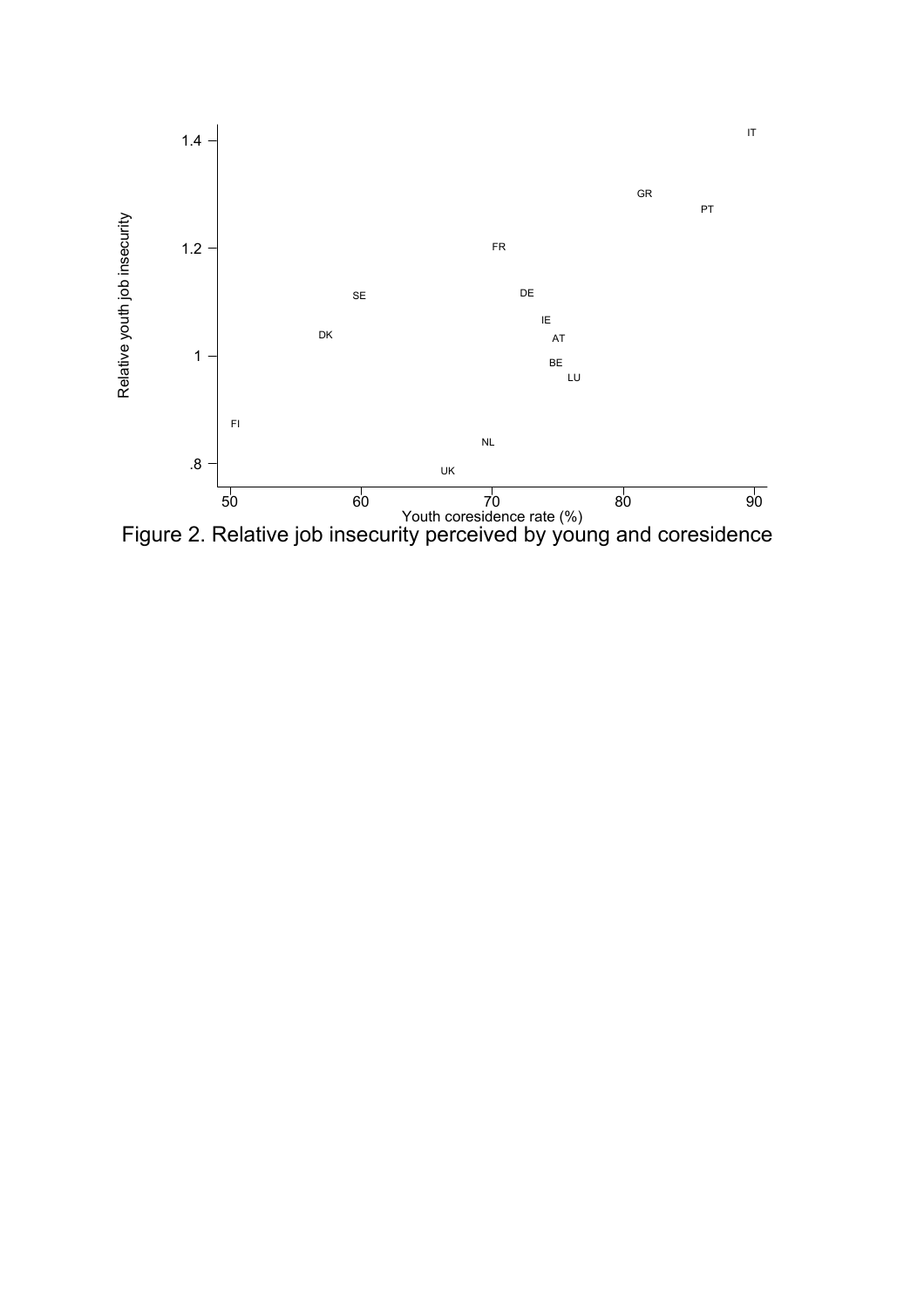

 $y_{p2}$ 

**Figure 3. Period 2 residential regimes**

 $\mathsf{y}_{\text{c2}}$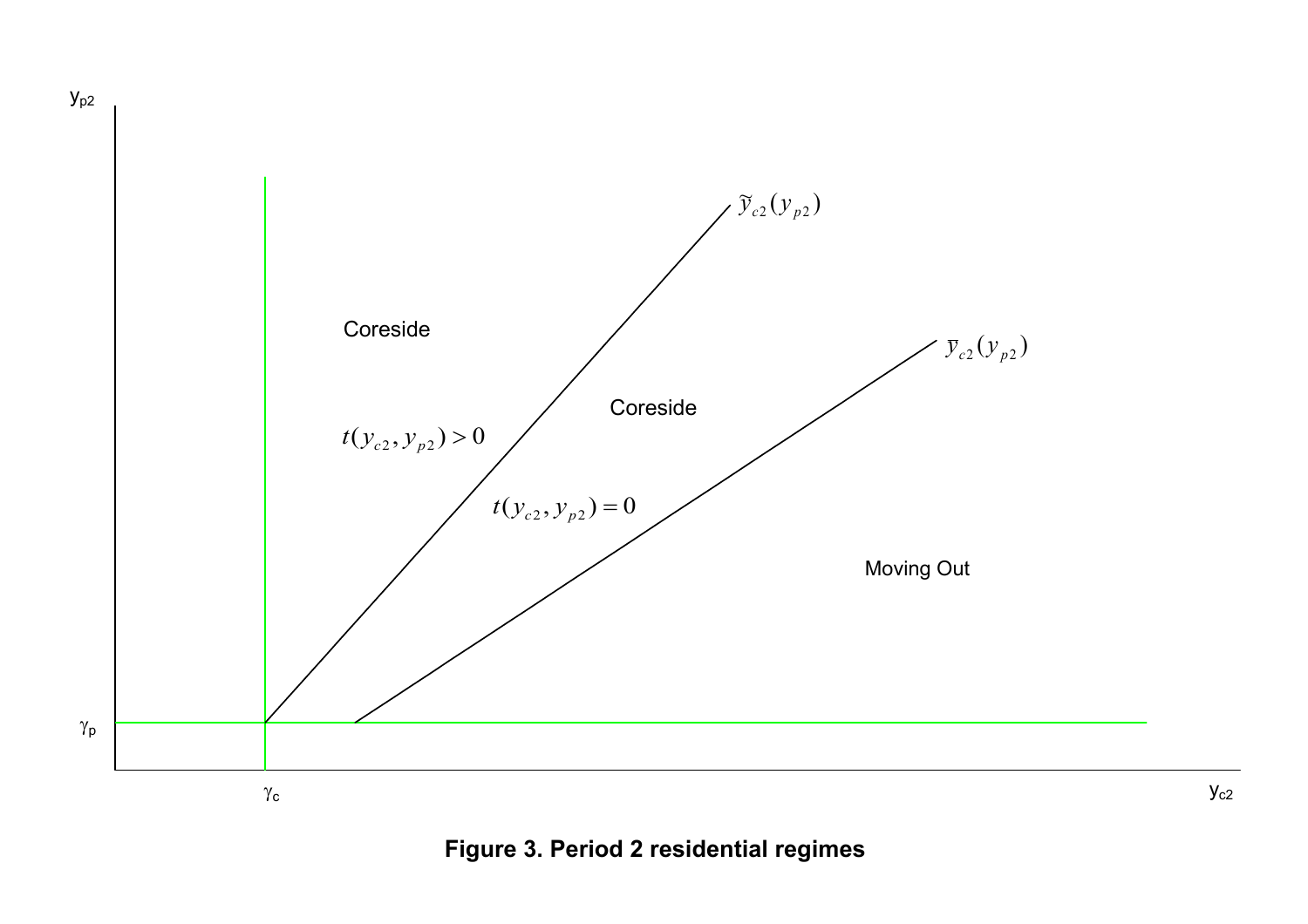

**Figure 4. Structure of the model**